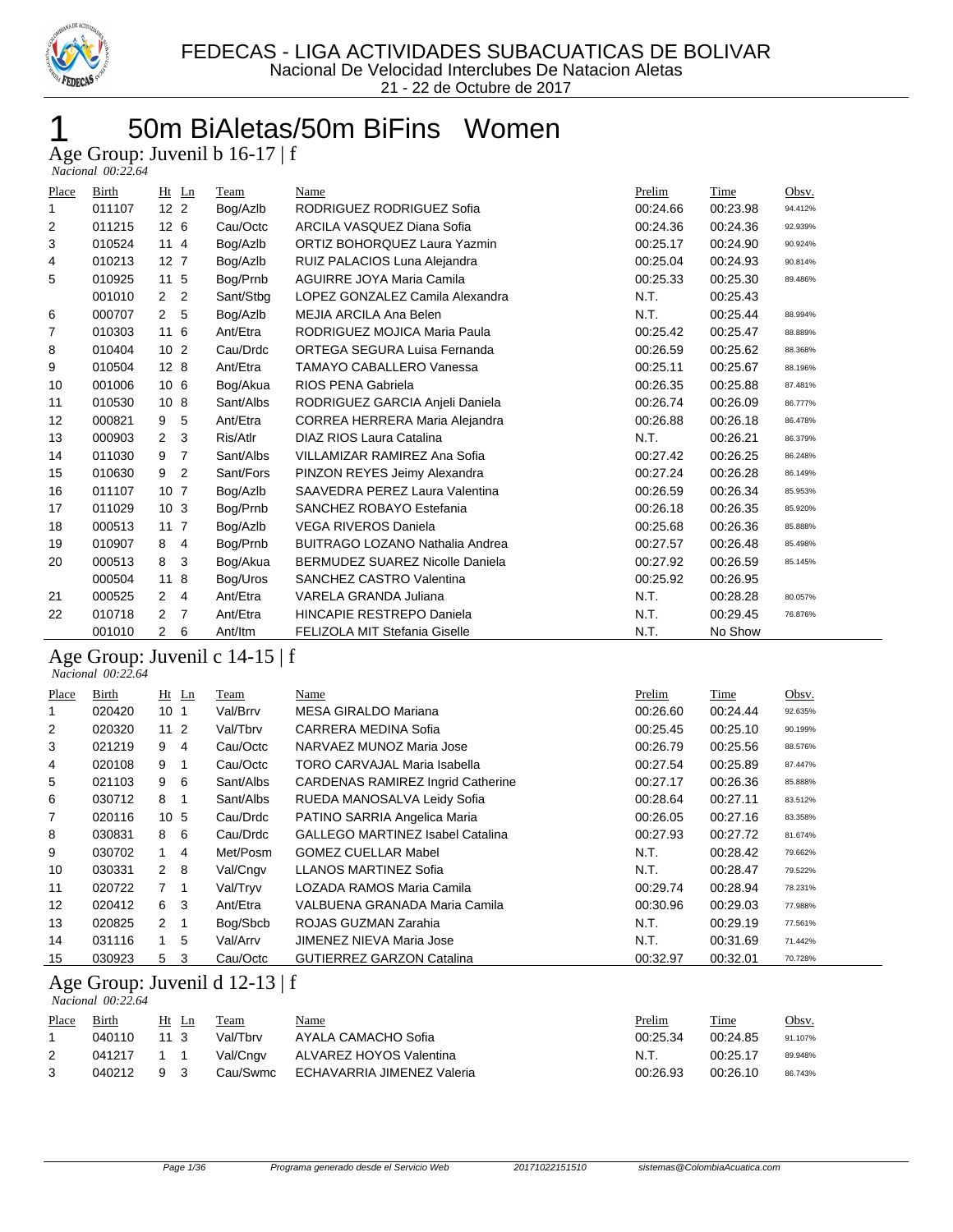

Nacional De Velocidad Interclubes De Natacion Aletas

|                | <b><i>EDECAS</i></b><br>21 - 22 de Octubre de 2017 |                                  |                            |                                                             |                      |                      |                   |  |
|----------------|----------------------------------------------------|----------------------------------|----------------------------|-------------------------------------------------------------|----------------------|----------------------|-------------------|--|
|                | Continuing Event: 1                                |                                  |                            | 50m BiAletas/50m BiFins Age Group: JUVENIL D 12-13   F      |                      |                      |                   |  |
| 4              | 040206                                             | 8<br>9                           | Cau/Ttnc                   | <b>GUZMAN ALBAN Gabriela</b>                                | 00:27.54             | 00:26.51             | 85.402%           |  |
| 5              | 050727                                             | $\overline{7}$<br>$\overline{2}$ | Cau/Swmc                   | CAICEDO MUNOZ Claudia Marcela                               | 00:29.68             | 00:27.52             | 82.267%           |  |
| 6              | 040507                                             | 8<br>5                           | Ant/Etra                   | SOTO ARROYAVE Laura Sofia                                   | 00:27.58             | 00:27.55             | 82.178%           |  |
| 6              | 040202                                             | 6<br>1                           | Cau/Ttnc                   | VIDAL NARVAEZ Keilly Tatiana                                | 00:31.86             | 00:27.55             | 82.178%           |  |
| 8              | 041111                                             | $\mathbf{1}$<br>$\overline{2}$   | Val/Tbrv                   | REINA SANCHEZ Roxana                                        | N.T.                 | 00:27.81             | 81.410%           |  |
| 9              | 051207                                             | 8<br>$\overline{c}$              | Cau/Octc                   | MARTINEZ MUESES Maria Camila                                | 00:28.00             | 00:27.87             | 81.234%           |  |
| 10             | 041012                                             | 8<br>8                           | Ant/Etra                   | JARAMILLO PUERTA Maria Del Mar                              | 00:28.74             | 00:28.22             | 80.227%           |  |
| 11             | 051010                                             | 6<br>4                           | Val/Arrv                   | RAMOS POLANCO Danielle Marie                                | 00:30.38             | 00:28.84             | 78.502%           |  |
| 12             | 040103                                             | 7<br>6                           | Cau/Octc                   | ZAPATA VARGAS Juliette Catalina                             | 00:29.64             | 00:28.92             | 78.285%           |  |
| 13             | 050901                                             | 6<br>7                           | Val/Brrv                   | RESTREPO HENAO Mariana                                      | 00:31.57             | 00:30.65             | 73.866%           |  |
| 14             | 040720                                             | 6<br>$\mathbf{1}$                | Val/Brrv                   | CAIRASCO BERMEO Gabriela                                    | N.T.                 | 00:30.72             | 73.698%           |  |
| 15             | 051125                                             | $\mathbf{1}$<br>8                | Ris/Atlr                   | <b>BLANDON MONTOYA Mariana</b>                              | N.T.                 | 00:31.50             | 71.873%           |  |
| 16             | 040321                                             | 5<br>5                           | Ant/Etra                   | ARIAS GARAY Monica Del Pilar                                | 00:32.78             | 00:32.67             | 69.299%           |  |
|                | 041128                                             | $\mathbf{1}$<br>$\overline{7}$   | Val/Tbrv                   | <b>BOCANEGRA VALENCIA Valeria</b>                           | N.T.                 | No Show              |                   |  |
|                | 051102                                             | 6<br>5                           | Val/Cngv                   | <b>GARZON CACERES Isabella</b>                              | 00:30.46             | No Show              |                   |  |
|                | 040401                                             | 1<br>3                           | Val/Cngv                   | NIETO SAAVEDRA Ana Lucia                                    | N.T.                 | No Show              |                   |  |
|                | 050822                                             | 6<br>2                           | Sant/Fors                  | VALDIVIESO CALVETE Maria Camila                             | 00:31.17             | No Show              |                   |  |
|                | Age Group: Mayores   f<br>Nacional 00:22.64        |                                  |                            |                                                             |                      |                      |                   |  |
|                |                                                    |                                  |                            |                                                             |                      |                      |                   |  |
| Place          | <b>Birth</b>                                       | $Ht$ Ln                          | <b>Team</b>                | Name                                                        | Prelim               | <b>Time</b>          | Obsv.             |  |
| 1              | 911201                                             | $12 \quad 4$                     | Val/Brrv                   | MORENO ALEGRIA Diana Paola                                  | 00:22.03             | 00:22.46             | 100.801% n.record |  |
| 2              | 920628                                             | 3 <sub>3</sub>                   | Val/Brrv                   | MEJIA BRAVO Cindy Julieth                                   | N.T.                 | 00:22.84             | 99.124%           |  |
| 3              | 990503                                             | 12 <sub>3</sub>                  | Ant/Etra                   | LOPERA OROZCO Maria Clara                                   | 00:24.00             | 00:23.14             | 97.839%           |  |
| 4              | 990909                                             | 3 <sub>1</sub>                   | Bog/Azlb                   | MORA CAMACHO Michel Ximena                                  | N.T.                 | 00:23.38             | 96.835%           |  |
| 5              | 990223                                             | 12 <sub>5</sub>                  | Bog/Azlb                   | TELLEZ DEVIA Yenny Alexandra                                | 00:22.92             | 00:23.40             | 96.752%           |  |
| 6              | 890312                                             | 12 <sub>1</sub>                  | Bol/Aqcb                   | ALEGRIA ORTEGA Angela Patricia                              | 00:25.06             | 00:24.76             | 91.438%           |  |
| 7              | 920312                                             | 111                              | Met/Posm                   | PABON LEAL Angelica Viviana                                 | 00:25.77             | 00:25.16             | 89.984%           |  |
| 8              | 980818                                             | 104                              | Bog/Azlb                   | <b>MEJIA ARCILA Salome</b>                                  | 00:25.94             | 00:26.00             | 87.077%           |  |
| 9              | 991206                                             | 7<br>5                           | Val/Tbrv                   | REINA SANCHEZ Catalina<br>MEDINA BELTRAN Juanita            | 00:29.31<br>N.T.     | 00:26.27             | 86.182%           |  |
| 10             | 980428                                             | $\overline{7}$<br>3              | Bog/Prnb                   |                                                             |                      | 00:26.53             | 85.337%           |  |
| 11             | 991108                                             | 3<br>8                           | Bog/Azlb                   | IBARRA HURTADO Maria Camila                                 | 00:26.72<br>N.T.     | 00:26.72             | 84.731%           |  |
| 12             | 941212                                             | 3<br>6                           | Val/Brrv                   | ESPINOSA HERRERA Ximena                                     |                      | 00:27.00             | 83.852%           |  |
| 13             | 961128                                             | 3<br>$\overline{2}$<br>4         | Val/Cngv                   | PLAZA LIBREROS Daniela                                      | N.T.                 | 00:27.45             | 82.477%           |  |
|                | 890124                                             | 3<br>8<br>$\overline{7}$         | Ant/Itm<br>Ant/Auam        | DUQUE MUNERA Luisa Fernanda<br>PENA VERJAN Nathalia Marcela | 00:28.53<br>00:28.31 | 00:28.53<br>00:33.50 |                   |  |
|                | 940730                                             |                                  |                            |                                                             |                      |                      |                   |  |
| 14             | 910204                                             | 3<br>5<br>$7^{\circ}$            | Ant/Mnta                   | CANO PINEDA Juliana                                         | N.T.                 | 00:33.74             | 67.101%           |  |
|                | 931019                                             | $\overline{4}$                   | Ris/Utp                    | VARGAS LADINO Maria Alejandra                               | 00:29.11             | No Show              |                   |  |
|                | Nacional 00:22.64                                  |                                  | Age Group: Senior v0   f   |                                                             |                      |                      |                   |  |
| Place          | <b>Birth</b>                                       | $Ht$ Ln                          | <b>Team</b>                | <b>Name</b>                                                 | Prelim               | Time                 | Obsv.             |  |
| 1              | 500101                                             | 0<br>0                           | Cun/Rorc                   | <b>CORTES CALDERON Nohora Patricia</b>                      | N.T.                 | 00:29.82             | 75.922%           |  |
| $\overline{2}$ | 840826                                             | 6<br>8                           | Ris/Atlr                   | <b>BANOL RODRIGUEZ Yency Alejandra</b>                      | 00:31.97             | 00:31.26             | 72.425%           |  |
|                | 871123                                             | 7<br>3                           | Cun/Rorc                   | ORTIZ CARDONA Elvira Alejandra                              | 00:29.32             | No Show              |                   |  |
|                | 830904                                             | 5<br>7                           | Ris/Clyr                   | ROTAVISTA PINZON Martha Karina                              | 00:34.25             | No Show              |                   |  |
|                |                                                    |                                  |                            |                                                             |                      |                      |                   |  |
|                | Nacional 00:22.64                                  |                                  | Age Group: Senior $v1$   f |                                                             |                      |                      |                   |  |
| Place          | <b>Birth</b>                                       | Ht Ln                            | <b>Team</b>                | <u>Name</u>                                                 | Prelim               | <u>Time</u>          | Obsv.             |  |
| 1              | 760330                                             | 7 8                              | Ant/Mnta                   | <b>GOMEZ NARANJO Catalina</b>                               | 00:29.90             | 00:29.35             | 77.138%           |  |

 810828 5 4 Cau/Swmc VELASCO GALLEGO Carmen Lucia 00:32.02 00:31.00 73.032% 730405 4 8 Cau/Octc OSSA MONTENEGRO Janeth Elena N.T. 00:35.23 64.263% 781009 7 7 Ris/Clyr GARCIA MEJIA Lida Sorany 1980 100:29.70 No Show 811129 4 4 Ant/Mnta PUERTA P Juliana **00:39.41** No Show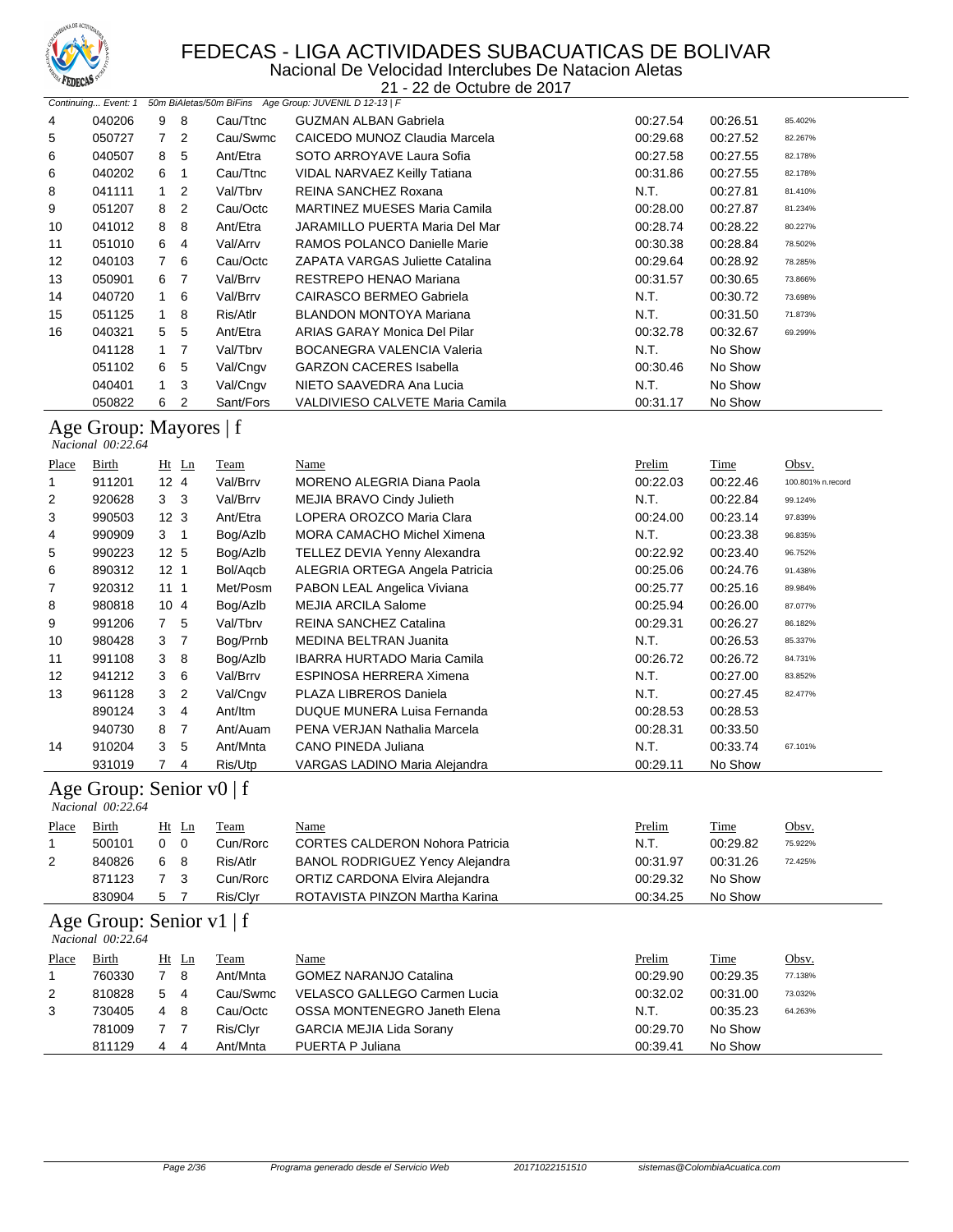

## 50m BiAletas/50m BiFins Women

Age Group: Senior v2 | f

|       | Nacional 00:22.64                                  |                |                |          |                                              |          |             |         |  |
|-------|----------------------------------------------------|----------------|----------------|----------|----------------------------------------------|----------|-------------|---------|--|
| Place | Birth                                              |                | $Ht$ Ln        | Team     | Name                                         | Prelim   | <b>Time</b> | Obsv.   |  |
| 1     | 700927                                             | 6              | -6             | Bog/Akua | SUAREZ PORRAS Adriana                        | 00:31.11 | 00:30.74    | 73.650% |  |
| 2     | 660801                                             | $4 \quad 3$    |                | Bog/Sbcb | <b>CUESTAS MANJARRES Luz Marleny</b>         | N.T.     | 00:32.33    | 70.028% |  |
| 3     | 720603                                             | 4              |                | Cau/Swmc | CAMAYO LEDEZMA Blanca Elena                  | N.T.     | 00:33.63    | 67.321% |  |
| 4     | 700304                                             | 5              | $\overline{2}$ | Bog/Akua | VEGA GONZALEZ Liliana                        | 00:33.96 | 00:33.74    | 67.101% |  |
| 5     | 701019                                             | $\overline{4}$ | 7              | Cau/Swmc | ARGUMERO CORTES Alexandra Maria              | N.T.     | 00:35.33    | 64.082% |  |
| 6     | 671010                                             | 4              | - 6            | Cau/Swmc | MUNOZ VARGAS Nolma Vilmary                   | N.T.     | 00:38.12    | 59.391% |  |
|       | 700401                                             | $4\quad 2$     |                | Val/Arrv | CANO MOYA Sandra Liliana                     | N.T.     | No Show     |         |  |
|       | 691101                                             | 5              | - 6            | Cun/Rorc | NOCUA PEREZ Carmen Rosa                      | 00:33.81 | No Show     |         |  |
|       | Age Group: Senior $v3 \mid f$<br>Nacional 00:22.64 |                |                |          |                                              |          |             |         |  |
| Place | Birth                                              |                | $Ht$ Ln        | Team     | Name                                         | Prelim   | Time        | Obsv.   |  |
|       | 610616                                             | 5.             |                | Ant/Mnta | <b>GONZALEZ ATEHORTUA Emilse Del Socorro</b> | 00:38.88 | No Show     |         |  |
|       | Age Group: Senior $v4$   f                         |                |                |          |                                              |          |             |         |  |

 *Nacional 00:22.64* 

|       | wacional vo:22.04 |          |          |                       |          |         |       |
|-------|-------------------|----------|----------|-----------------------|----------|---------|-------|
| Place | Birth             | Ht<br>Ln | eam      | Name                  | Prelim   | Time    | Obsv. |
|       | 470307            |          | Ant/Mnta | PINO GALEANO Sir Merv | 00:38.99 | No Show |       |

# 50m BiAletas/50m BiFins Men

Age Group: Juvenil b 16-17 | m

 *Nacional 00:19.42* 

| Place | Birth  | $Ht$ Ln              | Team      | Name                                 | Prelim   | Time                | Obsv.   |
|-------|--------|----------------------|-----------|--------------------------------------|----------|---------------------|---------|
| 1     | 010502 | 14 5                 | Cau/Octc  | CAICEDO CAMPO Javier Matteo          | 00:20.12 | 00:20.82            | 93.276% |
| 2     | 000427 | 5<br>3               | Cau/Drdc  | VASQUEZ BETANCUR Cristian Camilo     | N.T.     | 00:21.65            | 89.700% |
| 3     | 001012 | 12 <sub>4</sub>      | Cau/Drdc  | PANTOJA GARCIA Sebastian             | 00:22.36 | 00:21.68            | 89.576% |
| 4     | 000401 | 13 <sub>1</sub>      | Val/Cngv  | PACHECO GARCIA Santiago Jose         | 00:22.13 | 00:21.98            | 88.353% |
| 5     | 011214 | 12 <sub>3</sub>      | Ant/Etra  | <b>VILLA BUILES Jose David</b>       | 00:22.59 | 00:22.03            | 88.153% |
| 6     | 010818 | 13 8                 | Bog/Azlb  | <b>CHARRIA SANCHEZ Andres Felipe</b> | 00:22.24 | 00:22.10            | 87.873% |
| 7     | 000218 | 3 <sub>4</sub>       | Bog/Azlb  | HERNANDEZ BERNAL Santiago Nicolas    | N.T.     | 00:22.38            | 86.774% |
| 8     | 010701 | 1111                 | Val/Narv  | LARA SOTO Juan Esteban               | 00:23.99 | 00:23.39            | 83.027% |
| 9     | 010529 | 3 <sub>7</sub>       | Bog/Prnb  | <b>CASTRO CORTES Simon</b>           | N.T.     | 00:23.45            | 82.814% |
| 10    | 010321 | 11 <sub>5</sub>      | Cau/Drdc  | DORADO NAVIA Andres Esteban          | 00:23.44 | 00:23.52            | 82.568% |
| 11    | 010825 | 104                  | Sant/Albs | HERRERA FLOREZ Joan Sebastian        | 00:24.10 | 00:23.64            | 82.149% |
| 12    | 000924 | 10 <sub>6</sub>      | Bog/Akua  | <b>CORONEL VEGA Juan Esteban</b>     | 00:24.70 | 00:23.71            | 81.906% |
| 13    | 010228 | 3 <sub>2</sub>       | Val/Cngv  | <b>AVILES MERA Juan Esteban</b>      | N.T.     | 00:23.97            | 81.018% |
| 14    | 011116 | 3<br>1               | Val/Mrlv  | <b>GRANADOS PITO Jose Luis</b>       | N.T.     | 00:24.63            | 78.847% |
| 15    | 000629 | 10 <sub>5</sub>      | Val/Brrv  | PALOMINO FLECHAS Pablo Andres        | 00:24.26 | 00:24.89            | 78.023% |
| 16    | 010922 | 10 <sub>2</sub>      | Cau/Drdc  | MUNOZ OSPITIA David Santiago         | 00:25.15 | 00:25.58            | 75.919% |
| 17    | 000613 | 9<br>1               | Bog/Azlb  | <b>TORRES NARVAEZ Manuel</b>         | 00:26.43 | 00:25.67            | 75.653% |
|       | 001010 | 6<br>3               | Ant/ltm   | <b>IGLESIAS DIAZ Santiago</b>        | N.T.     | 00:26.34            |         |
|       | 001010 | 3<br>3               | Ant/Itm   | TAPASCO BEDOYA Yony Ferney           | N.T.     | 00:27.21            |         |
| 18    | 001223 | 8<br>2               | Val/Mrlv  | <b>TEJADA OLARTE Kevin Manuel</b>    | 00:28.08 | 00:27.98            | 69.407% |
|       | 010623 | 11<br>$\overline{4}$ | Ris/Atlr  | CANO CANO Diego Alejandro            | 00:23.36 | Disqualified        | 88.879% |
|       | 000723 | 6<br>9               | Ris/Atlr  | LOPEZ VELEZ Alejandro                | 00:26.05 | <b>Disqualified</b> |         |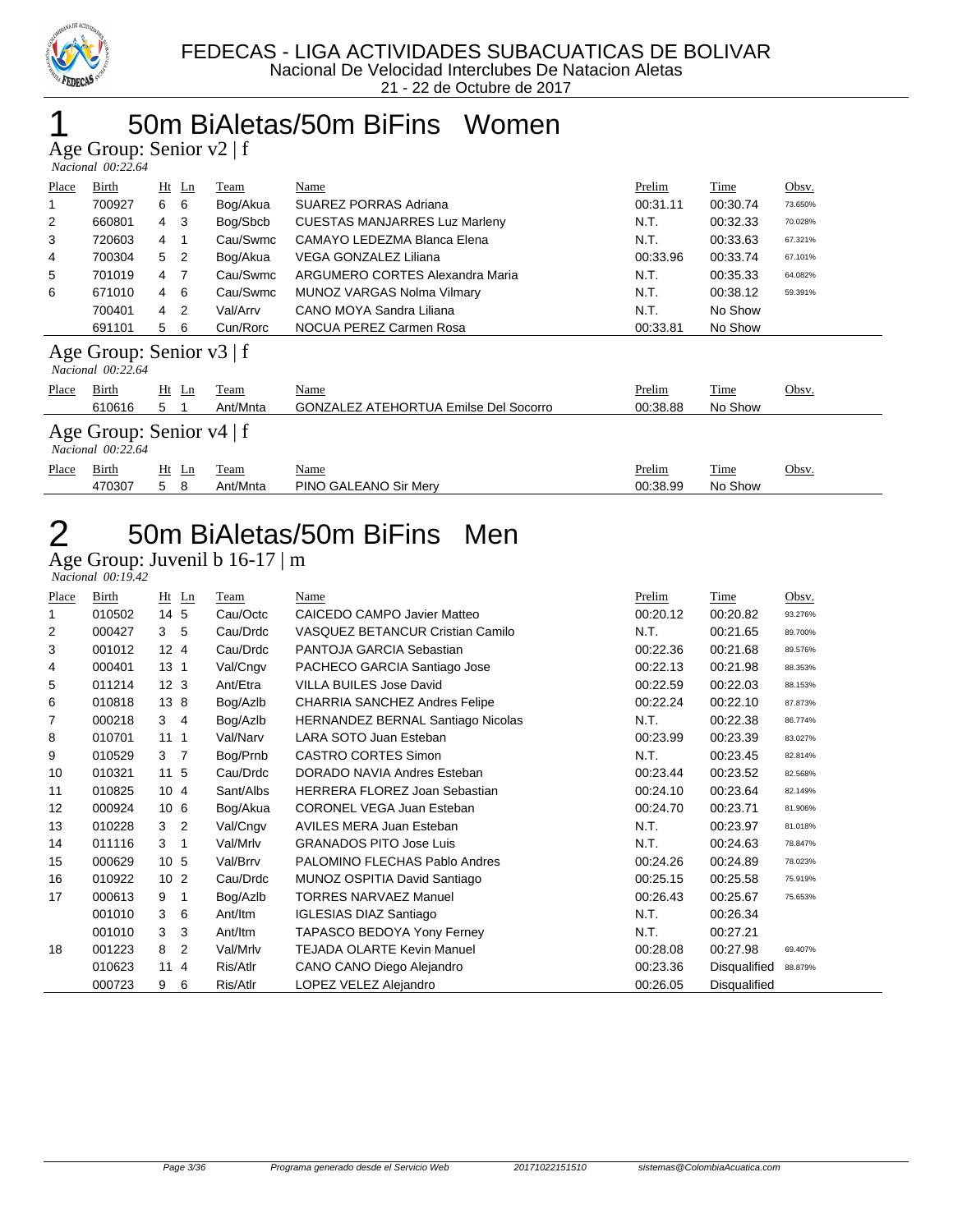

# 50m BiAletas/50m BiFins Men

Age Group: Juvenil c 14-15 | m

 *Nacional 00:19.42* 

| Place | Birth  | $Ht$ Ln         | Team     | Name                                 | Prelim   | Time                | Obsv.   |
|-------|--------|-----------------|----------|--------------------------------------|----------|---------------------|---------|
|       | 020918 | 14 8            | Bog/Akua | SALGADO CAMPOS Brayan                | 00:21.41 | 00:21.10            | 92.038% |
| 2     | 030527 | 128             | Cau/Octc | VELASCO HURTADO Adrian Esteban       | 00:22.95 | 00:21.90            | 88.676% |
| 3     | 020624 | $11 \t7$        | Cau/Ttnc | <b>CASTRILLON VELEZ Jesus Andres</b> | 00:23.91 | 00:22.85            | 84.989% |
| 4     | 020724 | 113             | Bog/Akua | RODRIGUEZ CAGUENAS Cristian Camilo   | 00:23.60 | 00:23.27            | 83.455% |
| 5     | 020920 | 2 <sub>5</sub>  | Val/Cngv | CRUZ GALEANO Juan Camilo             | N.T.     | 00:23.81            | 81.562% |
| 5     | 020917 | 116             | Met/Posm | NOVOA GIRALDO Andres Felipe          | 00:23.65 | 00:23.81            | 81.562% |
| 7     | 020111 | 11 <sub>2</sub> | Cau/Swmc | CAICEDO MUNOZ Juan Sebastian         | 00:23.82 | 00:25.16            | 77.186% |
| 8     | 030313 | 10 <sub>8</sub> | Cau/Ttnc | <b>GOMEZ BECERRA Victor Manuel</b>   | 00:25.58 | 00:25.65            | 75.712% |
| 9     | 020714 | $3\quad 8$      | Val/Arrv | <b>GRANADA GOMEZ Santiago</b>        | N.T.     | 00:25.99            | 74.721% |
| 10    | 020606 | - 6<br>8        | Ris/Atlr | <b>FONSECA TORRES Camilo</b>         | 00:27.66 | 00:26.11            | 74.378% |
| 11    | 030621 | 3<br>8          | Ant/Etra | <b>RENDON GARCIA Juan Jose</b>       | 00:27.19 | 00:26.61            | 72.980% |
| 12    | 020830 | $2 \quad 4$     | Val/Brrv | PAZ SEPULVEDA Juan Esteban           | N.T.     | 00:27.97            | 69.432% |
| 13    | 030715 | 2 <sub>2</sub>  | Sana/Sai | BRAVO CABUYA David Santiago          | N.T.     | 00:28.54            | 68.045% |
| 14    | 031018 | 2 <sub>7</sub>  | Bog/Akua | RIOS PENA Juan David                 | N.T.     | 00:28.97            | 67.035% |
|       | 030214 | $2\quad 6$      | Val/Narv | CARDONA POLANCO Nicolas              | N.T.     | <b>Disqualified</b> | 74.578% |
|       | 030205 | 10 <sub>7</sub> | Cau/Ttnc | LOPEZ SEPULVEDA Miguel Angel         | 00:25.24 | No Show             |         |
|       | 030210 | $2 \quad 3$     | Cau/Ttnc | SANCHEZ MUNOZ Elian David            | N.T.     | No Show             |         |

#### Age Group: Juvenil d 12-13 | m  *Nacional 00:19.42*

| Place          | Birth  | Ht              | $\mathop{\underline{\mathsf{Ln}}}$ | Team      | Name                              | Prelim   | Time     | Obsv.   |
|----------------|--------|-----------------|------------------------------------|-----------|-----------------------------------|----------|----------|---------|
| 1              | 040506 | 10 <sub>1</sub> |                                    | Bog/Azlb  | LARA HAYEK David Alejandro        | 00:25.57 | 00:23.54 | 82.498% |
| $\overline{2}$ | 041112 | 8               | 4                                  | Cau/Ttnc  | MUNOZ ORTEGA Juan Felipe          | 00:26.79 | 00:25.03 | 77.587% |
| 3              | 050418 | 9               | 3                                  | Cau/Ttnc  | VELASCO CAMPO Juan Andres         | 00:26.00 | 00:25.22 | 77.002% |
| 4              | 040628 | 9               | 2                                  | Cau/Ttnc  | COLLAZOS JIMENEZ Juan Sebastian   | 00:26.17 | 00:25.49 | 76.187% |
| 5              | 040909 | 9               | 8                                  | Cau/Octc  | BRAVO CANENCIO Juan Camilo        | 00:26.65 | 00:25.59 | 75.889% |
| 6              | 040127 | 8               | 5                                  | Bog/Akua  | CORONEL VEGA Jeronimo             | 00:27.09 | 00:25.67 | 75.653% |
| 7              | 040516 |                 | 4                                  | Bog/Sbcb  | RODRIGUEZ MORALES Juan Pablo      | N.T.     | 00:26.11 | 74.378% |
| 8              | 041005 | 1.              | 3                                  | Cau/Octc  | PITO ALVAREZ Juan Sebastian       | N.T.     | 00:26.35 | 73.700% |
| 9              | 050409 | $\overline{7}$  | 5                                  | Sana/Sai  | FORBES PEREZ Jhon Amiel           | 00:30.08 | 00:26.72 | 72.680% |
| 10             | 050822 | 8               | 1                                  | Val/Mrlv  | <b>MURILLO PEREZ Pablo</b>        | 00:28.34 | 00:27.48 | 70.670% |
| 11             | 040413 | 2               | 8                                  | Cau/Ttnc  | <b>MUNOZ PALACIOS Luis Miquel</b> | N.T.     | 00:27.67 | 70.184% |
| 12             | 040306 | $7^{\circ}$     | 3                                  | Val/Mrlv  | <b>FRANCO MORALES Juan David</b>  | 00:30.85 | 00:27.97 | 69.432% |
| 13             | 051025 | $\overline{7}$  | 4                                  | Cau/Octc  | <b>GARCES CAMPO Andres Felipe</b> | 00:29.74 | 00:28.40 | 68.380% |
| 14             | 050922 | 1               | 7                                  | Sant/Albs | VALENCIA ORTIZ Mauricio Sebastian | N.T.     | 00:28.56 | 67.997% |
| 15             | 050126 | 1               | 6                                  | Cau/Octc  | ORDONEZ MUNOZ Julian David        | N.T.     | 00:28.58 | 67.950% |
| 16             | 050615 | 1.              | $\overline{2}$                     | Val/Brrv  | ARANGO CADAVID Santiago           | N.T.     | 00:28.68 | 67.713% |
| 17             | 040209 | $\overline{2}$  | 1                                  | Cau/Octc  | PINILLA AMAYA Juan David          | N.T.     | 00:29.19 | 66.530% |
| 18             | 040913 | $\overline{7}$  | 6                                  | Tol/HIct  | OSORIO BELTRAN Juan Esteban       | 00:31.58 | 00:30.06 | 64.604% |
| 19             | 040712 |                 | 5                                  | Tol/HIct  | <b>MORALES MORALES Juan Jose</b>  | N.T.     | 00:31.89 | 60.897% |

## Age Group: Mayores | m

|                | Nacional 00:19.42 |                 |          |                                  |          |          |         |  |  |  |  |
|----------------|-------------------|-----------------|----------|----------------------------------|----------|----------|---------|--|--|--|--|
| Place          | Birth             | $Ht$ Ln         | Team     | Name                             | Prelim   | Time     | Obsv.   |  |  |  |  |
|                | 951224            | 14 4            | Val/Brrv | RAMIREZ AGUDELO Frank Steven     | 00:19.56 | 00:20.39 | 95.243% |  |  |  |  |
| 2              | 990205            | 14 6            | Val/Brrv | DUARTE ORTIZ Juan Jose           | 00:20.63 | 00:20.60 | 94.272% |  |  |  |  |
| 3              | 970117            | 14 <sub>1</sub> | Bog/Azlb | LARA HAYEK Daniel Eduardo        | 00:21.29 | 00:20.70 | 93.816% |  |  |  |  |
| 4              | 981018            | $14^{2}$        | Val/Tbrv | <b>SALAZAR SOLARTE Mateo</b>     | 00:20.89 | 00:20.94 | 92.741% |  |  |  |  |
| 5              | 951226            | 14 7            | Ant/Etra | <b>FRANCO MONTOYA David</b>      | 00:21.12 | 00:21.13 | 91.907% |  |  |  |  |
| 6              | 981021            | 13 5            | Met/Posm | LUIS FERNANDO Cantillo Rodriguez | 00:21.54 | 00:21.14 | 91.864% |  |  |  |  |
| $\overline{7}$ | 991015            | - 8<br>4        | Bog/Azlb | ALONSO ROJAS Jonathan Esteban    | N.T.     | 00:21.47 | 90.452% |  |  |  |  |
| 8              | 981229            | 12 <sub>6</sub> | Val/Tbrv | MOSQUERA IBAGON Juan Fernando    | 00:22.60 | 00:21.55 | 90.116% |  |  |  |  |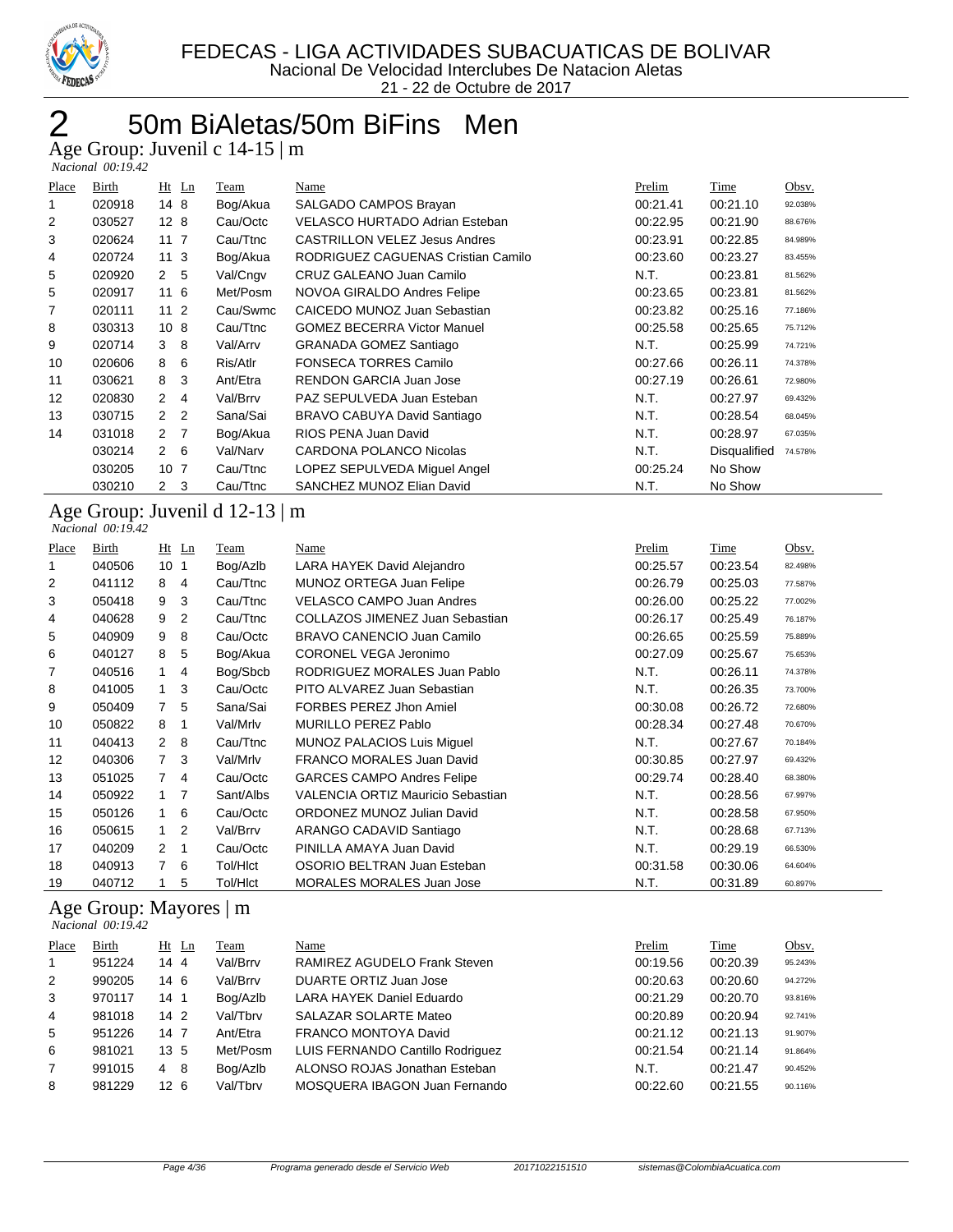

Nacional De Velocidad Interclubes De Natacion Aletas

| <b>A CUECHA</b> |                     |                                  |                               | 21 - 22 de Octubre de 2017                     |               |              |         |
|-----------------|---------------------|----------------------------------|-------------------------------|------------------------------------------------|---------------|--------------|---------|
|                 | Continuing Event: 2 |                                  |                               | 50m BiAletas/50m BiFins Age Group: MAYORES   M |               |              |         |
| 9               | 970130              | 5 8                              | Ant/Etra                      | RODAS BETANCUR Mateo                           | N.T.          | 00:21.59     | 89.949% |
| 10              | 990613              | 13 <sub>3</sub>                  | Ant/Etra                      | RODAS BETANCUR Santiago                        | 00:21.54      | 00:21.83     | 88.960% |
| 11              | 991202              | 13 4                             | Bog/Azlb                      | SAAVEDRA PEREZ Diego Andres                    | 00:21.53      | 00:21.87     | 88.797% |
| 12              | 990626              | 13 6                             | Bog/Azlb                      | SANTAMARIA RUIZ Santiago                       | 00:21.75      | 00:21.89     | 88.716% |
| 13              | 920924              | 13 7                             | Bog/Prnb                      | <b>GAMBOA Camilo</b>                           | 00:21.91      | 00:21.90     | 88.676% |
| 14              | 991221              | 12 <sub>5</sub>                  | Tol/HIct                      | VARON PENA Julian Mateo                        | 00:22.45      | 00:22.27     | 87.203% |
|                 | 900830              | 12 <sub>2</sub>                  | Sant/Uis                      | LOPEZ AVILA Eduardo                            | 00:22.64      | 00:22.31     |         |
| 15              | 970709              | 4 <sub>5</sub>                   | Met/Posm                      | PARDO DIAZ Juan Jose                           | N.T.          | 00:22.57     | 86.043% |
| 16              | 990707              | 13 <sub>2</sub>                  | Tol/HIct                      | YEPES TELLEZ Juan Felipe                       | 00:21.89      | 00:22.60     | 85.929% |
| 17              | 980524              | $11 \quad 8$                     | Val/Mrlv                      | MUNOZ PALACIO Diego Fernando                   | 00:24.05      | 00:22.86     | 84.952% |
| 18              | 960516              | 12 <sub>7</sub>                  | Met/Posm                      | REY BAQUERO Juan David                         | 00:22.77      | 00:23.20     | 83.707% |
| 19              | 960910              | 5<br>$\overline{1}$              | Ant/Etra                      | RAMIREZ RESTREPO Alejandro                     | N.T.          | 00:23.99     | 80.950% |
|                 | 970319              | 4<br>4                           | Ant/Itm                       | OSORIO PATINO Jose David                       | N.T.          | 00:24.10     |         |
| 20              | 980304              | $\overline{2}$<br>4              | Ant/Etra                      | ALZATE LEDESMA Juan Esteban                    | N.T.          | 00:24.24     | 80.116% |
| 21              | 930511              | 10 <sub>3</sub>                  | Met/Posm                      | <b>MOLINA RAMOS Jose Daniel</b>                | 00:24.27      | 00:24.45     | 79.427% |
| 22              | 990217              | $\overline{7}$<br>4              | Ant/Etra                      | RAMIREZ AGUIAR Juan Pablo                      | N.T.          | 00:24.52     | 79.201% |
| 23              | 971205              | 6<br>4                           | Sant/H20s                     | CEPEDA AGUILAR Branan Stiven                   | N.T.          | 00:24.60     | 78.943% |
| 24              | 940315              | 2<br>5                           | Val/Arrv                      | PANTOJA ASTUDILLO Luis Alejandro               | N.T.          | 00:25.80     | 75.271% |
| 25              | 990521              | 1<br>4                           | Val/Narv                      | GIL VALENCIA Jorge Steven                      | N.T.          | 00:29.15     | 66.621% |
| 26              | 941007              | 5<br>7                           | Val/Arrv                      | ROMERO LOPEZ Ronald Orlando                    | N.T.          | 00:33.41     | 58.126% |
|                 | 970713              | 4<br>3                           | Bog/Azlb                      | ALVAREZ NIEVES Santiago                        | N.T.          | Disqualified |         |
|                 | 910607              | 5<br>3                           | Bog/Sbcb                      | <b>LINARES MARTINEZ Sergio Andres</b>          | N.T.          | No Show      |         |
|                 | 930918              | 5<br>6                           | Bra/Lebl                      | MIGUEL TELLES Edson                            | N.T.          | No Show      |         |
|                 | Nacional 00:19.42   |                                  | Age Group: Senior $v0 \mid m$ |                                                |               |              |         |
| Place           | Birth               | $Ht$ Ln                          | <b>Team</b>                   | Name                                           | Prelim        | <b>Time</b>  | Obsv.   |
| 1               | 870727              | 14 <sub>3</sub>                  | Bol/Aqcb                      | <b>GALOFRE MONTES Julio Cesar</b>              | 00:20.41      | 00:20.49     | 94.778% |
| 2               | 880602              | 5<br>5                           | Bra/Lebl                      | FRAZAO Bruno                                   | N.T.          | 00:22.10     | 87.873% |
| 3               | 871126              | 6<br>8                           | Ris/Atlr                      | GUAPACHA ZAPATA Reinel Antonio                 | N.T.          | 00:25.89     | 75.010% |
| 4               | 850526              | 6<br>1                           | Met/Posm                      | HERRERA RAMIREZ Oscar Edson                    | N.T.          | 00:26.39     | 73.588% |
|                 | 880307              | 5<br>4                           | Cun/Rorc                      | MORENO GIRALDO Carlos Andres                   | N.T.          | No Show      |         |
|                 | Nacional 00:19.42   |                                  | Age Group: Senior v1   m      |                                                |               |              |         |
| Place           | Birth               | $Ht$ Ln                          | Team                          | Name                                           | Prelim        | Time         | Obsv.   |
| 1               | 780715              | 4<br>9                           | Cau/Swmc                      | PAZ PORTILLO Pablo Andres                      | 00:25.61      | 00:25.25     | 76.911% |
| 2               | 730603              | 6<br>3                           | Ant/Etra                      | <b>CUARTAS ALVAREZ Oscar Diego</b>             | N.T.          | 00:25.35     | 76.607% |
| 3               | 740703              | 6<br>6                           | Val/Tbrv                      | REINA CLAVIJO Yesid                            | N.T.          | 00:26.80     | 72.463% |
| 4               | 821218              | $\overline{7}$<br>9              | Ant/Mnta                      | ESTRADA MORENO Rodrigo Alberto                 | 00:26.40      | 00:26.91     | 72.166% |
| 5               | 820103              | 7<br>6                           | Cau/Swmc                      | ORDONEZ SANCHEZ Jose Fernando                  | N.T.          | 00:27.29     | 71.162% |
| 6               | 790912              | 6<br>2                           | Ant/Mnta                      | ORJUELA ALBA Jeison Andrei                     | N.T.          | 00:28.33     | 68.549% |
|                 | Nacional 00:19.42   |                                  | Age Group: Senior v2   m      |                                                |               |              |         |
| <b>Place</b>    | <b>Birth</b>        | Ht Ln                            | <u>Team</u>                   | <b>Name</b>                                    | <b>Prelim</b> | Time         | Obsv.   |
| 1               | 690424              | 8<br>$7^{\circ}$                 | Cau/Octc                      | <b>OVALLE AMARILLO Ricardo</b>                 | N.T.          | 00:26.27     | 73.925% |
| 2               | 640520              | 8<br>7                           | Ant/Mnta                      | RAMIREZ GARCIA Mauricio                        | 00:28.23      | 00:27.38     | 70.928% |
| 3               | 710219              | 6<br>4                           | Cau/Swmc                      | <b>CAICEDO ZUNIGA Carlos Felipe</b>            | N.T.          | 00:27.81     | 69.831% |
| 4               | 640513              | 8<br>8                           | Cau/Swmc                      | CHILITO BELTRAN Harold                         | 00:28.47      | 00:28.36     | 68.477% |
| 5               | 670525              | $\overline{7}$<br>$\overline{2}$ | Cau/Swmc                      | CAICEDO ZUNIGA Fernando Andres                 | 00:34.51      | 00:34.60     | 56.127% |
|                 | 721011              | 6 5                              | Cau/Octc                      | VARGAS URICOECHEA Hernando                     | N.T.          | No Show      |         |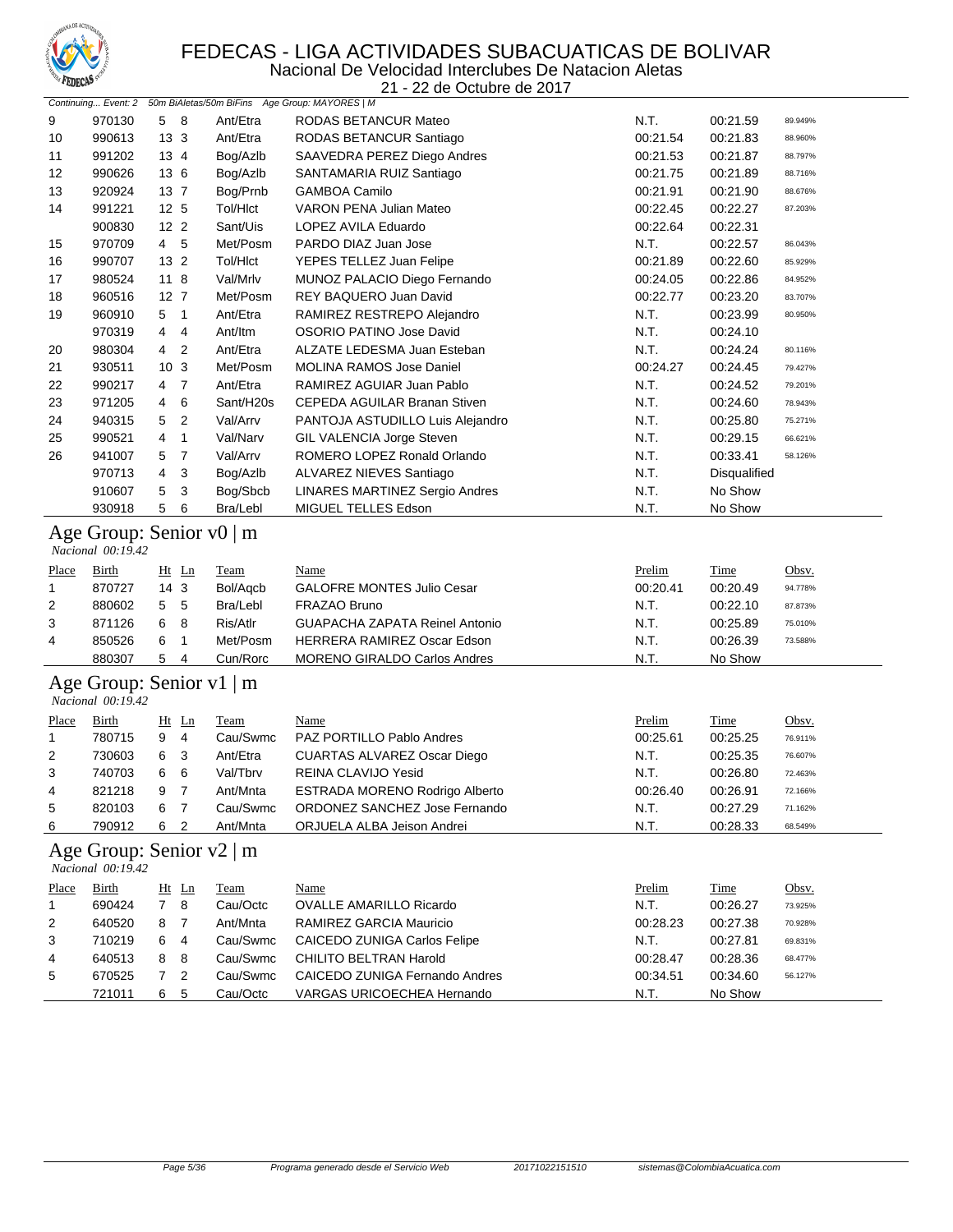

21 - 22 de Octubre de 2017

# 2 50m BiAletas/50m BiFins Men

| Age Group: Senior $v3 \mid m$ |  |  |
|-------------------------------|--|--|
| $M_{\odot}$ : $\sim 100.101$  |  |  |

|                   | Nacional 00:19.42                                                           |                |                |                                |                                                  |                    |                         |                  |  |  |
|-------------------|-----------------------------------------------------------------------------|----------------|----------------|--------------------------------|--------------------------------------------------|--------------------|-------------------------|------------------|--|--|
| <b>Place</b>      | <b>Birth</b>                                                                |                | <u>Ht Ln</u>   | <b>Team</b>                    | <b>Name</b>                                      | Prelim             | <u>Time</u>             | Obsv.            |  |  |
| $\mathbf{1}$      | 610501                                                                      | $7^{\circ}$    | $\overline{1}$ | Cau/Swmc                       | ORTEGA NARVAEZ Fredy                             | N.T.               | 00:42.14                | 46.084%          |  |  |
|                   | Age Group: Senior $v4 \mid m$<br>Nacional 00:19.42                          |                |                |                                |                                                  |                    |                         |                  |  |  |
| <u>Place</u><br>1 | <b>Birth</b><br>520619                                                      | 7 <sub>7</sub> | <u>Ht Ln</u>   | <b>Team</b><br>Ant/Mnta        | <b>Name</b><br><b>GUEVARA DIAZ Carlos Osiris</b> | Prelim<br>00:36.71 | <b>Time</b><br>00:34.60 | Obsv.<br>56.127% |  |  |
|                   |                                                                             |                |                |                                |                                                  |                    |                         |                  |  |  |
| З                 | 100m Inmersion/100m Immersion<br>Men<br>Age Group: Juvenil b $16-17 \mid m$ |                |                |                                |                                                  |                    |                         |                  |  |  |
|                   | Nacional 00:31.34                                                           |                |                |                                |                                                  |                    |                         |                  |  |  |
| <u>Place</u>      | <b>Birth</b>                                                                |                | $Ht$ Ln        | <b>Team</b>                    | Name                                             | Prelim             | Time                    | Obsv.            |  |  |
| 1                 | 000326                                                                      | $\mathbf{1}$   | 3              | Bog/Azlb                       | <b>BAHAMON FIERRO Victor Manuel</b>              | N.T.               | 00:36.07                | 86.887%          |  |  |
| 2                 | 000707                                                                      | 3              | $\overline{2}$ | Met/Posm                       | VERA FONSECA Joseph David                        | 00:36.64           | 00:38.96                | 80.441%          |  |  |
| 3                 | 000617                                                                      | $\overline{2}$ | 3              | Val/Brrv                       | <b>COOPER SUAREZ Nicolas</b>                     | 00:39.83           | 00:39.68                | 78.982%          |  |  |
|                   | Nacional 00:31.34                                                           |                |                | Age Group: Juvenil c 14-15   m |                                                  |                    |                         |                  |  |  |
| Place             | Birth                                                                       |                | $Ht$ Ln        | <b>Team</b>                    | <b>Name</b>                                      | Prelim             | Time                    | Obsv.            |  |  |
| 1                 | 020810                                                                      | 3              | $\overline{7}$ | Bog/Azlb                       | <b>MORENO PINEROS Juan Felipe</b>                | 00:36.84           | 00:35.84                | 87.444%          |  |  |
| 2                 | 030319                                                                      | 1              | 2              | Val/Cngv                       | <b>MOLANO TORRES Andres Felipe</b>               | N.T.               | 00:36.67                | 85.465%          |  |  |
| 3                 | 020412                                                                      | 3              | $\mathbf{1}$   | Cau/Octc                       | ROZO MOSQUERA Jose Manuel                        | 00:37.87           | 00:38.53                | 81.339%          |  |  |
| 4                 | 020114                                                                      | 2              | 5              | Sana/Sai                       | <b>GONZALEZ CALDERON Juan Manuel</b>             | 00:39.28           | 00:39.96                | 78.428%          |  |  |
| 5                 | 030412                                                                      | $\overline{2}$ | 7              | Met/Posm                       | NINO CASTANEDA Camilo Andres                     | 00:44.74           | 00:43.39                | 72.229%          |  |  |
| 6                 | 020111                                                                      | $\mathbf{1}$   | 6              | Cau/Swmc                       | CAICEDO MUNOZ Juan Sebastian                     | N.T.               | 00:48.24                | 64.967%          |  |  |
|                   | 031010                                                                      | $\mathbf{1}$   | $\overline{7}$ | Val/Brrv                       | GIRALDO CESPEDEZ Juan Sebastian                  | N.T.               | No Show                 |                  |  |  |
|                   | 021122                                                                      | 2              | $\mathbf{1}$   | Sana/Sai                       | <b>MORENO FORBES Beeycker Adolfo</b>             | 00:52.52           | No Show                 |                  |  |  |
|                   | Nacional 00:31.34                                                           |                |                | Age Group: Juvenil d 12-13   m |                                                  |                    |                         |                  |  |  |
| Place             | Birth                                                                       |                | $Ht$ Ln        | Team                           | Name                                             | Prelim             | Time                    | Obsv.            |  |  |
| 1                 | 050729                                                                      | $\overline{2}$ | 8              | Sana/Sai                       | SUAREZ PEREZ Falcao Javith                       | 01:11.14           | 01:01.50                | 50.959%          |  |  |
|                   | Age Group: Mayores   m<br>Nacional $00:3\overline{1}.34$                    |                |                |                                |                                                  |                    |                         |                  |  |  |
| Place             | <b>Birth</b>                                                                |                | $Ht$ Ln        | <b>Team</b>                    | Name                                             | Prelim             | Time                    | Obsv.            |  |  |
| 1                 | 980712                                                                      | 3              | 5              | Bog/Prnb                       | <b>TOVAR BOLANOS Marlon Vladimir</b>             | 00:34.47           | 00:34.83                | 89.980%          |  |  |
| 2                 | 960309                                                                      | 3              | 4              | Val/Brrv                       | RODRIGUEZ LOPEZ Juan Camilo                      | 00:33.43           | 00:34.91                | 89.774%          |  |  |
|                   | 921113                                                                      | 3              | 3              | Val/Endv                       | PAVA VELASQUEZ Breyner Alexander                 | 00:35.61           | 00:35.00                |                  |  |  |
| 3                 | 990613                                                                      | 3              | 6              | Ant/Etra                       | RODAS BETANCUR Santiago                          | 00:35.94           | 00:36.17                | 86.646%          |  |  |
| 4                 | 921022                                                                      | 1              | $\overline{4}$ | Val/Cngv                       | CRUZ GALEANO Alejandro                           | N.T.               | 00:36.45                | 85.981%          |  |  |
| 5                 | 970405                                                                      | 3              | 8              | Ant/Etra                       | <b>MERCADO DIAZ Darwin Raul</b>                  | 00:38.21           | 00:37.03                | 84.634%          |  |  |
| 6                 | 961123                                                                      | 2              | $\overline{4}$ | Bog/Azlb                       | MARTINEZ POLO Dagoberto                          | 00:38.79           | 00:39.21                | 79.929%          |  |  |
|                   | 891015                                                                      | 2              | 2              | Bog/Uand                       | CHAQUEA GARZON Jose Dario                        | 00:40.14           | 00:39.74                |                  |  |  |
|                   | 950121                                                                      | $\mathbf{1}$   | 5              | Ris/Utp                        | <b>MARTINEZ MEJIA Henry</b>                      | N.T.               | 00:43.92                |                  |  |  |
|                   | 980606                                                                      | $\overline{2}$ | 6              | Bog/Azlb                       | <b>BARBOSA URREGO Nicolas Mauricio</b>           | 00:40.13           | No Show                 |                  |  |  |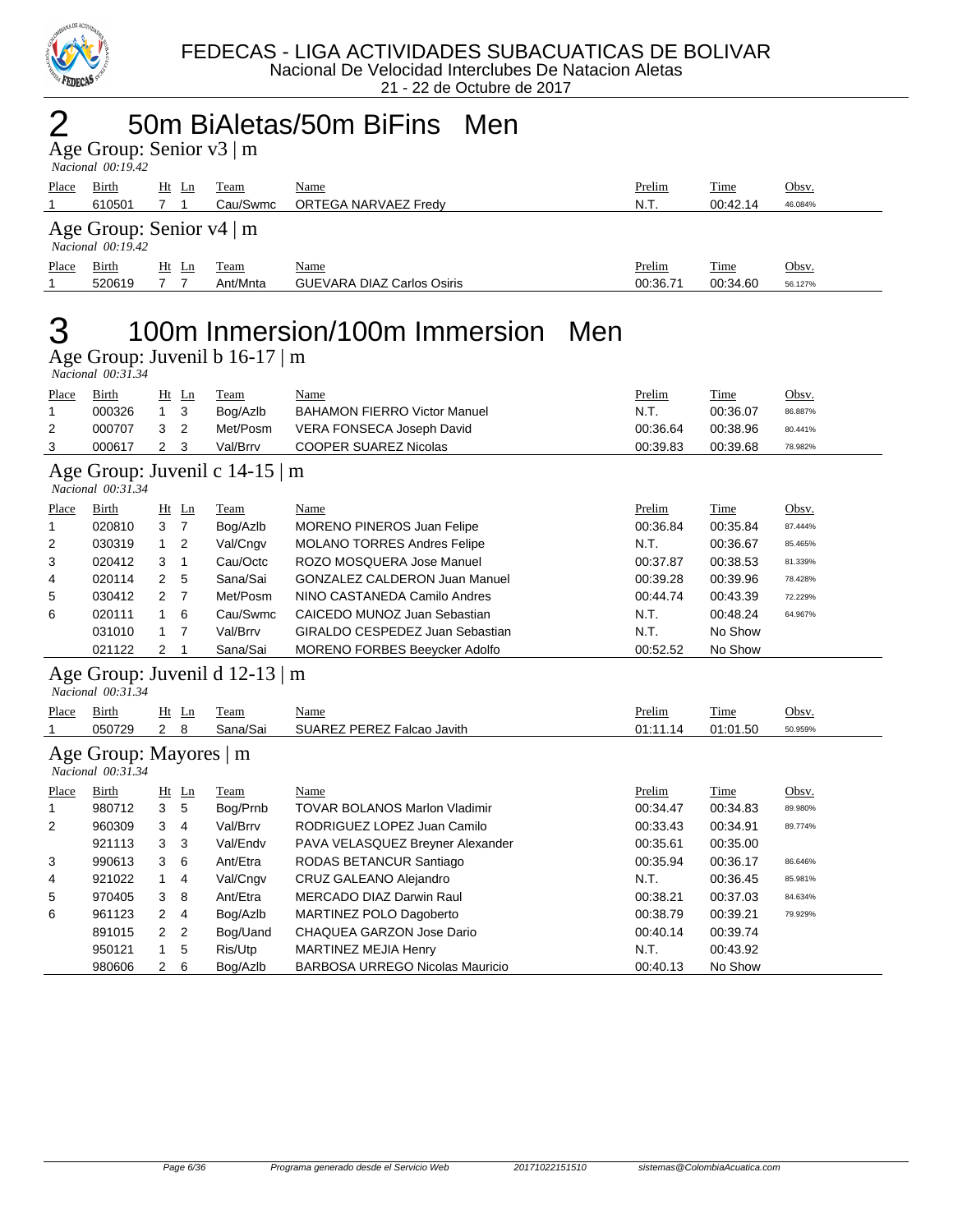

#### 4 4x50m Superficie/Surface Women Age Group: Juvenil b 16-17 | f  *Nacional 01:12.45*  Place Birth Ht Ln Team Name Name Name Prelim T.1th.Relay T.Team Obsv.<br>1 RF00031 1 5 Boo/Azlb Bf Vargas Cardona Geraldine N.T. N.T. 01:22.14 88.2039 1 RF00031 1 5 Bog/Azlb Bf Vargas Cardona Geraldine N.T. N.T. 01:22.14 88.203% Bf Ruiz Palacios Luna Alejandra Bf Ortiz Bohorquez Laura Yazmin Bf Rodriguez Rodriguez Sofia 2 RF00010 1 2 Ant/Etra Bf Rodriguez Mojica Maria Paula N.T. N.T. 01:30.00 80.500% Bf Correa Herrera Maria Alejandra Bf Hincapie Restrepo Daniela Bf Tamayo Caballero Vanessa Age Group: Juvenil c 14-15 | f  *Nacional 01:12.45*  Place Birth Ht Ln Team Name Name And Hereim T.1th.Relay T.Team Obsv. 1 RF00061 1 8 Val/Tbrv Cf Corrales Cabal Maria Del Mar N.T. N.T. 01:30.91 79.694% Df Reina Sanchez Roxana Df Ayala Camacho Sofia Cf Carrera Medina Sofia 2 RF00058 1 6 Ant/Etra Cf Valbuena Granada Maria Camila N.T. N.T. 01:47.30 67.521% Df Jaramillo Puerta Maria Del Mar Df Arias Garay Monica Del Pilar Df Soto Arroyave Laura Sofia RF00018 1 7 Cau/Octc Cf Toro Carvajal Maria Isabella N.T. N.T. Disqualified Cf Gutierrez Garzon Catalina Cf Rodriguez Rodriguez Valentina Cf Narvaez Munoz Maria Jose Age Group: Mayores | f  *Nacional 01:12.45*  Place Birth Ht Ln Team Name Name And Charles Prelim T.1th.Relay T.Team Obsv. RF00037 1 3 Bog/Azlb Af Mora Camacho Michel Ximena N.T. N.T. N.T. No Show Af Ibarra Hurtado Maria Camila Af Mejia Arcila Salome Af Tellez Devia Yenny Alexandra Age Group: Senior v2 | f  *Nacional 01:12.45*  Place Birth Ht Ln Team Name Name And Hereim T.1th.Relay T.Team Obsv. 1 RF00022 1 4 Cau/Swmc V2f Munoz Vargas Nolma Vilmary M.T. N.T. 02:17.56 52.668% V2f Argumero Cortes Alexandra Maria V1f Velasco Gallego Carmen Lucia

V2f Camayo Ledezma Blanca Elena

# 5 4x50m Superficie/Surface Men

Age Group: Juvenil b 16-17 | m  *Nacional 01:04.42* 

| Place<br>1 | Birth<br>RM00034 | 2 | Ht Ln<br>-3 | Team<br>Bog/Azlb | Name<br>Bm Hernandez Bernal Santiago Nicolas<br><b>Bm Charria Sanchez Andres Felipe</b><br>Bm Pena Pedraza Santiago Jose<br><b>Bm Bahamon Fierro Victor Manuel</b> | Prelim<br>N.T. | T.1th.Relay<br>N.T. | T.Team<br>01:09.52 | Obsv.<br>92.664% |
|------------|------------------|---|-------------|------------------|--------------------------------------------------------------------------------------------------------------------------------------------------------------------|----------------|---------------------|--------------------|------------------|
| 2          | RM00047          | 2 | - 2         | Cau/Drdc         | Bm Vasquez Betancur Cristian Camilo<br>Bm Munoz Ospitia David Santiago<br>Bm Dorado Navia Andres Esteban<br>Bm Pantoja Garcia Sebastian                            | N.T.           | N.T.                | 01:18.68           | 81.876%          |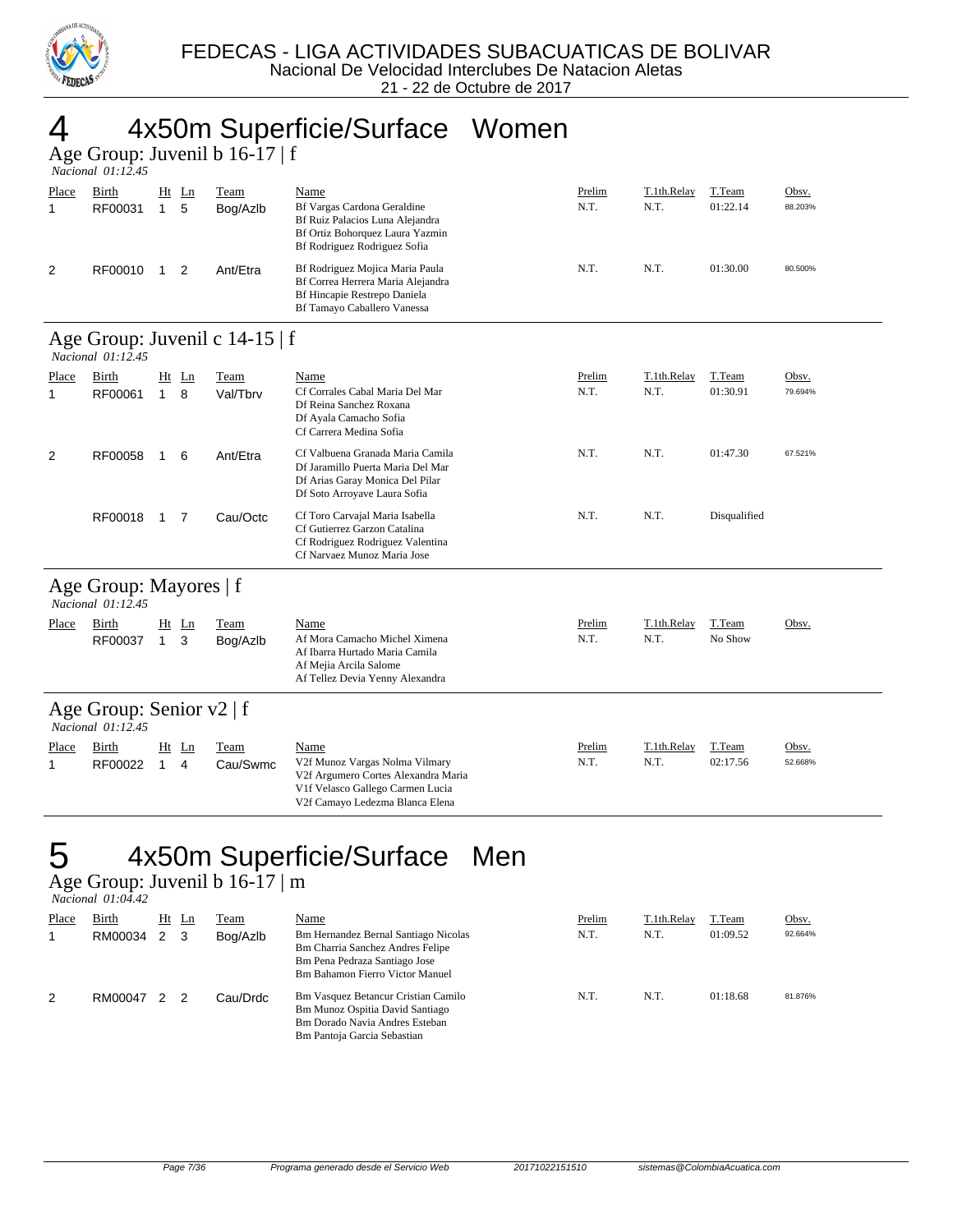

#### FEDECAS - LIGA ACTIVIDADES SUBACUATICAS DE BOLIVAR Nacional De Velocidad Interclubes De Natacion Aletas

21 - 22 de Octubre de 2017

Continuing... Event: 5 4x50m Superficie/Surface Age Group: JUVENIL C 14-15 | M

## Age Group: Juvenil c 14-15 | m

|                       | Nacional 01:04.42                                  |                   |                    |                  |                                                                                                                                              |                |                     |                    |                  |
|-----------------------|----------------------------------------------------|-------------------|--------------------|------------------|----------------------------------------------------------------------------------------------------------------------------------------------|----------------|---------------------|--------------------|------------------|
| Place<br>1            | Birth<br>RM00050                                   | Ht<br>$\mathbf 1$ | Ln<br>4            | Team<br>Cau/Ttnc | Name<br>Cm Lopez Sepulveda Miguel Angel<br>Cm Castrillon Velez Jesus Andres<br>Dm Velasco Campo Juan Andres<br>Cm Sanchez Munoz Elian David  | Prelim<br>N.T. | T.1th.Relay<br>N.T. | T.Team<br>01:18.71 | Obsv.<br>81.845% |
| 2                     | RM00002 2                                          |                   | 7                  | Val/Brrv         | Cm Paz Sepulveda Juan Esteban<br>Dm Arango Cadavid Santiago<br>Cm Pino Mosquera Juan Pablo<br>Cm Giraldo Cespedez Juan Sebastian             | N.T.           | N.T.                | 01:25.76           | 75.117%          |
| 3                     | RM00055                                            | $\overline{1}$    | 3                  | Sana/Sai         | Cm Bravo Cabuya David Santiago<br>Dm Forbes Perez Jhon Amiel<br>Dm Suarez Perez Falcao Javith<br>Cm Gonzalez Calderon Juan Manuel            | N.T.           | N.T.                | 01:34.33           | 68.292%          |
|                       | RM00044 1                                          |                   | 5                  | Bog/Akua         | Cm Rodriguez Caguenas Cristian Camilo<br>Cm Rios Pena Juan David<br>Dm Coronel Vega Jeronimo<br>Cm Salgado Campos Brayan                     | N.T.           | N.T.                | Disqualified       |                  |
|                       | Age Group: Mayores   m<br>Nacional 01:04.42        |                   |                    |                  |                                                                                                                                              |                |                     |                    |                  |
| Place<br>$\mathbf{1}$ | Birth<br>RM00011                                   | 2                 | Ht Ln<br>4         | Team<br>Ant/Etra | Name<br>Am Rodas Betancur Mateo<br>Am Mercado Diaz Darwin Raul<br>Am Trillos Rodas Juan Diego<br>Am Rodas Betancur Santiago                  | Prelim<br>N.T. | T.1th.Relay<br>N.T. | T.Team<br>01:10.53 | Obsv.<br>91.337% |
|                       | RM00040                                            | $\overline{2}$    | 6                  | Bog/Azlb         | Am Alonso Rojas Jonathan Esteban<br>Am Martinez Polo Dagoberto<br>Am Barbosa Urrego Nicolas Mauricio<br>Am Gomez Casanova Juan Sebastian     | N.T.           | N.T.                | No Show            |                  |
|                       | Age Group: Senior $v2 \mid m$<br>Nacional 01:04.42 |                   |                    |                  |                                                                                                                                              |                |                     |                    |                  |
| Place<br>$\mathbf{1}$ | Birth<br>RM00021                                   | $\overline{2}$    | Ht Ln<br>5         | Team<br>Cau/Swmc | Name<br>V2m Chilito Beltran Harold<br>V1m Ordonez Sanchez Jose Fernando<br>V1m Paz Portillo Pablo Andres<br>V2m Caicedo Zuniga Carlos Felipe | Prelim<br>N.T. | T.1th.Relay<br>N.T. | T.Team<br>01:50.18 | Obsv.<br>58.468% |
|                       | Age Group: Senior $v4 \mid m$<br>Nacional 01:04.42 |                   |                    |                  |                                                                                                                                              |                |                     |                    |                  |
| Place<br>$\mathbf{1}$ | Birth<br>RM00005                                   | Ht<br>2           | Ln<br>$\mathbf{1}$ | Team<br>Val/Brrv | Name<br>Am Ocampo Lozada Juan Fernando<br>Am Caraballo Tafur Johan Esteban<br>Am Hernandez Cano Juan Jose<br>Am Paz Sepulveda Juan Sebastian | Prelim<br>N.T. | T.1th.Relay<br>N.T. | T.Team<br>01:06.34 | Obsv.<br>97.106% |

# 100m Inmersion/100m Immersion Women

Age Group: Juvenil b 16-17 | f

| <i>Nacional</i> 00:36.21 |  |
|--------------------------|--|

| Place | Birth  | Ht Ln | Team     | <u>Name</u>                      | Prelim   | Time     | Obsv.   |
|-------|--------|-------|----------|----------------------------------|----------|----------|---------|
|       | 010925 | 2 6   | Boa/Prnb | AGUIRRE JOYA Maria Camila        | 00:40.75 | 00:41.19 | 87.910% |
| 2     | 010303 | 2 7   | Ant/Etra | RODRIGUEZ MOJICA Maria Paula     | 00:43.19 | 00:43.47 | 83.299% |
|       | 000120 | 2 3   | Bog/Azlb | VARGAS CARDONA Geraldine         | 00:40.38 | 00:44.87 | 80.700% |
|       | 000619 |       | Bog/Bog  | PINILLA MARTINEZ Laura Valentina | 00:46.36 | 00:46.38 |         |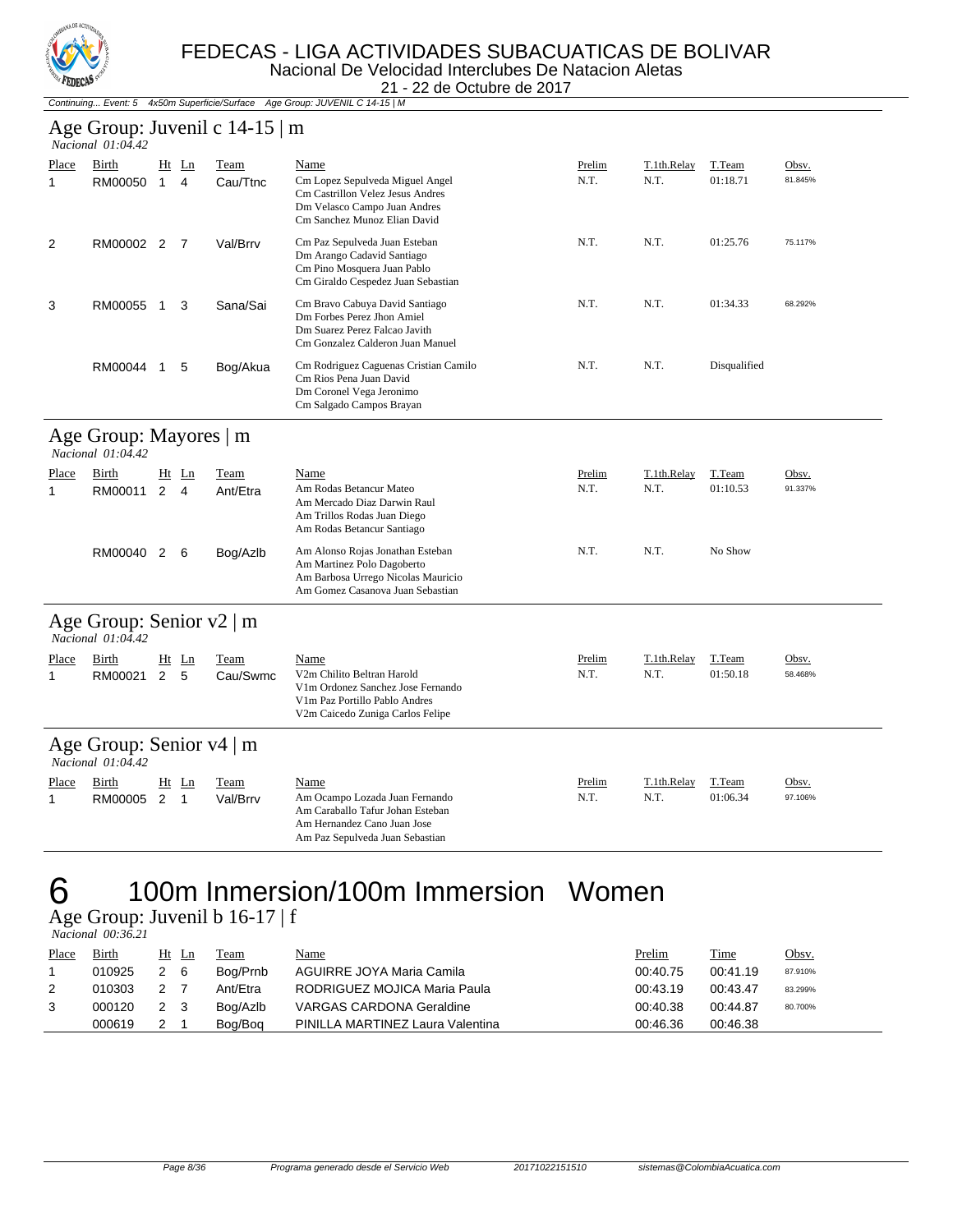

## 100m Inmersion/100m Immersion Women

Age Group: Juvenil c 14-15 | f

 *Nacional 00:36.21* 

| Place<br>1  | <b>Birth</b><br>021121<br>020916             | 2 <sub>2</sub> | $Ht$ Ln<br>4 | <b>Team</b><br>Val/Brrv<br>Tol/HIct | Name<br>BELALCAZAR SANCLEMENTE Sofia<br><b>MONROY RODRIGUEZ Laura Daniela</b> | Prelim<br>00:42.31<br>00:50.14 | Time<br>00:42.27<br>No Show | Obsv.<br>85.664% |  |
|-------------|----------------------------------------------|----------------|--------------|-------------------------------------|-------------------------------------------------------------------------------|--------------------------------|-----------------------------|------------------|--|
|             | Age Group: Mayores   f<br>Nacional $00.3621$ |                |              |                                     |                                                                               |                                |                             |                  |  |
| Place       | Birth                                        |                | Ht Ln        | Team                                | Name                                                                          | Prelim                         | Time                        | Obsv.            |  |
| $\mathbf 1$ | 940802                                       | 2              | 4            | Val/Tbrv                            | MACIAS ANASCO Carolina                                                        | 00:38.76                       | 00:40.27                    | 89.918%          |  |
| 2           | 971031                                       | $\mathcal{P}$  | 5            | Ant/Etra                            | MONSALVE ARANGO Maria Isabel                                                  | 00:40.03                       | 00:40.51                    | 89.385%          |  |
| 3           | 961128                                       |                | -3           | Val/Cngv                            | PLAZA LIBREROS Daniela                                                        | N.T.                           | 00:50.16                    | 72.189%          |  |
| 4           | 971110                                       |                | 5            | Ant/Etra                            | <b>HIDALGO LOPEZ Valentina</b>                                                | 00:52.92                       | 00:53.43                    | 67.771%          |  |

## 200m Superficie/200m Surface Women

Age Group: Juvenil b 16-17 | f

 *Nacional 01:31.52* 

| Place | Birth  |                | $Ht$ Ln        | Team      | Name                                   | Prelim   | Time     | Obsv.   |
|-------|--------|----------------|----------------|-----------|----------------------------------------|----------|----------|---------|
| 1     | 010825 | $\overline{7}$ | 5              | Val/Cngv  | <b>RUIZ MALAMBO Mercedes</b>           | 01:35.59 | 01:39.04 | 92.407% |
| 2     | 010907 | 6              | 5              | Val/Cngv  | <b>ECHEVERRI GIL Melany Tatiana</b>    | 01:42.19 | 01:40.81 | 90.785% |
| 3     | 000120 | $7^{\circ}$    | - 7            | Bog/Azlb  | <b>VARGAS CARDONA Geraldine</b>        | 01:38.86 | 01:40.83 | 90.767% |
| 4     | 011107 | 6              | 3              | Bog/Azlb  | SAAVEDRA PEREZ Laura Valentina         | 01:43.02 | 01:44.60 | 87.495% |
|       | 000619 | 6              |                | Bog/Bog   | PINILLA MARTINEZ Laura Valentina       | 01:50.25 | 01:45.06 |         |
| 5     | 000707 | 5              | 5              | Bog/Azlb  | MEJIA ARCILA Ana Belen                 | 01:51.44 | 01:48.76 | 84.149% |
| 6     | 001220 | 5              | 2              | Sant/Fors | <b>GOMEZ RODRIGUEZ Laura Natalia</b>   | 01:54.27 | 01:50.71 | 82.666% |
| 7     | 001006 | 6              | $\overline{7}$ | Bog/Akua  | RIOS PENA Gabriela                     | 01:49.60 | 01:51.88 | 81.802% |
| 8     | 000514 | 3              | 4              | Sant/Albs | <b>HERNANDEZ FLOREZ Leiryn Cecilia</b> | 02:02.13 | 01:53.13 | 80.898% |
| 9     | 011029 | 4              | 5              | Bog/Prnb  | SANCHEZ ROBAYO Estefania               | 01:56.75 | 01:53.25 | 80.812% |
| 10    | 000821 | 4              | 6              | Ant/Etra  | CORREA HERRERA Maria Alejandra         | 01:57.20 | 01:53.98 | 80.295% |
| 11    | 010822 | 5              | 6              | Cau/Swmc  | CAICEDO CAMAYO Ana Isabel              | 01:54.05 | 01:56.81 | 78.349% |
| 12    | 010213 | 4              | 4              | Bog/Azlb  | RUIZ PALACIOS Luna Alejandra           | 01:56.35 | 01:58.10 | 77.494% |
|       | 001010 | 1              | $\overline{4}$ | Sant/Stbg | LOPEZ GONZALEZ Camila Alexandra        | N.T.     | 01:58.83 |         |
| 13    | 010718 |                | 5              | Ant/Etra  | <b>HINCAPIE RESTREPO Daniela</b>       | N.T.     | 02:19.53 | 65.592% |

#### Age Group: Juvenil c 14-15 | f  *Nacional 01:31.52*

| Place | Birth  | $Ht$ Ln |     | Team     | Name                                | Prelim   | Time     | Obsv.   |
|-------|--------|---------|-----|----------|-------------------------------------|----------|----------|---------|
|       | 020911 | - 8     |     | Bog/Azlb | SOLANO ROZO Maria Camila            | 01:40.16 | 01:44.66 | 87.445% |
| 2     | 030331 | 6       | - 6 | Val/Cngv | <b>LLANOS MARTINEZ Sofia</b>        | 01:45.31 | 01:48.59 | 84.280% |
| 3     | 021213 | 5       |     | Val/Tbrv | <b>CORRALES CABAL Maria Del Mar</b> | 01:55.27 | 01:50.66 | 82.704% |
| 4     | 031216 | 3       |     | Cau/Octc | RODRIGUEZ RODRIGUEZ Valentina       | 02:13.19 | 02:07.89 | 71.561% |
| 5     | 020722 | 3       | 8   | Val/Tryv | LOZADA RAMOS Maria Camila           | 02:20.62 | 02:22.28 | 64.324% |
|       | 020108 |         | 3   | Cau/Octc | <b>TORO CARVAJAL Maria Isabella</b> | N.T.     | No Show  |         |

## Age Group: Juvenil d 12-13 | f

 *Nacional 01:31.52* 

| Place        | Birth  |    | $Ht$ Ln | Team      | Name                            | Prelim   | <b>Time</b> | Obsv.   |
|--------------|--------|----|---------|-----------|---------------------------------|----------|-------------|---------|
| $\mathbf{1}$ | 040206 | 6  | -2      | Cau/Ttnc  | <b>GUZMAN ALBAN Gabriela</b>    | 01:47.98 | 01:45.47    | 86.773% |
| 2            | 041217 | 5  | - 8     | Val/Cngv  | ALVAREZ HOYOS Valentina         | 01:56.34 | 01:49.56    | 83.534% |
| 3            | 040204 | 4  | -3      | Cau/Octc  | <b>MONTES MUNOZ Anny Milena</b> | 01:57.12 | 01:50.87    | 82.547% |
| 4            | 040212 | 5. |         | Cau/Swmc  | ECHAVARRIA JIMENEZ Valeria      | 01:54.77 | 01:53.43    | 80.684% |
| 5            | 041111 | 4  | -8      | Val/Tbrv  | REINA SANCHEZ Roxana            | 02:01.99 | 01:58.26    | 77.389% |
| 6            | 050822 | 3  | 3       | Sant/Fors | VALDIVIESO CALVETE Maria Camila | 02:11.25 | 02:02.28    | 74.845% |
|              | 050727 | 3  | 2       | Cau/Swmc  | CAICEDO MUNOZ Claudia Marcela   | 02:12.96 | 02:06.47    | 72.365% |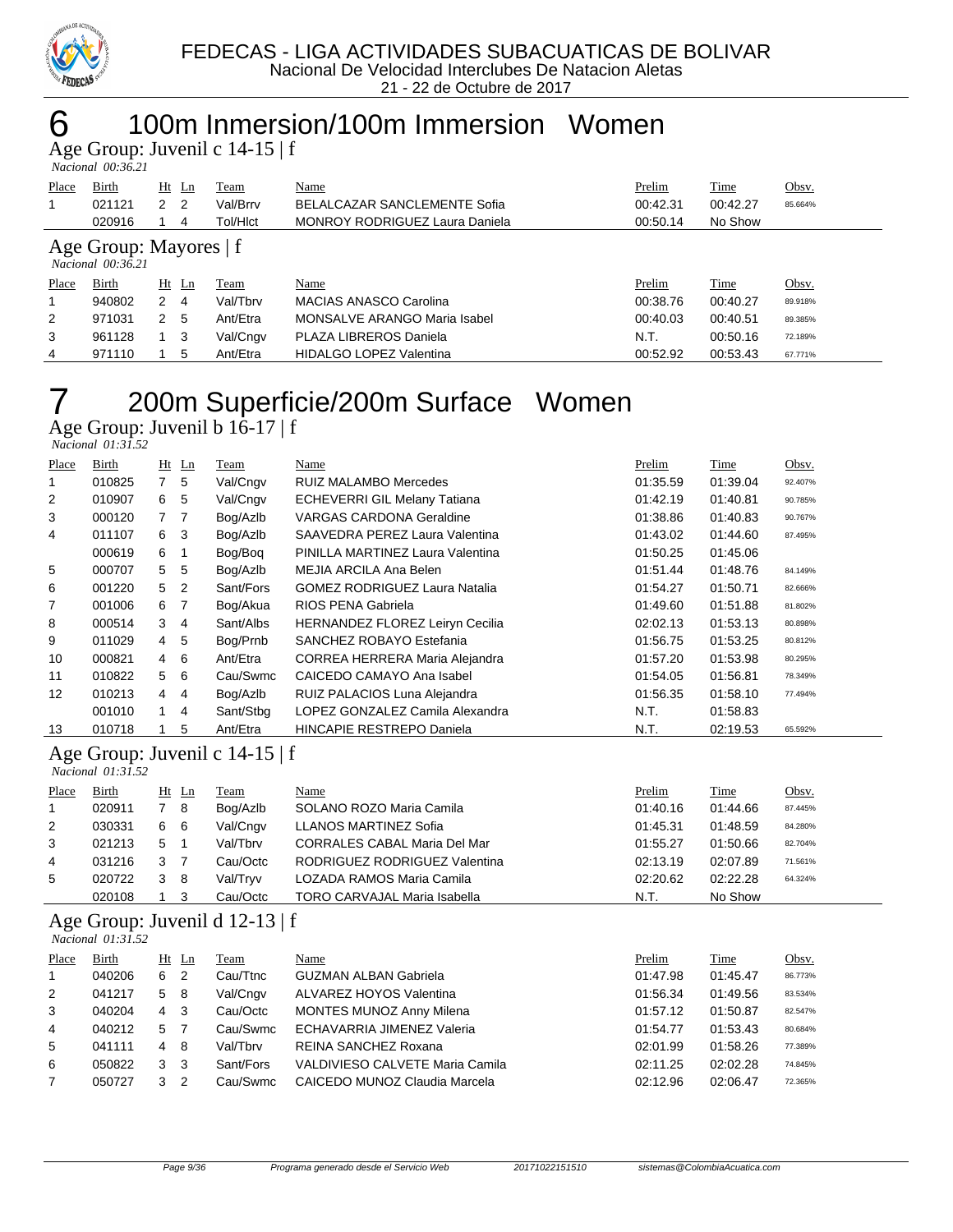

Nacional De Velocidad Interclubes De Natacion Aletas

| <b>A CULCIAN</b>                            |                                                            |                |                |                                                  | 21 - 22 de Octubre de 2017          |          |              |         |
|---------------------------------------------|------------------------------------------------------------|----------------|----------------|--------------------------------------------------|-------------------------------------|----------|--------------|---------|
|                                             |                                                            |                |                | Continuing Event: 7 200m Superficie/200m Surface | Age Group: JUVENIL D 12-13   F      |          |              |         |
| 8                                           | 040321                                                     | $\overline{2}$ | 5              | Ant/Etra                                         | <b>ARIAS GARAY Monica Del Pilar</b> | 02:28.26 | 02:29.88     | 61.062% |
|                                             | 041128                                                     | 4              | $\overline{7}$ | Val/Tbrv                                         | <b>BOCANEGRA VALENCIA Valeria</b>   | 01:59.05 | No Show      |         |
|                                             | 051102                                                     | 2              | 3              | Val/Cngv                                         | <b>GARZON CACERES Isabella</b>      | 02:29.09 | No Show      |         |
|                                             | 040401                                                     | 5              | 4              | Val/Cngv                                         | NIETO SAAVEDRA Ana Lucia            | 01:50.93 | No Show      |         |
|                                             | 040103                                                     | 3              | 5              | Cau/Octc                                         | ZAPATA VARGAS Juliette Catalina     | 02:05.94 | No Show      |         |
| Age Group: Mayores   f<br>Nacional 01:31.52 |                                                            |                |                |                                                  |                                     |          |              |         |
| Place                                       | Birth                                                      |                | $Ht$ Ln        | Team                                             | Name                                | Prelim   | Time         | Obsv.   |
| 1                                           | 931227                                                     | $7^{\circ}$    | 4              | Bog/Prnb                                         | PEREZ RUBIO Kelly Ximena            | 01:35.20 | 01:34.67     | 96.673% |
| 2                                           | 980623                                                     |                | 2 <sub>7</sub> | Val/Brrv                                         | RETAMOZO OLAYA Viviana Paola        | N.T.     | 01:35.59     | 95.742% |
| 3                                           | 991024                                                     | $\overline{7}$ | 3              | Bog/Prnb                                         | AGUIRRE JOYA Paula Alejandra        | 01:36.21 | 01:37.44     | 93.924% |
| 4                                           | 990503                                                     | 6              | $\overline{4}$ | Ant/Etra                                         | LOPERA OROZCO Maria Clara           | 01:41.79 | 01:37.60     | 93.770% |
| 5                                           | 970409                                                     | 7              | $\overline{1}$ | Val/Cngv                                         | <b>DIAGO MEJIA Valentina</b>        | 01:39.24 | 01:38.40     | 93.008% |
| 6                                           | 910918                                                     | 7              | 6              | Bog/Akua                                         | <b>BARBOSA MONRROY Lorena Maria</b> | 01:37.73 | 01:40.97     | 90.641% |
| 7                                           | 980428                                                     | 5              | 3              | Bog/Prnb                                         | MEDINA BELTRAN Juanita              | 01:51.90 | 01:45.92     | 86.405% |
| 8                                           | 991108                                                     | 6              | 8              | Bog/Azlb                                         | <b>IBARRA HURTADO Maria Camila</b>  | 01:50.72 | 01:47.00     | 85.533% |
|                                             | 931019                                                     | 3              | 6              | Ris/Utp                                          | VARGAS LADINO Maria Alejandra       | 02:12.54 | 02:14.60     |         |
|                                             | 940802                                                     | 7              | $\overline{2}$ | Val/Tbrv                                         | MACIAS ANASCO Carolina              | 01:37.80 | Disqualified | 95.195% |
|                                             | 920903                                                     | $\overline{2}$ | $\overline{2}$ | Sant/Fors                                        | <b>MARTINEZ ARIAS Aura Jucelly</b>  | N.T.     | No Show      |         |
|                                             | Age Group: Senior v0   f<br>Nacional $01:3\overline{1}.52$ |                |                |                                                  |                                     |          |              |         |
| Place                                       | Birth                                                      |                | $Ht$ Ln        | Team                                             | Name                                | Prelim   | Time         | Obsv.   |
|                                             | 871123                                                     |                | 4 <sup>2</sup> | Cun/Rorc                                         | ORTIZ CARDONA Elvira Alejandra      | 01:57.88 | No Show      |         |
|                                             | Age Group: Senior $v1 \mid f$<br>Nacional 01:31.52         |                |                |                                                  |                                     |          |              |         |
| Place                                       | <b>Birth</b>                                               |                | Ht Ln          | Team                                             | Name                                | Prelim   | <b>Time</b>  | Obsv.   |
|                                             | 781009                                                     | 4              | $\mathbf{1}$   | Ris/Clyr                                         | <b>GARCIA MEJIA Lida Sorany</b>     | 02:01.92 | 02:03.17     | 74.304% |
| 2                                           | 800617                                                     | 3              | $\mathbf{1}$   | Ant/Mnta                                         | MAYA ARANGO Sandra Maria            | 02:17.02 | 02:17.37     | 66.623% |
|                                             | Age Group: Senior v2   f<br>Nacional 01:31.52              |                |                |                                                  |                                     |          |              |         |
| Place                                       | Birth                                                      |                | $Ht$ Ln        | Team                                             | Name                                | Prelim   | Time         | Obsv.   |
| 1                                           | 700927                                                     | $\mathbf{2}$   | $\overline{4}$ | Bog/Akua                                         | SUAREZ PORRAS Adriana               | 02:22.45 | 02:20.85     | 64.977% |

# 200m Superficie/200m Surface Men

Age Group: Juvenil b 16-17 | m

 *Nacional 01:18.65* 

| Place | Birth  |             | $Ht$ Ln        | Team     | Name                                 | Prelim   | Time     | Obsv.   |
|-------|--------|-------------|----------------|----------|--------------------------------------|----------|----------|---------|
| 1     | 000326 | 7           | - 8            | Bog/Azlb | <b>BAHAMON FIERRO Victor Manuel</b>  | 01:33.66 | 01:28.66 | 88.710% |
| 2     | 000608 | 8           |                | Bog/Azlb | PENA PEDRAZA Santiago Jose           | 01:28.63 | 01:30.05 | 87.340% |
| 3     | 010818 | 5           |                | Bog/Azlb | <b>CHARRIA SANCHEZ Andres Felipe</b> | 01:41.69 | 01:32.60 | 84.935% |
| 4     | 000627 | 6           | - 6            | Bog/Azlb | <b>VEGA CONDE Daniel Felipe</b>      | 01:35.61 | 01:34.72 | 83.034% |
| 5     | 011116 | 6           | -2             | Val/Mrlv | <b>GRANADOS PITO Jose Luis</b>       | 01:36.64 | 01:37.67 | 80.526% |
| 6     | 010529 | 5           | - 6            | Bog/Prnb | CASTRO CORTES Simon                  | 01:41.19 | 01:38.80 | 79.605% |
| 7     | 010228 | 5           | $\overline{7}$ | Val/Cngv | AVILES MERA Juan Esteban             | 01:41.62 | 01:41.15 | 77.756% |
| 8     | 000617 | 4           | $\overline{2}$ | Val/Brrv | <b>COOPER SUAREZ Nicolas</b>         | 01:46.99 | 01:42.23 | 76.934% |
| 9     | 000401 | 4 6         |                | Val/Cngv | PACHECO GARCIA Santiago Jose         | 01:46.29 | 01:44.95 | 74.940% |
| 10    | 010321 | 5           | -8             | Cau/Drdc | DORADO NAVIA Andres Esteban          | 01:41.77 | 01:45.84 | 74.310% |
| 11    | 010322 | $1 \quad 3$ |                | Bog/Azlb | TRIANA CARRASCO Julian Santiago      | N.T.     | 01:59.68 | 65.717% |
|       | 010701 | 6           |                | Val/Cngv | PECHENE TAFUR Daniel                 | 01:37.06 | No Show  |         |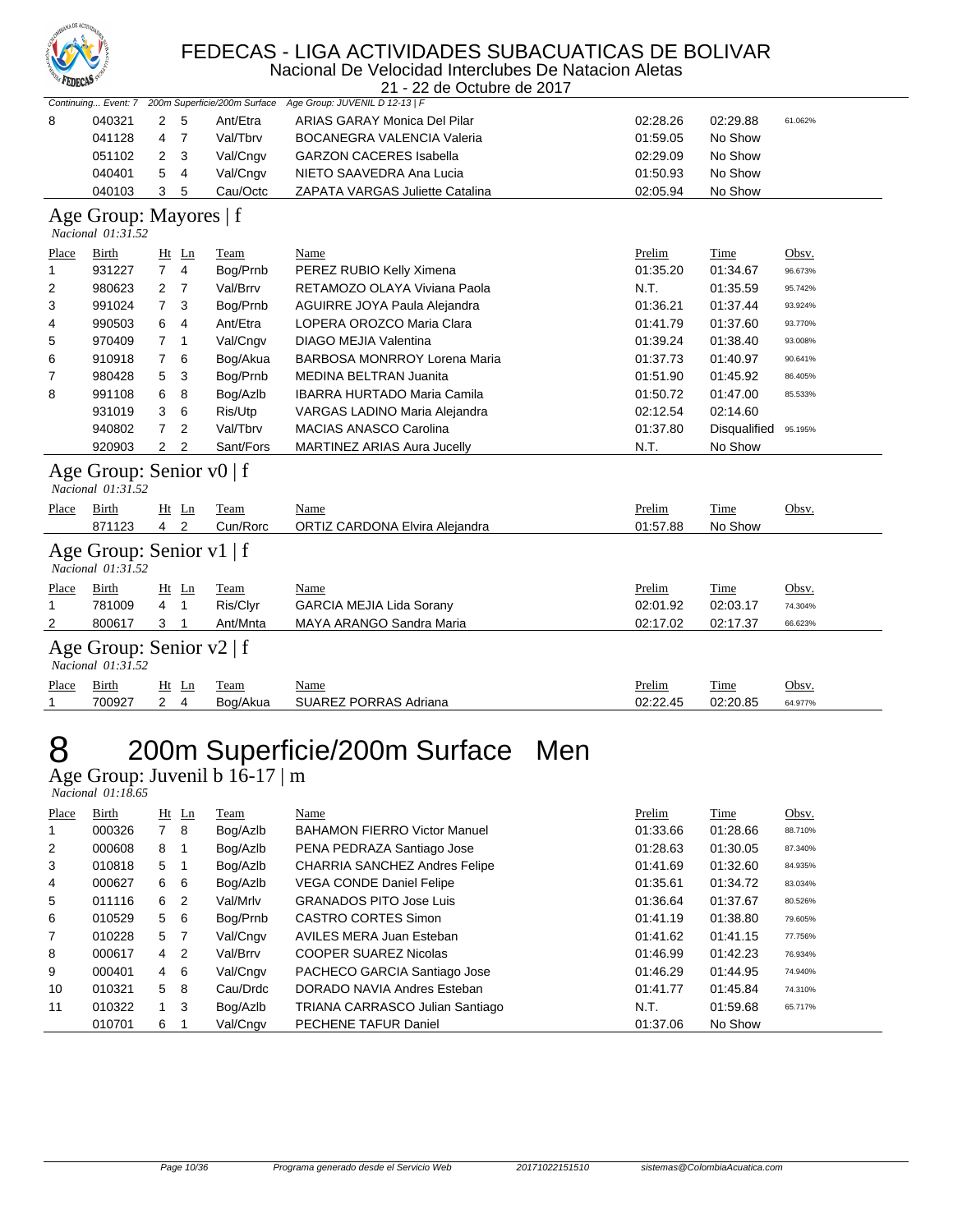

# 200m Superficie/200m Surface Men

Age Group: Juvenil c 14-15 | m

| <i>Nacional 01:18.65</i> |
|--------------------------|

| Place | <b>Birth</b>      | $Ht$ Ln        |                          | <b>Team</b>                    | <b>Name</b>                                | Prelim    | Time          | Obsv.   |
|-------|-------------------|----------------|--------------------------|--------------------------------|--------------------------------------------|-----------|---------------|---------|
|       | 030319            | 7 <sub>3</sub> |                          | Val/Cngv                       | <b>MOLANO TORRES Andres Felipe</b>         | 01:32.42  | 01:30.15      | 87.243% |
| 2     | 031010            | 7 <sub>4</sub> |                          | Val/Brrv                       | GIRALDO CESPEDEZ Juan Sebastian            | 01:32.17  | 01:33.24      | 84.352% |
| 3     | 020114            | 6              | -5                       | Sana/Sai                       | <b>GONZALEZ CALDERON Juan Manuel</b>       | 01:34.15  | 01:33.39      | 84.217% |
| 4     | 020830            | 4              | 3                        | Val/Brrv                       | PAZ SEPULVEDA Juan Esteban                 | 01:46.08  | 01:33.53      | 84.091% |
| 5     | 020412            | 5              | 3                        | Cau/Octc                       | ROZO MOSQUERA Jose Manuel                  | 01:41.10  | 01:36.72      | 81.317% |
| 6     | 020920            | 6              | - 7                      | Val/Cngv                       | CRUZ GALEANO Juan Camilo                   | 01:36.81  | 01:37.30      | 80.832% |
| 7     | 030210            | 5              | 4                        | Cau/Ttnc                       | SANCHEZ MUNOZ Elian David                  | 01:40.49  | 01:38.47      | 79.872% |
| 8     | 030205            | 5              | 5                        | Cau/Ttnc                       | LOPEZ SEPULVEDA Miguel Angel               | 01:40.98  | 01:38.68      | 79.702% |
| 9     | 020917            | 5              | $\overline{2}$           | Met/Posm                       | NOVOA GIRALDO Andres Felipe                | 01:41.61  | 01:41.91      | 77.176% |
| 10    | 031120            | $\overline{4}$ | $\overline{\phantom{0}}$ | Val/Brrv                       | PINO MOSQUERA Juan Pablo                   | 01:52.42  | 01:44.09      | 75.560% |
| 11    | 030412            | 4 8            |                          | Met/Posm                       | NINO CASTANEDA Camilo Andres               | 01:54.96  | 01:46.03      | 74.177% |
| 12    | 020810            | 7 <sub>1</sub> |                          | Bog/Azlb                       | MORENO PINEROS Juan Felipe                 | 01:33.24  | 01:46.57      | 73.801% |
| 13    | 020111            | 4 7            |                          | Cau/Swmc                       | CAICEDO MUNOZ Juan Sebastian               | 01:50.63  | 01:54.99      | 68.397% |
| 14    | 031018            |                | 7                        | Bog/Akua                       | RIOS PENA Juan David                       | N.T.      | 02:00.25      | 65.405% |
| 15    | 030214            | $\mathbf{1}$   | 6                        | Val/Narv                       | <b>CARDONA POLANCO Nicolas</b>             | N.T.      | 02:02.10      | 64.414% |
| 16    | 030715            | $\mathbf{1}$   | 2                        | Sana/Sai                       | BRAVO CABUYA David Santiago                | N.T.      | 02:03.91      | 63.473% |
|       | 021122            | 3              | 2                        | Sana/Sai                       | <b>MORENO FORBES Beeycker Adolfo</b>       | 02:00.88  | No Show       |         |
|       | Nacional 01:18.65 |                |                          | Age Group: Juvenil d 12-13   m |                                            |           |               |         |
| Place | Birth             | $Ht$ Ln        |                          | Team                           | Name                                       | Prelim    | Time          | Obsv.   |
|       | 0.10500           | $\sim$         | $\sim$                   | $P_1 = 10$                     | $1.404$ $114$ $2772$ $33.41$ $13.7$ $13.7$ | 0.4, 0.70 | $0.4$ $15.00$ | ------- |

|                | 040506 | 3 <sub>3</sub> |    | Bog/Azlb | LARA HAYEK David Alejandro | 01:56.73 | 01:45.62 | 74.465% |
|----------------|--------|----------------|----|----------|----------------------------|----------|----------|---------|
| 2              | 050418 |                | 4  | Cau/Ttnc | VELASCO CAMPO Juan Andres  | 01:55.92 | 01:48.65 | 72.388% |
| 3              | 041112 |                | -5 | Cau/Ttnc | MUNOZ ORTEGA Juan Felipe   | 01:56.55 | 01:49.30 | 71.958% |
| $\overline{4}$ | 040127 |                |    | Bog/Akua | CORONEL VEGA Jeronimo      | 02:01.97 | 01:54.68 | 68.582% |
| -5             | 050409 | 3              | -8 | Sana/Sai | FORBES PEREZ Jhon Amiel    | 02:14.25 | 02:01.12 | 64.936% |
| 6              | 050729 | 3              |    | Sana/Sai | SUAREZ PEREZ Falcao Javith | 02:09.00 | 02:05.06 | 62.890% |
|                | 040209 |                |    | Cau/Octc | PINILLA AMAYA Juan David   | N.T.     | 02:25.69 | 53.984% |

## Age Group: Mayores | m

 *Nacional 01:18.65* 

| Place | Birth  | Ht             | Ln             | Team     | Name                                   | Prelim   | Time     | Obsv.   |
|-------|--------|----------------|----------------|----------|----------------------------------------|----------|----------|---------|
|       | 940105 | 8              | 4              | Val/Brrv | OCAMPO LOZADA Juan Fernando            | 01:20.99 | 01:20.77 | 97.375% |
| 2     | 940624 | 8              | 5              | Val/Tbrv | RODRIGUEZ GONZALEZ Juan Felipe         | 01:25.31 | 01:25.21 | 92.301% |
| 3     | 991015 | 8              | $\overline{2}$ | Bog/Azlb | ALONSO ROJAS Jonathan Esteban          | 01:26.56 | 01:25.96 | 91.496% |
| 4     | 891218 | 8              | 7              | Val/Tbrv | ROMERO RIVERA Leonidas Juan Pablo      | 01:27.60 | 01:27.33 | 90.061% |
| 5     | 970407 | $\overline{2}$ | 7              | Val/Brrv | <b>HERNANDEZ MILLAN Camilo</b>         | N.T.     | 01:27.35 | 90.040% |
| 6     | 980712 | $\mathcal{P}$  | 1              | Bog/Prnb | <b>TOVAR BOLANOS Marlon Vladimir</b>   | N.T.     | 01:28.15 | 89.223% |
| 7     | 900515 | 8              | 3              | Val/Brrv | DUQUE JIMENEZ Juan David               | 01:25.70 | 01:28.57 | 88.800% |
| 8     | 960309 | $\overline{2}$ | 6              | Val/Brrv | RODRIGUEZ LOPEZ Juan Camilo            | N.T.     | 01:28.58 | 88.790% |
| 9     | 930921 | $\overline{7}$ | 6              | Bog/Prnb | <b>JIMENEZ RAMIREZ Alexander</b>       | 01:32.52 | 01:28.59 | 88.780% |
| 10    | 890519 | $\overline{2}$ | 5              | Val/Brrv | <b>HERNANDEZ CANO Juan Jose</b>        | 01:29.82 | 01:29.82 | 87.564% |
| 11    | 970405 | $\overline{7}$ | 5              | Ant/Etra | <b>MERCADO DIAZ Darwin Raul</b>        | 01:32.21 | 01:30.36 | 87.041% |
| 12    | 970908 | 8              | 6              | Val/Tbrv | PATINO LOPEZ Juan David                | 01:26.19 | 01:30.72 | 86.695% |
| 13    | 980606 | $\overline{7}$ | 2              | Bog/Azlb | <b>BARBOSA URREGO Nicolas Mauricio</b> | 01:32.60 | 01:31.04 | 86.391% |
| 14    | 970713 | 8              | 8              | Bog/Azlb | ALVAREZ NIEVES Santiago                | 01:29.79 | 01:31.25 | 86.192% |
| 15    | 991107 | 1              | 5              | Bog/Azlb | <b>GOMEZ CASANOVA Juan Sebastian</b>   | N.T.     | 01:31.33 | 86.116% |
| 16    | 970130 | 6              | 4              | Ant/Etra | RODAS BETANCUR Mateo                   | 01:33.75 | 01:33.36 | 84.244% |
| 17    | 961123 | $\overline{7}$ | $\overline{7}$ | Bog/Azlb | MARTINEZ POLO Dagoberto                | 01:33.09 | 01:34.91 | 82.868% |
| 18    | 990615 | 4              | 4              | Tol/Hict | VISASH ROMERO Mauricio Esteban         | 01:42.99 | 01:41.80 | 77.259% |
| 19    | 921022 | $\mathcal{P}$  | 3              | Val/Cngv | CRUZ GALEANO Alejandro                 | N.T.     | 01:42.50 | 76.732% |
| 20    | 990420 | $\overline{2}$ | 8              | Ant/Etra | TRILLOS RODAS Juan Diego               | N.T.     | 01:43.88 | 75.712% |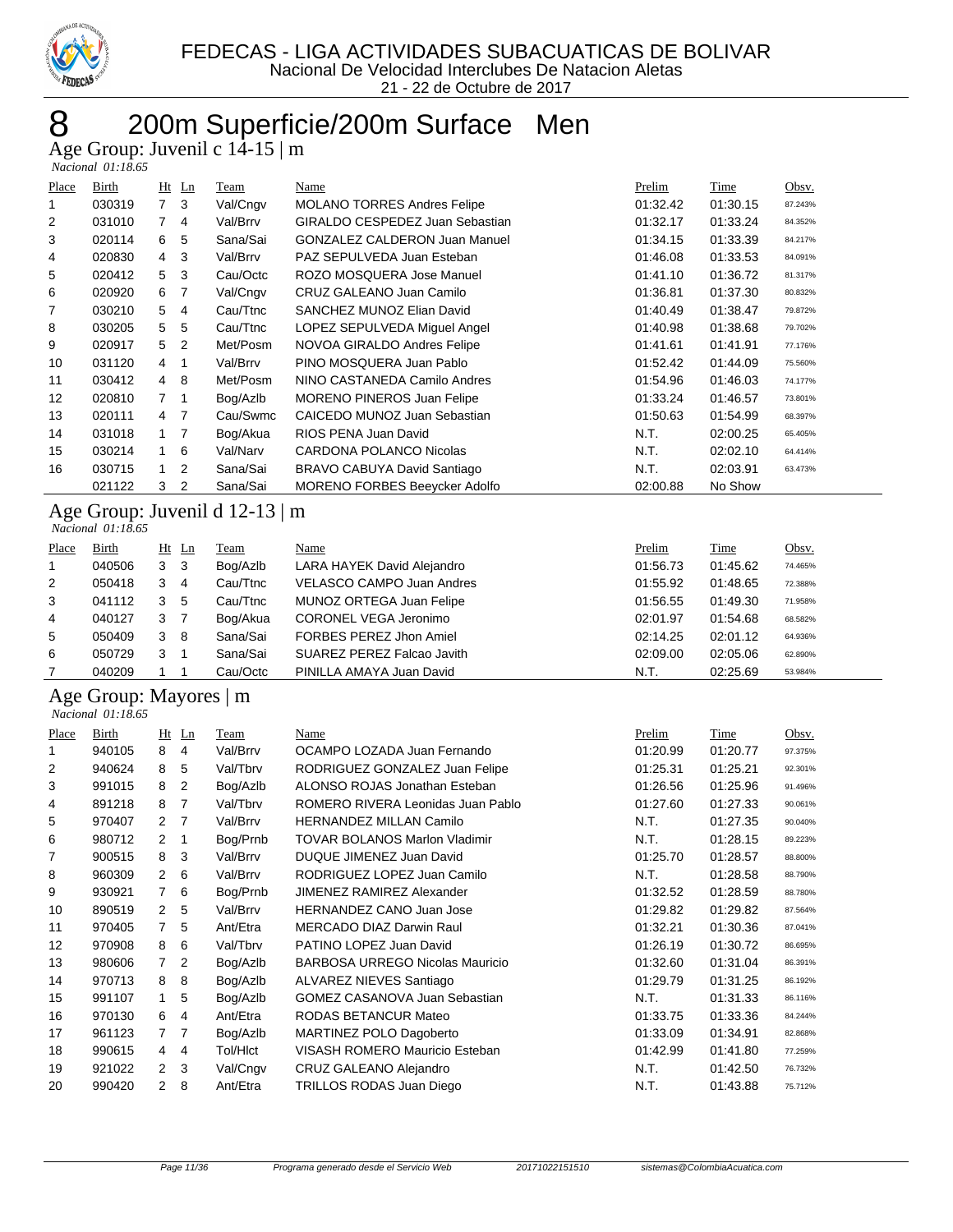

Nacional De Velocidad Interclubes De Natacion Aletas 21 - 22 de Octubre de 2017

|              |                                                    |                |                |                              | ZZ UC OCIUDIC UC ZUTI                 |          |          |         |  |  |
|--------------|----------------------------------------------------|----------------|----------------|------------------------------|---------------------------------------|----------|----------|---------|--|--|
|              | Continuing Event: 8                                |                |                | 200m Superficie/200m Surface | Age Group: MAYORES   M                |          |          |         |  |  |
| 21           | 991104                                             | 4              | 5              | Met/Posm                     | <b>CASTRILLON FLOREZ Julian David</b> | 01:45.41 | 01:47.47 | 73.183% |  |  |
| 22           | 960910                                             | $\overline{2}$ | 2              | Ant/Etra                     | RAMIREZ RESTREPO Alejandro            | N.T.     | 01:56.17 | 67.703% |  |  |
| 23           | 990521                                             |                | 4              | Val/Narv                     | GIL VALENCIA Jorge Steven             | N.T.     | 03:04.55 | 42.617% |  |  |
|              | 891015                                             | 6              | -8             | Bog/Uand                     | CHAQUEA GARZON Jose Dario             | 01:39.09 | No Show  |         |  |  |
|              | Age Group: Senior v0   m<br>Nacional 01:18.65      |                |                |                              |                                       |          |          |         |  |  |
| <b>Place</b> | Birth                                              |                | $Ht$ Ln        | Team                         | Name                                  | Prelim   | Time     | Obsv.   |  |  |
|              | 880307                                             | 6              | -3             | Cun/Rorc                     | <b>MORENO GIRALDO Carlos Andres</b>   | 01:35.58 | 01:40.84 | 77.995% |  |  |
|              | Age Group: Senior v1   m<br>Nacional 01:18.65      |                |                |                              |                                       |          |          |         |  |  |
| Place        | Birth                                              | Ht             | $\mathbf{L}$ n | Team                         | Name                                  | Prelim   | Time     | Obsv.   |  |  |
|              | 740330                                             | 3              | -6             | Cun/Rorc                     | CASTELLANOS GUTIERREZ Juan Francisco  | 02:00.39 | 02:08.35 | 61.278% |  |  |
|              | Age Group: Senior $v2 \mid m$<br>Nacional 01:18.65 |                |                |                              |                                       |          |          |         |  |  |
| Place        | Birth                                              |                | $Ht$ Ln        | Team                         | Name                                  | Prelim   | Time     | Obsv.   |  |  |
|              | 640520                                             | 2              | 4              | Ant/Mnta                     | RAMIREZ GARCIA Mauricio               | 02:31.31 | 02:30.50 | 52.259% |  |  |

# 200m BiAletas/200m BiFins Women

Age Group: Juvenil b 16-17 | f

| Nacional 01:50.43 |
|-------------------|
|-------------------|

| Place          | Birth  | $Ht$ Ln        |                | Team      | Name                                   | Prelim   | Time     | Obsv.   |
|----------------|--------|----------------|----------------|-----------|----------------------------------------|----------|----------|---------|
|                | 011107 | 8 3            |                | Bog/Azlb  | SAAVEDRA PEREZ Laura Valentina         | 01:57.25 | 01:56.12 | 95.100% |
| 2              | 000513 | 8              | 8              | Bog/Akua  | BERMUDEZ SUAREZ Nicolle Daniela        | 02:04.69 | 02:02.00 | 90.516% |
| 3              | 010504 | 8              | $\overline{2}$ | Ant/Etra  | TAMAYO CABALLERO Vanessa               | 02:03.28 | 02:05.19 | 88.210% |
| 4              | 011215 | 7 <sup>2</sup> |                | Cau/Octc  | ARCILA VASQUEZ Diana Sofia             | 02:06.84 | 02:05.27 | 88.154% |
| 5              | 010524 | $2^{\circ}$    | -5             | Bog/Azlb  | ORTIZ BOHORQUEZ Laura Yazmin           | N.T.     | 02:05.60 | 87.922% |
| 6              | 010630 | 6              | 5              | Sant/Fors | PINZON REYES Jeimy Alexandra           | 02:09.09 | 02:05.72 | 87.838% |
| $\overline{7}$ | 000513 | $7^{\circ}$    | - 6            | Bog/Azlb  | <b>VEGA RIVEROS Daniela</b>            | 02:05.40 | 02:05.85 | 87.747% |
| 8              | 010404 | 7 <sub>7</sub> |                | Cau/Drdc  | ORTEGA SEGURA Luisa Fernanda           | 02:07.36 | 02:05.98 | 87.657% |
|                | 000504 | $\mathbf{2}$   | $\overline{4}$ | Bog/Uros  | SANCHEZ CASTRO Valentina               | N.T.     | 02:06.20 |         |
| 9              | 010530 | 7 <sub>1</sub> |                | Sant/Albs | RODRIGUEZ GARCIA Anjeli Daniela        | 02:08.45 | 02:06.37 | 87.386% |
| 10             | 011030 | $7^{\circ}$    | 8              | Sant/Albs | VILLAMIZAR RAMIREZ Ana Sofia           | 02:08.45 | 02:09.81 | 85.070% |
| 11             | 010907 | 2 <sub>3</sub> |                | Bog/Prnb  | <b>BUITRAGO LOZANO Nathalia Andrea</b> | N.T.     | 02:12.22 | 83.520% |
| 12             | 000903 | 6              |                | Ris/Atlr  | DIAZ RIOS Laura Catalina               | 02:20.41 | 02:23.37 | 77.024% |

#### Age Group: Juvenil c 14-15 | f  *Nacional 01:50.43*

| Place | Birth  |                      | $Ht$ Ln        | Team      | Name                             | Prelim   | Time     | Obsv.   |
|-------|--------|----------------------|----------------|-----------|----------------------------------|----------|----------|---------|
| 1     | 020911 | 8                    | -7             | Bog/Azlb  | SOLANO ROZO Maria Camila         | 02:03.90 | 02:00.58 | 91.582% |
| 2     | 020420 | $\overline{2}$       | $\overline{2}$ | Val/Brrv  | MESA GIRALDO Mariana             | N.T.     | 02:01.10 | 91.189% |
| 3     | 020320 | 2                    | -6             | Val/Tbrv  | CARRERA MEDINA Sofia             | N.T.     | 02:02.09 | 90.450% |
| 4     | 021219 | 6                    | 4              | Cau/Octc  | NARVAEZ MUNOZ Maria Jose         | 02:08.92 | 02:05.92 | 87.699% |
| 5     | 020116 |                      | $\overline{4}$ | Cau/Drdc  | PATINO SARRIA Angelica Maria     | 02:04.87 | 02:07.21 | 86.809% |
| 6     | 030712 | 6                    |                | Sant/Albs | RUEDA MANOSALVA Leidy Sofia      | 02:24.15 | 02:13.87 | 82.490% |
| 7     | 020412 | 5                    | -3             | Ant/Etra  | VALBUENA GRANADA Maria Camila    | 02:30.52 | 02:27.71 | 74.761% |
| 8     | 020825 | $2 \overline{7}$     |                | Bog/Sbcb  | ROJAS GUZMAN Zarahia             | N.T.     | 02:29.74 | 73.748% |
| 9     | 030702 | $\overline{2}$       |                | Met/Posm  | <b>GOMEZ CUELLAR Mabel</b>       | N.T.     | 02:30.94 | 73.162% |
| 10    | 030923 | 5                    | $\overline{7}$ | Cau/Octc  | <b>GUTIERREZ GARZON Catalina</b> | 02:42.91 | 02:33.50 | 71.941% |
| 11    | 031116 | $\mathbf{2}^{\circ}$ | -8             | Val/Arrv  | JIMENEZ NIEVA Maria Jose         | N.T.     | 02:39.81 | 69.101% |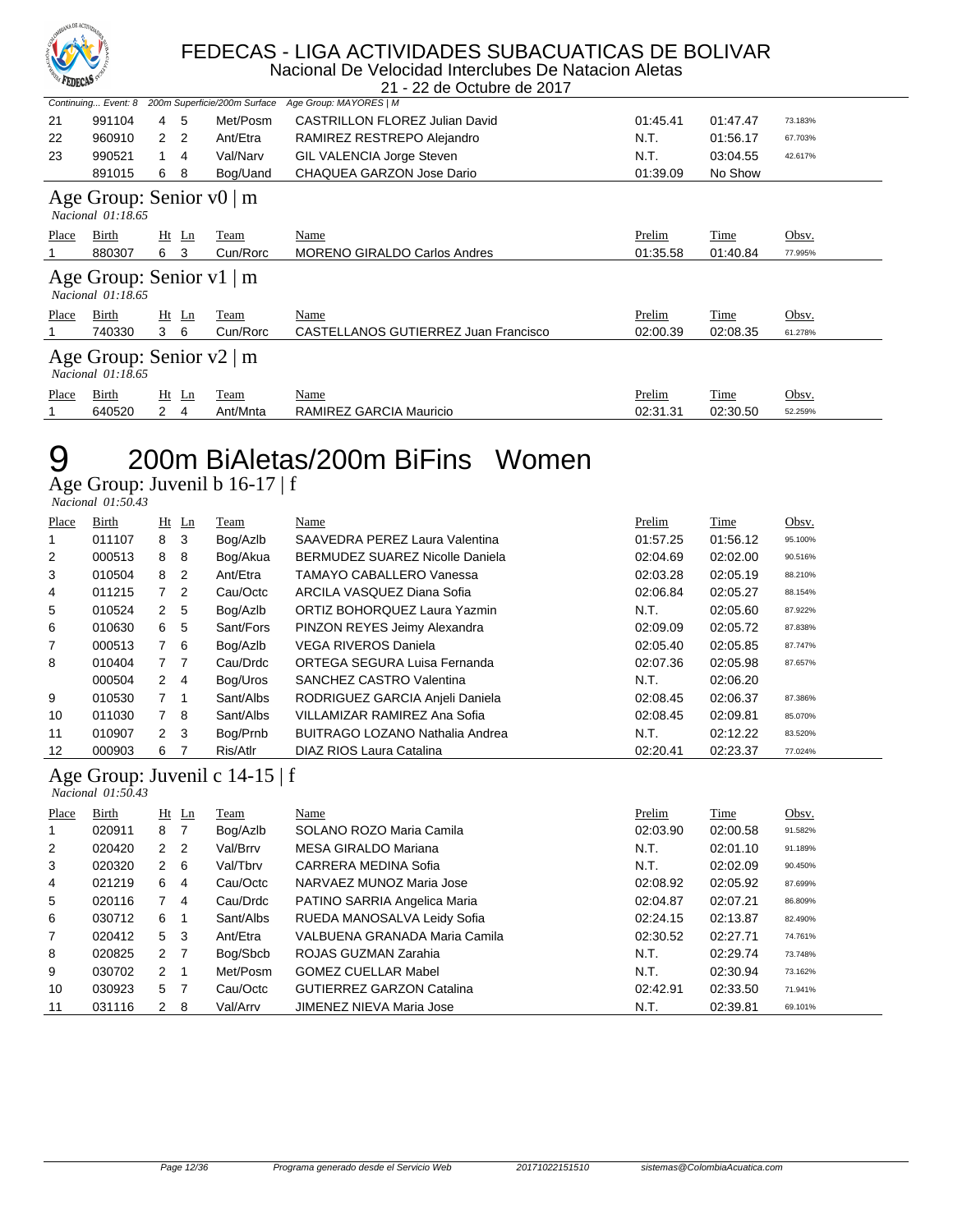

## 200m BiAletas/200m BiFins Women 9 200m BiAletas

| <i>Nacional 01:50.43</i> |  |
|--------------------------|--|

| Place        | Birth  | Ht | Ln  | Team     | <b>Name</b>                         | Prelim   | <u>Time</u> | Obsv.   |
|--------------|--------|----|-----|----------|-------------------------------------|----------|-------------|---------|
| $\mathbf{1}$ | 040110 |    | -3  | Val/Tbrv | AYALA CAMACHO Sofia                 | 02:05.32 | 02:01.75    | 90.702% |
| 2            | 040507 | 6  | -3  | Ant/Etra | SOTO ARROYAVE Laura Sofia           | 02:11.62 | 02:09.10    | 85.538% |
| 3            | 051207 | 6  | -6  | Cau/Octc | <b>MARTINEZ MUESES Maria Camila</b> | 02:13.95 | 02:11.89    | 83.729% |
| 4            | 040202 | 5  | -2  | Cau/Ttnc | VIDAL NARVAEZ Keilly Tatiana        | 02:32.38 | 02:15.86    | 81.282% |
| 5            | 050727 | 5. | -4  | Cau/Swmc | CAICEDO MUNOZ Claudia Marcela       | 02:25.57 | 02:23.78    | 76.805% |
| 6            | 040720 |    | 4   | Val/Brrv | CAIRASCO BERMEO Gabriela            | N.T.     | 02:30.41    | 73.419% |
| 7            | 051125 |    | 3   | Ris/Atlr | <b>BLANDON MONTOYA Mariana</b>      | N.T.     | 02:31.37    | 72.954% |
| 8            | 051010 | 5  | - 6 | Val/Arrv | RAMOS POLANCO Danielle Marie        | 02:31.73 | 02:35.60    | 70.970% |
|              | 051102 |    | 5   | Val/Cngv | <b>GARZON CACERES Isabella</b>      | N.T.     | No Show     |         |

### Age Group: Mayores | f

|                   | Nacional $01:50.43$ |                |                |          |                                       |          |             |         |  |  |
|-------------------|---------------------|----------------|----------------|----------|---------------------------------------|----------|-------------|---------|--|--|
| Place             | Birth               |                | $Ht$ Ln        | Team     | Name                                  | Prelim   | <b>Time</b> | Obsv.   |  |  |
| 1                 | 920628              | 3 <sub>3</sub> |                | Val/Brrv | MEJIA BRAVO Cindy Julieth             | N.T.     | 01:52.00    | 98.598% |  |  |
| 2                 | 990223              | 8              | 4              | Bog/Azlb | TELLEZ DEVIA Yenny Alexandra          | 01:51.00 | 01:52.71    | 97.977% |  |  |
| 3                 | 970305              | 8              | 5              | Val/Brrv | <b>RINCON REYES Arantxa Valentina</b> | 01:52.28 | 01:52.80    | 97.899% |  |  |
| 4                 | 971031              | 8              | 6              | Ant/Etra | MONSALVE ARANGO Maria Isabel          | 01:58.93 | 01:56.96    | 94.417% |  |  |
| 5                 | 980818              | 8              |                | Bog/Azlb | <b>MEJIA ARCILA Salome</b>            | 02:04.46 | 02:02.97    | 89.802% |  |  |
| 6                 | 920312              | $\overline{7}$ | 5              | Met/Posm | PABON LEAL Angelica Viviana           | 02:04.88 | 02:04.90    | 88.415% |  |  |
| 7                 | 980428              | 3              | $\overline{7}$ | Bog/Prnb | MEDINA BELTRAN Juanita                | N.T.     | 02:05.81    | 87.775% |  |  |
| 8                 | 991108              | 38             |                | Bog/Azlb | <b>IBARRA HURTADO Maria Camila</b>    | 02:06.97 | 02:06.97    | 86.973% |  |  |
| 9                 | 941212              | 3              | - 6            | Val/Brrv | <b>ESPINOSA HERRERA Ximena</b>        | N.T.     | 02:09.22    | 85.459% |  |  |
| 10                | 991206              | 6              | $\overline{2}$ | Val/Tbrv | <b>REINA SANCHEZ Catalina</b>         | 02:15.17 | 02:10.79    | 84.433% |  |  |
|                   | 940730              | 6              | -8             | Ant/Auam | PENA VERJAN Nathalia Marcela          | 02:24.24 | 02:28.25    |         |  |  |
| 11                | 950217              | 3              | $\overline{2}$ | Val/Arrv | LEMA TASAMA Aura Camila               | N.T.     | 02:32.36    | 72.480% |  |  |
| $12 \overline{ }$ | 990106              | 3              |                | Met/Posm | ARDILA GUTIERREZ Maria Jose           | N.T.     | 02:47.50    | 65.928% |  |  |

### Age Group: Senior v0 | f

 *Nacional 01:50.43* 

| Place | Birth                                           | Ht Ln    | Team     | <u>Name</u>                            | <u>Prelim</u> | <b>Time</b> | Obsv.   |  |  |  |  |
|-------|-------------------------------------------------|----------|----------|----------------------------------------|---------------|-------------|---------|--|--|--|--|
|       | 840826                                          | 3<br>- 5 | Ris/Atlr | <b>BANOL RODRIGUEZ Yency Alejandra</b> | N.T.          | 02:32.91    | 72.219% |  |  |  |  |
|       | 500101                                          |          | Cun/Rorc | <b>CORTES CALDERON Nohora Patricia</b> | N.T.          | No Show     |         |  |  |  |  |
|       | Age Group: Senior $v1$   f<br>Nacional 01:50.43 |          |          |                                        |               |             |         |  |  |  |  |

|         | $1$ \uUUUUUU VI.JV.TJ                                  |    |         |          |                              |                           |             |         |  |  |  |  |
|---------|--------------------------------------------------------|----|---------|----------|------------------------------|---------------------------|-------------|---------|--|--|--|--|
| Place   | <b>Birth</b>                                           |    | $Ht$ Ln | Team     | <u>Name</u>                  | Prelim                    | <u>Time</u> | Obsv.   |  |  |  |  |
|         | 800617                                                 | 5. | -5      | Ant/Mnta | MAYA ARANGO Sandra Maria     | 02:29.05                  | 02:27.40    | 74.919% |  |  |  |  |
| 2       | 810828                                                 | 5  |         | Cau/Swmc | VELASCO GALLEGO Carmen Lucia | 02:43.30                  | 02:45.87    | 66.576% |  |  |  |  |
| 3       | 730405                                                 |    | 4       | Cau/Octc | OSSA MONTENEGRO Janeth Elena | N.T.                      | 02:53.29    | 63.726% |  |  |  |  |
|         | Age Group: Senior $v2$   f<br><i>Nacional 01:50.43</i> |    |         |          |                              |                           |             |         |  |  |  |  |
| $T = 1$ | $\mathbf{m}$ and $\mathbf{m}$<br>$T$ , $T$             |    |         | $\sim$   |                              | $\mathbf{r}$ $\mathbf{r}$ | crate.      | $\sim$  |  |  |  |  |

| Place          | Birth  |     | $Ht$ Ln | Team     | <b>Name</b>                          | Prelim   | Time     | Obsv.   |
|----------------|--------|-----|---------|----------|--------------------------------------|----------|----------|---------|
|                | 660801 | 4   | - 6     | Bog/Sbcb | <b>CUESTAS MANJARRES Luz Marleny</b> | N.T.     | 02:35.32 | 71.098% |
| 2              | 700304 | 4 4 |         | Bog/Akua | <b>VEGA GONZALEZ Liliana</b>         | 02:51.37 | 02:48.15 | 65.674% |
| 3              | 691101 | 5   | - 8     | Cun/Rorc | NOCUA PEREZ Carmen Rosa              | 02:43.99 | 02:49.28 | 65.235% |
| $\overline{4}$ | 720603 | 4   | - 8     | Cau/Swmc | CAMAYO LEDEZMA Blanca Elena          | N.T.     | 02:54.72 | 63.204% |
| 5              | 700401 | 4   |         | Val/Arrv | CANO MOYA Sandra Liliana             | N.T.     | 03:01.66 | 60.789% |
| 6              | 701019 | 4   |         | Cau/Swmc | ARGUMERO CORTES Alexandra Maria      | N.T.     | 03:08.56 | 58.565% |
|                | 671010 | 4   | -2      | Cau/Swmc | MUNOZ VARGAS Nolma Vilmary           | N.T.     | No Show  |         |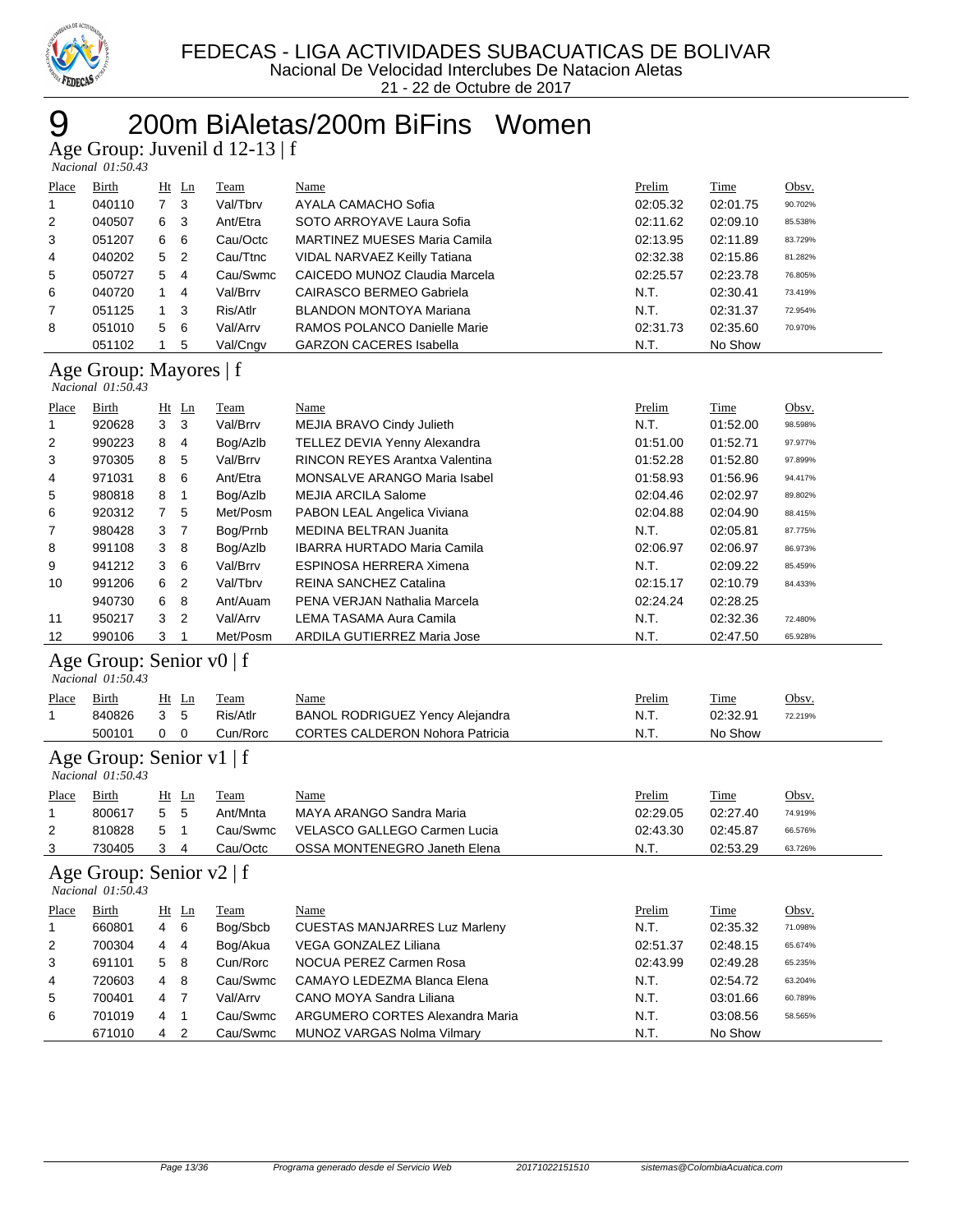

## 200m BiAletas/200m BiFins Women

Age Group: Senior v3 | f

|       | <i>Nacional 01:50.43</i> |       |  |          |                                              |          |             |         |  |  |  |
|-------|--------------------------|-------|--|----------|----------------------------------------------|----------|-------------|---------|--|--|--|
| Place | <b>Birth</b>             | Ht Ln |  | Team     | <u>Name</u>                                  | Prelim   | <b>Time</b> | Obsv.   |  |  |  |
|       | 610616                   | 4     |  | Ant/Mnta | <b>GONZALEZ ATEHORTUA Emilse Del Socorro</b> | 03:06.55 | 03:03.91    | 60.046% |  |  |  |
|       |                          |       |  |          |                                              |          |             |         |  |  |  |

## 200m BiAletas/200m BiFins Men

Age Group: Juvenil b 16-17 | m

 *Nacional 01:39.61* 

| Place | Birth  |                 | $Ht$ Ln        | Team      | Name                                 | Prelim   | Time                | Obsv.   |
|-------|--------|-----------------|----------------|-----------|--------------------------------------|----------|---------------------|---------|
| 1     | 001012 | 10 <sub>5</sub> |                | Cau/Drdc  | PANTOJA GARCIA Sebastian             | 01:46.83 | 01:47.34            | 92.799% |
| 2     | 010502 | 113             |                | Cau/Octc  | CAICEDO CAMPO Javier Matteo          | 01:43.81 | 01:49.50            | 90.968% |
| 3     | 011214 | 10 <sub>8</sub> |                | Ant/Etra  | VILLA BUILES Jose David              | 01:53.27 | 01:53.44            | 87.809% |
| 4     | 010825 | 9               | $\overline{1}$ | Sant/Albs | <b>HERRERA FLOREZ Joan Sebastian</b> | 01:59.26 | 01:55.25            | 86.430% |
| 5     | 010623 | 7 <sup>3</sup>  |                | Ris/Atlr  | CANO CANO Diego Alejandro            | 02:06.14 | 01:55.37            | 86.340% |
| 6     | 000627 | $\mathbf{2}$    | 3              | Bog/Azlb  | <b>VEGA CONDE Daniel Felipe</b>      | N.T.     | 01:57.03            | 85.115% |
| 7     | 000629 | 8               | 5              | Val/Brrv  | PALOMINO FLECHAS Pablo Andres        | 02:00.46 | 01:58.35            | 84.166% |
| 8     | 000723 | $\overline{7}$  | -8             | Ris/Atlr  | LOPEZ VELEZ Alejandro                | 02:10.45 | 02:00.66            | 82.554% |
| 9     | 010322 |                 | - 6            | Bog/Azlb  | TRIANA CARRASCO Julian Santiago      | 02:06.88 | 02:02.50            | 81.314% |
| 10    | 000613 | 7 <sub>1</sub>  |                | Bog/Azlb  | <b>TORRES NARVAEZ Manuel</b>         | 02:09.61 | 02:03.28            | 80.800% |
| 11    | 010922 | 8               | 4              | Cau/Drdc  | MUNOZ OSPITIA David Santiago         | 02:00.16 | 02:04.80            | 79.816% |
|       | 001010 | $2\quad 6$      |                | Ant/ltm   | TAPASCO BEDOYA Yony Ferney           | N.T.     | 02:22.58            |         |
| 12    | 001223 | 5               | $\overline{4}$ | Val/Mrlv  | TEJADA OLARTE Kevin Manuel           | 02:30.65 | 02:36.79            | 63.531% |
|       | 010701 | 8               | 8              | Val/Narv  | LARA SOTO Juan Esteban               | 02:04.06 | <b>Disqualified</b> | 80.124% |

Age Group: Juvenil c 14-15 | m

| <i>Nacional 01:39.61</i> |  |
|--------------------------|--|

| Place          | Birth  |                | $Ht$ Ln        | Team     | Name                                 | Prelim   | Time                | Obsv.   |
|----------------|--------|----------------|----------------|----------|--------------------------------------|----------|---------------------|---------|
|                | 020918 | $112$          |                | Bog/Akua | SALGADO CAMPOS Brayan                | 01:44.76 | 01:44.97            | 94.894% |
| $\overline{2}$ | 020624 | 8              | - 6            | Cau/Ttnc | <b>CASTRILLON VELEZ Jesus Andres</b> | 02:01.60 | 01:51.40            | 89.417% |
| 3              | 030527 | 9              | $\overline{2}$ | Cau/Octc | VELASCO HURTADO Adrian Esteban       | 01:55.65 | 01:54.03            | 87.354% |
| 4              | 020724 | 9              | 6              | Bog/Akua | RODRIGUEZ CAGUENAS Cristian Camilo   | 01:55.03 | 01:54.84            | 86.738% |
| 5              | 030412 | 8              | - 2            | Met/Posm | NINO CASTANEDA Camilo Andres         | 02:01.65 | 01:59.11            | 83.629% |
| 6              | 030313 | 8              | -3             | Cau/Ttnc | <b>GOMEZ BECERRA Victor Manuel</b>   | 02:01.42 | 01:59.97            | 83.029% |
| $\overline{7}$ | 021006 | 8              | $\overline{7}$ | Bog/Azlb | VASQUEZ RIVERA Daniel Santiago       | 02:02.10 | 02:00.10            | 82.939% |
| 8              | 020111 | 7              | $\overline{4}$ | Cau/Swmc | CAICEDO MUNOZ Juan Sebastian         | 02:05.27 | 02:06.55            | 78.712% |
| 9              | 030214 | 2 <sub>2</sub> |                | Val/Narv | CARDONA POLANCO Nicolas              | N.T.     | 02:09.89            | 76.688% |
| 10             | 020606 | 6              | $\overline{7}$ | Ris/Atlr | <b>FONSECA TORRES Camilo</b>         | 02:16.92 | 02:10.71            | 76.207% |
| 11             | 030621 | 6              | 6              | Ant/Etra | <b>RENDON GARCIA Juan Jose</b>       | 02:14.64 | 02:13.13            | 74.822% |
|                | 020714 | 6              | $\overline{2}$ | Val/Arrv | <b>GRANADA GOMEZ Santiago</b>        | 02:16.54 | <b>Disqualified</b> | 75.951% |

## Age Group: Juvenil d 12-13 | m

 *Nacional 01:39.61* 

| Place          | Birth  |               | $Ht$ Ln | Team      | Name                              | Prelim   | Time     | Obsv.   |
|----------------|--------|---------------|---------|-----------|-----------------------------------|----------|----------|---------|
| 1.             | 040628 | 7             | 5       | Cau/Ttnc  | COLLAZOS JIMENEZ Juan Sebastian   | 02:06.08 | 02:02.47 | 81.334% |
| 2              | 040516 | 6             | -3      | Bog/Sbcb  | RODRIGUEZ MORALES Juan Pablo      | 02:13.86 | 02:05.09 | 79.631% |
| 3              | 040909 | 6             | 5       | Cau/Octc  | BRAVO CANENCIO Juan Camilo        | 02:13.26 | 02:10.88 | 76.108% |
| 4              | 050822 | 6             |         | Val/Mrlv  | MURILLO PEREZ Pablo               | 02:19.35 | 02:13.63 | 74.542% |
| 4              | 041005 | 2             | -8      | Cau/Octc  | PITO ALVAREZ Juan Sebastian       | N.T.     | 02:13.63 | 74.542% |
| 6              | 040413 | $\mathcal{P}$ | -7      | Cau/Ttnc  | <b>MUNOZ PALACIOS Luis Miquel</b> | N.T.     | 02:14.97 | 73.802% |
| $\overline{7}$ | 051025 | 6             | 8       | Cau/Octc  | <b>GARCES CAMPO Andres Felipe</b> | 02:26.71 | 02:18.94 | 71.693% |
| 8              | 050922 |               | -6      | Sant/Albs | VALENCIA ORTIZ Mauricio Sebastian | N.T.     | 02:20.20 | 71.049% |
| 9              | 050409 |               | 5       | Sana/Sai  | FORBES PEREZ Jhon Amiel           | N.T.     | 02:21.15 | 70.570% |
| 10             | 040306 | 5             | 5       | Val/Mrlv  | <b>FRANCO MORALES Juan David</b>  | 02:31.00 | 02:22.23 | 70.034% |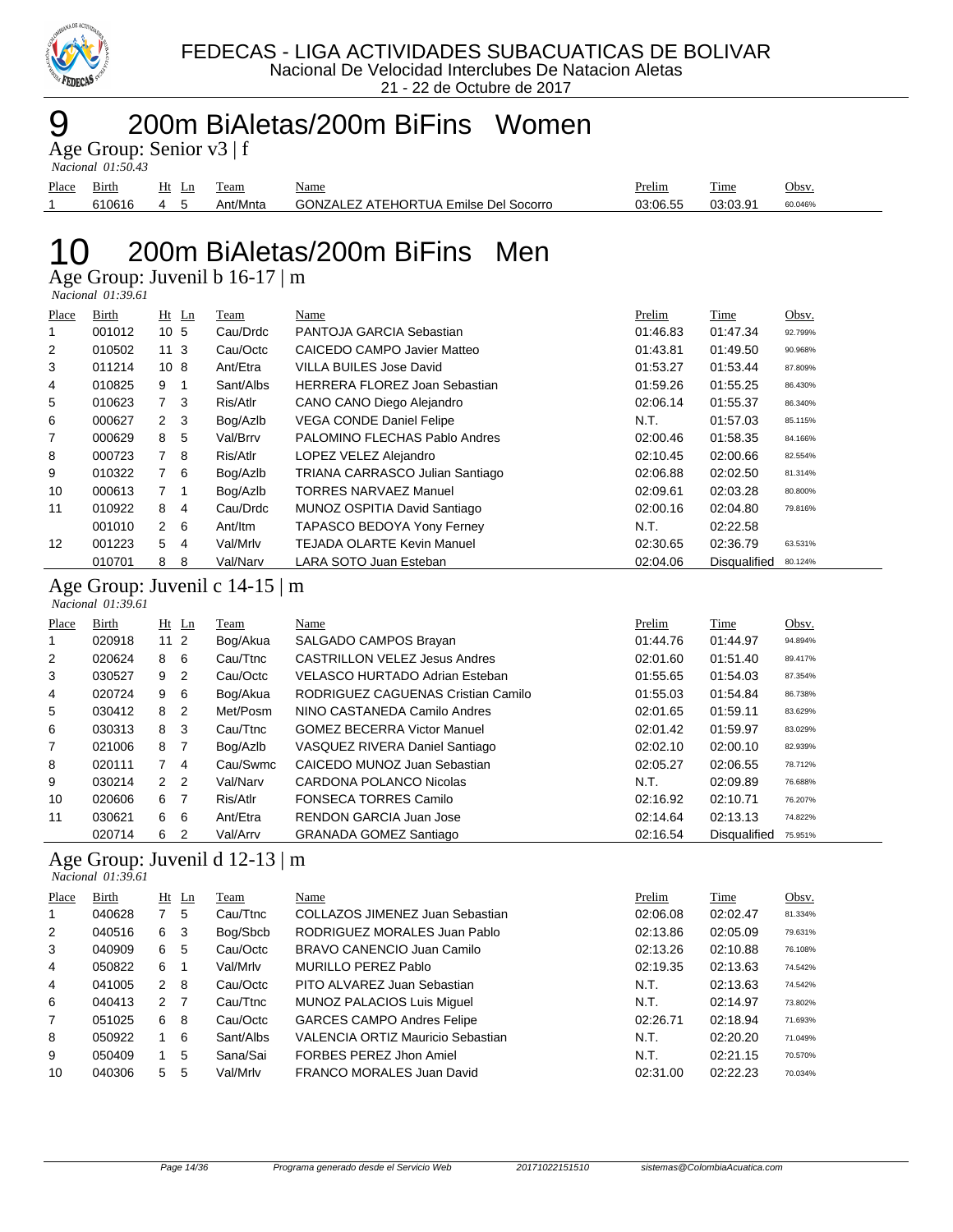

Nacional De Velocidad Interclubes De Natacion Aletas

|              | <b>A CUECHA</b><br>21 - 22 de Octubre de 2017      |                     |                           |                                                        |          |                      |         |  |  |  |
|--------------|----------------------------------------------------|---------------------|---------------------------|--------------------------------------------------------|----------|----------------------|---------|--|--|--|
|              | Continuing Event: 10                               |                     | 200m BiAletas/200m BiFins | Age Group: JUVENIL D 12-13   M                         |          |                      |         |  |  |  |
| 11           | 050126                                             | $\mathbf{1}$<br>4   | Cau/Octc                  | ORDONEZ MUNOZ Julian David                             | N.T.     | 02:23.67             | 69.332% |  |  |  |
| 12           | 050615                                             | 1<br>3              | Val/Brrv                  | ARANGO CADAVID Santiago                                | N.T.     | 02:25.75             | 68.343% |  |  |  |
| 13           | 040913                                             | 5<br>2              | Tol/HIct                  | OSORIO BELTRAN Juan Esteban                            | 02:45.37 | 02:29.71             | 66.535% |  |  |  |
| 14           | 040712                                             | 2<br>1              | Tol/HIct                  | MORALES MORALES Juan Jose                              | N.T.     | 02:37.60             | 63.204% |  |  |  |
|              | Age Group: Mayores   m<br>Nacional 01:39.61        |                     |                           |                                                        |          |                      |         |  |  |  |
| Place        | <b>Birth</b>                                       | Ht Ln               | <b>Team</b>               | <b>Name</b>                                            | Prelim   | Time                 | Obsv.   |  |  |  |
| 1            | 970117                                             | 11 <sub>5</sub>     | Bog/Azlb                  | LARA HAYEK Daniel Eduardo                              | 01:40.37 | 01:42.57             | 97.114% |  |  |  |
| 2            | 920924                                             | 11 6                | Bog/Prnb                  | <b>GAMBOA Camilo</b>                                   | 01:44.32 | 01:44.81             | 95.039% |  |  |  |
| 3            | 981018                                             | 114                 | Val/Tbrv                  | SALAZAR SOLARTE Mateo                                  | 01:39.70 | 01:45.53             | 94.390% |  |  |  |
| 4            | 990626                                             | 111                 | Bog/Azlb                  | SANTAMARIA RUIZ Santiago                               | 01:45.28 | 01:45.63             | 94.301% |  |  |  |
| 5            | 991202                                             | 118                 | Bog/Azlb                  | SAAVEDRA PEREZ Diego Andres                            | 01:45.67 | 01:45.68             | 94.256% |  |  |  |
| 6            | 981229                                             | 10 <sub>4</sub>     | Val/Tbrv                  | MOSQUERA IBAGON Juan Fernando                          | 01:46.33 | 01:48.17             | 92.087% |  |  |  |
| 7            | 951226                                             | 10 <sub>3</sub>     | Ant/Etra                  | FRANCO MONTOYA David                                   | 01:47.65 | 01:48.25             | 92.018% |  |  |  |
| 8            | 981021                                             | 10 <sub>2</sub>     | Met/Posm                  | LUIS FERNANDO Cantillo Rodriguez                       | 01:49.46 | 01:48.35             | 91.934% |  |  |  |
| 9            | 970130                                             | 10 <sub>7</sub>     | Ant/Etra                  | <b>RODAS BETANCUR Mateo</b>                            | 01:49.65 | 01:49.82             | 90.703% |  |  |  |
| 10           | 930921                                             | 3<br>4              | Bog/Prnb                  | JIMENEZ RAMIREZ Alexander                              | N.T.     | 01:50.84             | 89.868% |  |  |  |
| 11           | 990707                                             | 3<br>9              | Tol/HIct                  | YEPES TELLEZ Juan Felipe                               | 01:54.67 | 01:51.01             | 89.731% |  |  |  |
| 12           | 991221                                             | 5<br>2              | Tol/HIct                  |                                                        | N.T.     |                      | 89.025% |  |  |  |
|              | 950121                                             | 3<br>3              |                           | VARON PENA Julian Mateo<br><b>MARTINEZ MEJIA Henry</b> | N.T.     | 01:51.89<br>01:54.47 |         |  |  |  |
|              |                                                    |                     | Ris/Utp                   |                                                        |          |                      |         |  |  |  |
| 13           | 990420                                             | 10 <sub>1</sub>     | Ant/Etra                  | TRILLOS RODAS Juan Diego                               | 01:52.16 | 01:54.92             | 86.678% |  |  |  |
| 14           | 960910                                             | 6<br>3              | Ant/Etra                  | RAMIREZ RESTREPO Alejandro                             | N.T.     | 01:55.00             | 86.617% |  |  |  |
| 15           | 960516                                             | 4<br>9              | Met/Posm                  | REY BAQUERO Juan David                                 | 01:54.21 | 01:56.39             | 85.583% |  |  |  |
| 16           | 970709                                             | 3<br>7              | Met/Posm                  | PARDO DIAZ Juan Jose                                   | N.T.     | 01:57.63             | 84.681% |  |  |  |
|              | 970319                                             | $\overline{c}$<br>3 | Ant/Itm                   | OSORIO PATINO Jose David                               | N.T.     | 01:59.35             |         |  |  |  |
| 17           | 930511                                             | 9<br>8              | Met/Posm                  | MOLINA RAMOS Jose Daniel                               | 02:00.06 | 01:59.47             | 83.377% |  |  |  |
| 18           | 971205                                             | 3<br>1              | Sant/H20s                 | CEPEDA AGUILAR Branan Stiven                           | N.T.     | 01:59.70             | 83.216% |  |  |  |
| 19           | 980524                                             | 8<br>1              | Val/Mrlv                  | MUNOZ PALACIO Diego Fernando                           | 02:02.24 | 02:03.68             | 80.538% |  |  |  |
| 20           | 990217                                             | 3<br>8              | Ant/Etra                  | RAMIREZ AGUIAR Juan Pablo                              | N.T.     | 02:03.78             | 80.473% |  |  |  |
| 21           | 940315                                             | 3<br>5              | Val/Arrv                  | PANTOJA ASTUDILLO Luis Alejandro                       | N.T.     | 02:10.94             | 76.073% |  |  |  |
| 22           | 990521                                             | 2<br>4              | Val/Narv                  | GIL VALENCIA Jorge Steven                              | N.T.     | 02:49.11             | 58.902% |  |  |  |
|              | 921113                                             | 10 <sub>6</sub>     | Val/Endv                  | PAVA VELASQUEZ Breyner Alexander                       | 01:48.66 | Disqualified         |         |  |  |  |
|              | 910607                                             | 4<br>$\mathbf 1$    | Bog/Sbcb                  | LINARES MARTINEZ Sergio Andres                         | N.T.     | No Show              |         |  |  |  |
|              | 930918                                             | 8<br>4              | Bra/Lebl                  | MIGUEL TELLES Edson                                    | N.T.     | No Show              |         |  |  |  |
|              | Age Group: Senior v0   m<br>Nacional 01:39.61      |                     |                           |                                                        |          |                      |         |  |  |  |
| Place        | Birth                                              | <u>Ht</u> Ln        | Team                      | Name                                                   | Prelim   | Time                 | Obsv.   |  |  |  |
| $\mathbf{1}$ | 870727                                             | $11 \quad 7$        | Bol/Aqcb                  | <b>GALOFRE MONTES Julio Cesar</b>                      | 01:44.79 | 01:42.91             | 96.793% |  |  |  |
| 2            | 871126                                             | -7<br>9             | Ris/Atlr                  | GUAPACHA ZAPATA Reinel Antonio                         | 01:58.48 | 01:57.91             | 84.480% |  |  |  |
| 3            | 850526                                             | $\overline{2}$<br>4 | Met/Posm                  | <b>HERRERA RAMIREZ Oscar Edson</b>                     | N.T.     | 02:13.09             | 74.844% |  |  |  |
|              | 880602                                             | 4<br>7              | Bra/Lebl                  | FRAZAO Bruno                                           | N.T.     | No Show              |         |  |  |  |
|              | Age Group: Senior $v1 \mid m$<br>Nacional 01:39.61 |                     |                           |                                                        |          |                      |         |  |  |  |
| <b>Place</b> | <b>Birth</b>                                       | $Ht$ Ln             | <b>Team</b>               | <b>Name</b>                                            | Prelim   | Time                 | Obsy.   |  |  |  |
| 1            | 780715                                             | 6<br>4              | Cau/Swmc                  | PAZ PORTILLO Pablo Andres                              | 02:11.48 | 02:07.71             | 77.997% |  |  |  |
| 2            | 740330                                             | $\overline{7}$<br>2 | Cun/Rorc                  | CASTELLANOS GUTIERREZ Juan Francisco                   | 02:08.13 | 02:11.21             | 75.916% |  |  |  |
| 3            | 821218                                             | $\overline{7}$<br>7 | Ant/Mnta                  | ESTRADA MORENO Rodrigo Alberto                         | 02:09.36 | 02:12.73             | 75.047% |  |  |  |
| 4            | 740703                                             | 4<br>3              | Val/Tbrv                  | REINA CLAVIJO Yesid                                    | N.T.     | 02:19.47             | 71.420% |  |  |  |
| 5            | 820103                                             | $4\quad 6$          | Cau/Swmc                  | ORDONEZ SANCHEZ Jose Fernando                          | N.T.     | 02:24.60             | 68.887% |  |  |  |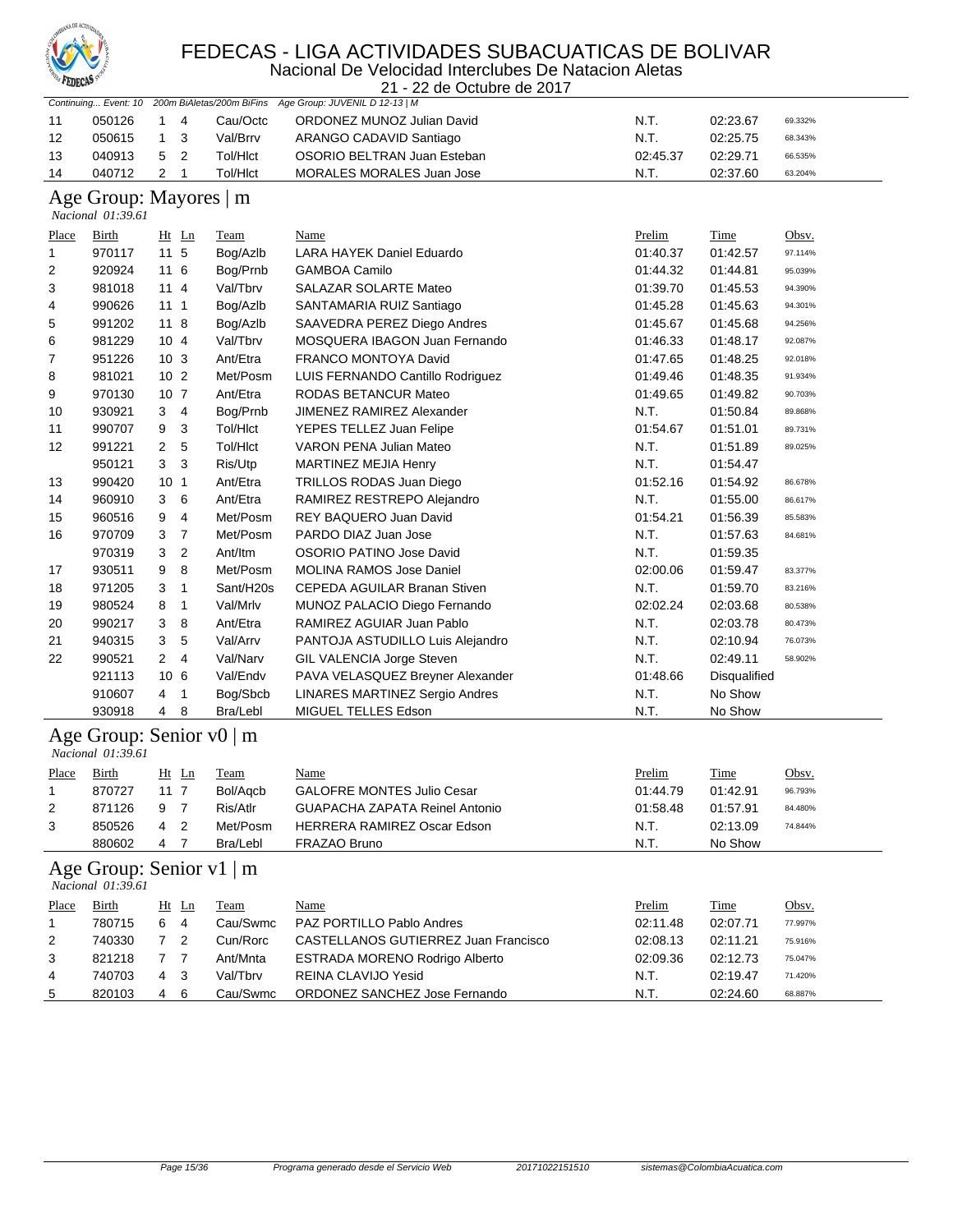

## 10 200m BiAletas/200m BiFins Men

Age Group: Senior v2 | m

| <i>Nacional 01:39.61</i> |  |  |  |  |  |
|--------------------------|--|--|--|--|--|

| Place | <b>Birth</b> |    | $Ht$ Ln | Team     | <u>Name</u>                    | <b>Prelim</b> | <b>Time</b>         | Obsv.   |
|-------|--------------|----|---------|----------|--------------------------------|---------------|---------------------|---------|
|       | 690424       | 4  | 4       | Cau/Octc | <b>OVALLE AMARILLO Ricardo</b> | N.T.          | 02:04.46            | 80.034% |
| 2     | 640513       | 5  | - 6     | Cau/Swmc | <b>CHILITO BELTRAN Harold</b>  | 02:41.62      | 02:37.34            | 63.309% |
| 3     | 670525       | 5. |         | Cau/Swmc | CAICEDO ZUNIGA Fernando Andres | 02:58.81      | 02:56.55            | 56.420% |
|       | 640520       | 5. | -3      | Ant/Mnta | RAMIREZ GARCIA Mauricio        | 02:36.75      | <b>Disqualified</b> |         |
|       | 721011       | 4  | 5       | Cau/Octc | VARGAS URICOECHEA Hernando     | N.T.          | No Show             |         |

#### Age Group: Senior v4 | m

| <i>Nacional 01:39.61</i> |  |
|--------------------------|--|

 *Nacional 01:05.97* 

| Place | <u>Bırth</u> | Ht | $T$ eam  | Name                              | $P$ relim | Time     | Obsv.   |  |  |  |  |
|-------|--------------|----|----------|-----------------------------------|-----------|----------|---------|--|--|--|--|
|       | 520619       |    | Ant/Mnta | <b>GUEVARA DIAZ Carlos Osiris</b> | .N.T      | 03:05.88 | 53.588% |  |  |  |  |

# 11 4x50m Apnea Women

Age Group: Juvenil b 16-17 | f

| Place<br>1 | Birth<br>RF00032                            | $Ht$ Ln<br>3 | Team<br>Bog/Azlb | Name<br>Bf Vargas Cardona Geraldine<br>Bf Ruiz Palacios Luna Alejandra<br>Bf Ortiz Bohorquez Laura Yazmin<br>Bf Rodriguez Rodriguez Sofia | Prelim<br>N.T. | T.1th.Relay<br>N.T. | T.Team<br>01:14.60 | Obsv.<br>88.432% |
|------------|---------------------------------------------|--------------|------------------|-------------------------------------------------------------------------------------------------------------------------------------------|----------------|---------------------|--------------------|------------------|
| 2          | RF00012                                     | 5            | Ant/Etra         | Bf Correa Herrera Maria Alejandra<br>Bf Hincapie Restrepo Daniela<br>Bf Tamayo Caballero Vanessa<br>Bf Rodriguez Mojica Maria Paula       | N.T.           | N.T.                | 01:23.50           | 79.006%          |
|            | Age Group: Mayores   f<br>Nacional 01:05.97 |              |                  |                                                                                                                                           |                |                     |                    |                  |
| Place      | Birth                                       | $Ht$ Ln      | Team             | Name                                                                                                                                      | Prelim         | T.1th.Relay         | T.Team             | Obsv.            |
|            | RF00004                                     | 4            | Val/Brrv         | Af Retamozo Olaya Viviana Paola<br>Af Rincon Reyes Arantxa Valentina<br>Af Mejia Bravo Cindy Julieth<br>Af Moreno Alegria Diana Paola     | N.T.           | N.T.                | 01:13.27           | 90.037%          |
|            | RF00038                                     | 6            | Bog/Azlb         | Af Mora Camacho Michel Ximena<br>Af Ibarra Hurtado Maria Camila                                                                           | N.T.           | N.T.                | No Show            |                  |

Af Mejia Arcila Salome Af Tellez Devia Yenny Alexandra

# 12 4x50m Apnea Men

Age Group: Juvenil b 16-17 | m

 *Nacional 00:58.01* 

| Place | Birth   | Ht | Ln | Team     | Name                                                                                                                                                              | Prelim | T.1th.Relay | T.Team   | Obsv.   |
|-------|---------|----|----|----------|-------------------------------------------------------------------------------------------------------------------------------------------------------------------|--------|-------------|----------|---------|
|       | RM00035 |    | 3  | Bog/Azlb | <b>Bm Hernandez Bernal Santiago Nicolas</b><br><b>Bm Charria Sanchez Andres Felipe</b><br>Bm Pena Pedraza Santiago Jose<br><b>Bm Bahamon Fierro Victor Manuel</b> | N.T.   | N.T.        | 01:04.19 | 90.372% |
| 2     | RM00046 |    |    | Cau/Drdc | <b>Bm Vasquez Betancur Cristian Camilo</b><br>Bm Munoz Ospitia David Santiago<br>Bm Dorado Navia Andres Esteban<br>Bm Pantoja Garcia Sebastian                    | N.T.   | N.T.        | 01:13.03 | 79.433% |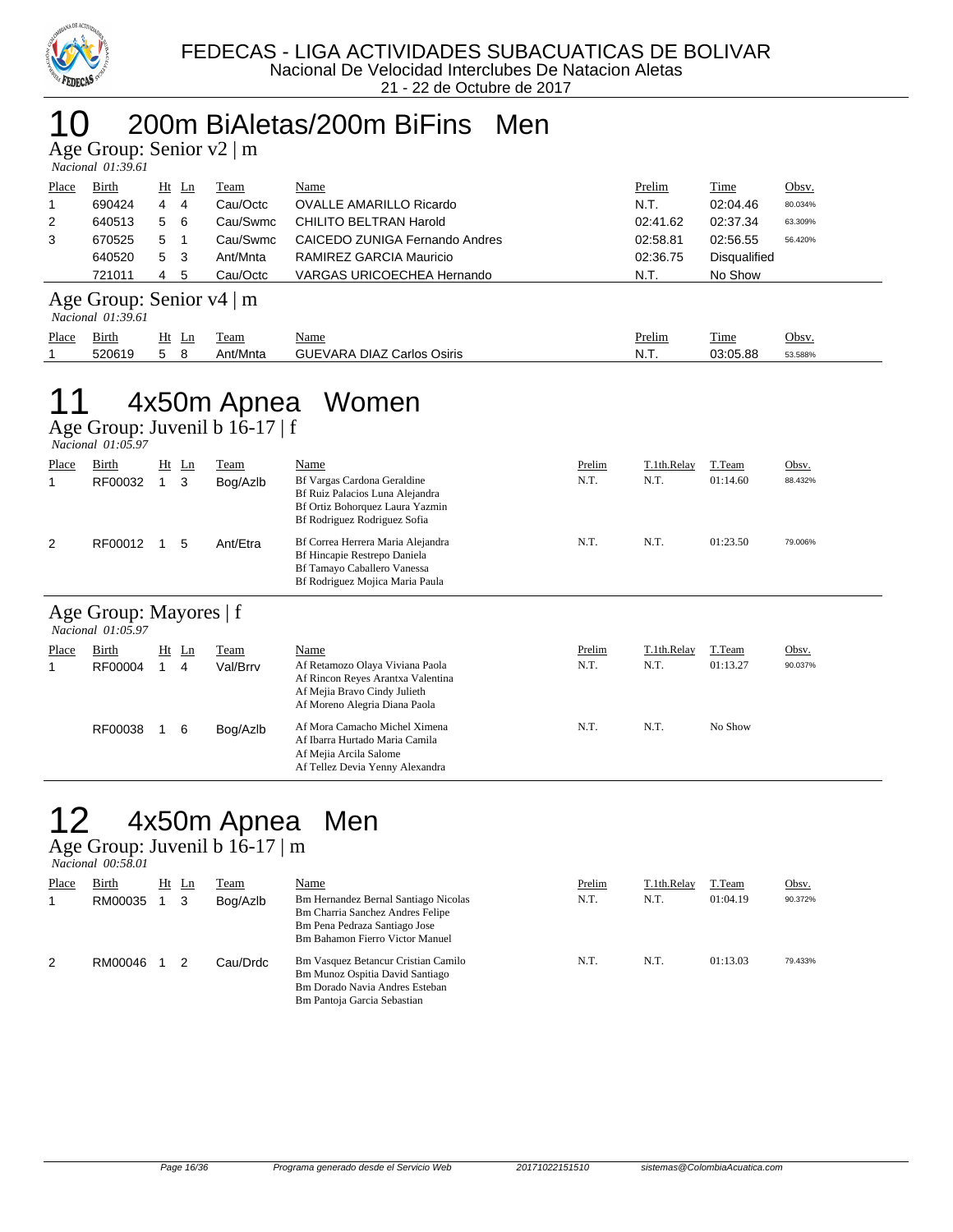

#### FEDECAS - LIGA ACTIVIDADES SUBACUATICAS DE BOLIVAR Nacional De Velocidad Interclubes De Natacion Aletas 21 - 22 de Octubre de 2017

Continuing... Event: 12 4x50m Apnea Age Group: JUVENIL C 14-15 | M

## Age Group: Juvenil c 14-15 | m

|       | <i>Nacional</i> 00:58.01 |  |       |          |                                                                                                                                       |        |             |          |         |  |  |  |
|-------|--------------------------|--|-------|----------|---------------------------------------------------------------------------------------------------------------------------------------|--------|-------------|----------|---------|--|--|--|
| Place | Birth                    |  | Ht Ln | Team     | Name                                                                                                                                  | Prelim | T.1th.Relay | T.Team   | Obsv.   |  |  |  |
|       | RM00051                  |  |       | Cau/Ttnc | Cm Sanchez Munoz Elian David<br>Cm Castrillon Velez Jesus Andres<br>Cm Gomez Becerra Victor Manuel<br>Cm Lopez Sepulveda Miguel Angel | N.T.   | N.T.        | 01:12.83 | 79.651% |  |  |  |
| 2     | RM00054                  |  |       | Sana/Sai | Cm Bravo Cabuya David Santiago<br>Dm Forbes Perez Jhon Amiel<br>Dm Suarez Perez Falcao Javith<br>Cm Gonzalez Calderon Juan Manuel     | N.T.   | N.T.        | 01:29.39 | 64.895% |  |  |  |

## Age Group: Mayores | m

|       | <i>Nacional</i> 00:58.01 |  |         |          |                                                                                                                                             |        |             |          |         |  |  |  |
|-------|--------------------------|--|---------|----------|---------------------------------------------------------------------------------------------------------------------------------------------|--------|-------------|----------|---------|--|--|--|
| Place | Birth                    |  | $Ht$ Ln | Team     | Name                                                                                                                                        | Prelim | T.1th.Relay | T.Team   | Obsv.   |  |  |  |
|       | RM00062                  |  | 8       | Val/Tbrv | Am Rodriguez Gonzalez Juan Felipe<br>Am Mosquera Ibagon Juan Fernando<br>Am Patino Lopez Juan David<br>Am Romero Rivera Leonidas Juan Pablo | N.T.   | N.T.        | 01:04.00 | 90.641% |  |  |  |
| 2     | RM00013                  |  | 5       | Ant/Etra | Am Mercado Diaz Darwin Raul<br>Am Franco Montoya David<br>Am Rodas Betancur Mateo<br>Am Rodas Betancur Santiago                             | N.T.   | N.T.        | 01:05.72 | 88.268% |  |  |  |
|       | RM00041                  |  | 6       | Bog/Azlb | Am Alonso Rojas Jonathan Esteban<br>Am Martinez Polo Dagoberto<br>Am Barbosa Urrego Nicolas Mauricio<br>Am Gomez Casanova Juan Sebastian    | N.T.   | N.T.        | No Show  |         |  |  |  |

# 13 50m Apnea Women

Age Group: Juvenil b 16-17 | f  *Nacional 00:15.95* 

| Place | Birth  | Ht                   | Ln           | Team      | Name                                   | Prelim   | Time         | Obsv.   |
|-------|--------|----------------------|--------------|-----------|----------------------------------------|----------|--------------|---------|
| 1     | 010925 | 8                    | 2            | Bog/Prnb  | AGUIRRE JOYA Maria Camila              | 00:17.39 | 00:17.37     | 91.825% |
| 2     | 010825 | 8                    | $\mathbf{1}$ | Val/Cngv  | <b>RUIZ MALAMBO Mercedes</b>           | 00:18.11 | 00:17.64     | 90.420% |
| 3     | 011107 | $\overline{7}$       | 5            | Bog/Azlb  | RODRIGUEZ RODRIGUEZ Sofia              | 00:18.24 | 00:17.87     | 89.256% |
| 4     | 010213 | $7^{\circ}$          | 2            | Bog/Azlb  | RUIZ PALACIOS Luna Alejandra           | 00:18.77 | 00:18.00     | 88.611% |
| 5     | 000120 | 8                    | 8            | Bog/Azlb  | <b>VARGAS CARDONA Geraldine</b>        | 00:18.15 | 00:18.69     | 85.340% |
| 6     | 010303 | $\overline{7}$       | $\mathbf{1}$ | Ant/Etra  | RODRIGUEZ MOJICA Maria Paula           | 00:19.13 | 00:18.83     | 84.705% |
| 7     | 010524 | $\overline{7}$       | 8            | Bog/Azlb  | ORTIZ BOHORQUEZ Laura Yazmin           | 00:19.20 | 00:18.88     | 84.481% |
| 8     | 000513 | 5                    | 2            | Bog/Azlb  | <b>VEGA RIVEROS Daniela</b>            | 00:20.98 | 00:19.13     | 83.377% |
|       | 000619 | 6                    | 6            | Bog/Bog   | PINILLA MARTINEZ Laura Valentina       | 00:20.08 | 00:19.18     |         |
| 9     | 000513 | 6                    | 5            | Bog/Akua  | BERMUDEZ SUAREZ Nicolle Daniela        | 00:19.77 | 00:19.41     | 82.174% |
| 10    | 010907 | 2                    | 7            | Val/Cngv  | <b>ECHEVERRI GIL Melany Tatiana</b>    | N.T.     | 00:19.63     | 81.253% |
| 11    | 010907 | 5                    | 7            | Bog/Prnb  | <b>BUITRAGO LOZANO Nathalia Andrea</b> | 00:21.18 | 00:19.79     | 80.596% |
| 12    | 001220 | 6                    | 4            | Sant/Fors | <b>GOMEZ RODRIGUEZ Laura Natalia</b>   | 00:19.32 | 00:20.23     | 78.843% |
| 13    | 010504 | 6                    | 2            | Ant/Etra  | <b>TAMAYO CABALLERO Vanessa</b>        | 00:20.09 | 00:20.34     | 78.417% |
| 14    | 011029 | $\overline{2}$       | 1            | Bog/Prnb  | SANCHEZ ROBAYO Estefania               | N.T.     | 00:20.56     | 77.578% |
| 15    | 010404 | 5                    | 1            | Cau/Drdc  | ORTEGA SEGURA Luisa Fernanda           | 00:21.54 | 00:20.69     | 77.090% |
| 15    | 011107 | 5                    | 6            | Bog/Azlb  | SAAVEDRA PEREZ Laura Valentina         | 00:20.73 | 00:20.69     | 77.090% |
| 17    | 011215 | 5                    | 4            | Cau/Octc  | ARCILA VASQUEZ Diana Sofia             | 00:20.64 | 00:20.70     | 77.053% |
|       | 001010 | $\mathbf{2}^{\circ}$ | 5            | Sant/Stbg | LOPEZ GONZALEZ Camila Alexandra        | N.T.     | 00:21.50     |         |
| 18    | 010530 | $\overline{2}$       | 3            | Sant/Albs | RODRIGUEZ GARCIA Anjeli Daniela        | N.T.     | 00:21.56     | 73.980% |
| 19    | 010630 | $\overline{4}$       | 4            | Sant/Fors | PINZON REYES Jeimy Alexandra           | 00:23.22 | 00:21.76     | 73.300% |
| 20    | 010718 | $\overline{2}$       | 6            | Ant/Etra  | <b>HINCAPIE RESTREPO Daniela</b>       | N.T.     | 00:22.24     | 71.718% |
| 21    | 010822 | 2                    | 2            | Cau/Swmc  | CAICEDO CAMAYO Ana Isabel              | N.T.     | 00:22.65     | 70.419% |
| 22    | 011030 | 4                    | 6            | Sant/Albs | VILLAMIZAR RAMIREZ Ana Sofia           | 00:24.19 | 00:23.46     | 67.988% |
|       | 000821 | 4                    | 5            | Ant/Etra  | CORREA HERRERA Maria Alejandra         | 00:23.26 | Disqualified |         |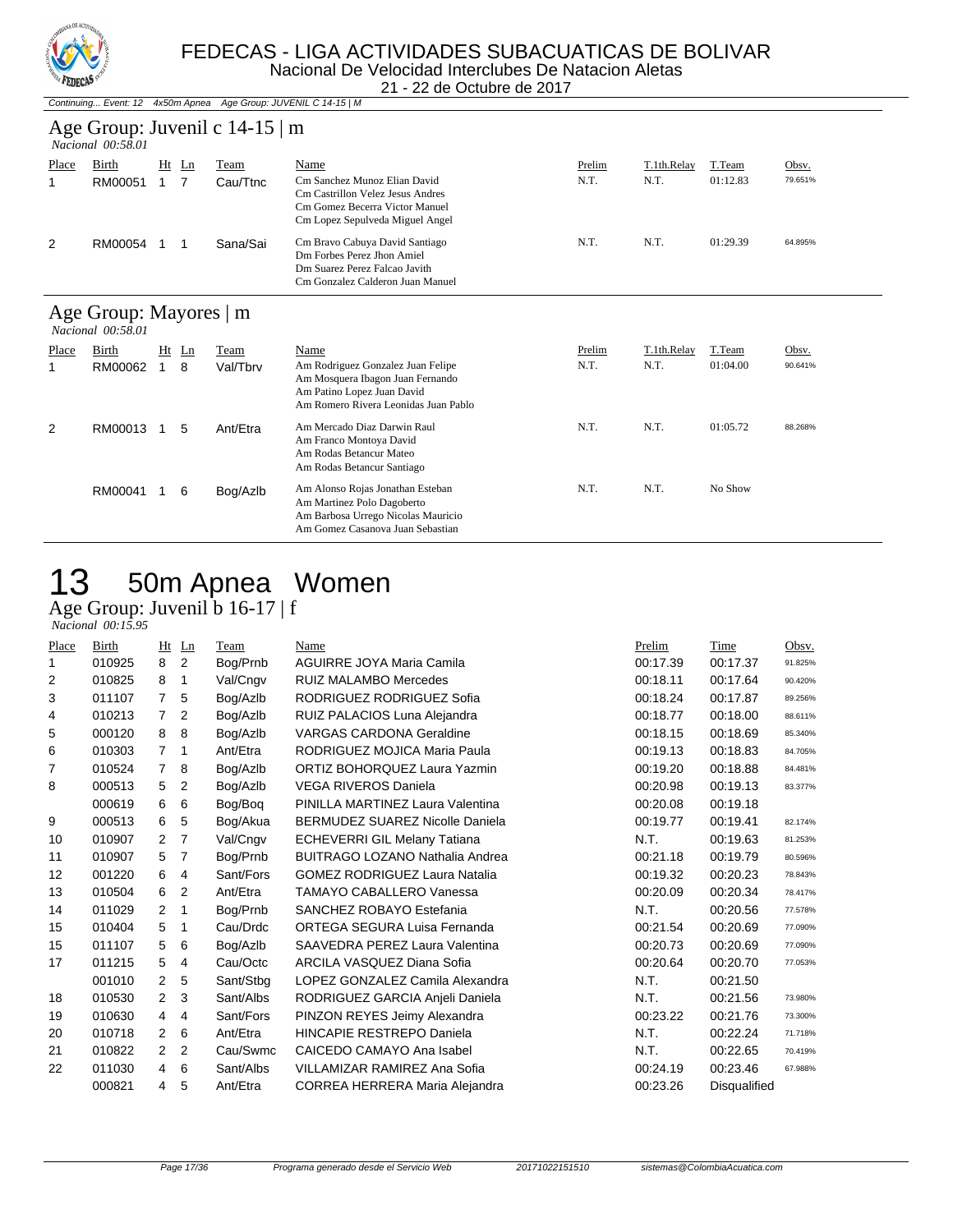

Nacional De Velocidad Interclubes De Natacion Aletas

21 - 22 de Octubre de 2017

|             | Continuing Event: 13 50m Apnea Age Group: JUVENIL B 16-17   F |                               |                                                  |                                          |               |              |         |  |  |  |  |
|-------------|---------------------------------------------------------------|-------------------------------|--------------------------------------------------|------------------------------------------|---------------|--------------|---------|--|--|--|--|
|             | 000707                                                        | 6<br>3                        | Bog/Azlb                                         | MEJIA ARCILA Ana Belen                   | 00:19.93      | Disqualified |         |  |  |  |  |
|             | Nacional 00:15.95                                             |                               | Age Group: Juvenil c $14-15 \mid f$              |                                          |               |              |         |  |  |  |  |
| Place       | Birth                                                         | Ht Ln                         | <b>Team</b>                                      | Name                                     | <u>Prelim</u> | Time         | Obsv.   |  |  |  |  |
| $\mathbf 1$ | 021121                                                        | 8 7                           | Val/Brrv                                         | BELALCAZAR SANCLEMENTE Sofia             | 00:18.04      | 00:18.05     | 88.366% |  |  |  |  |
| 2           | 020420                                                        | 5<br>3                        | Val/Brrv                                         | MESA GIRALDO Mariana                     | 00:20.72      | 00:18.81     | 84.795% |  |  |  |  |
| 3           | 020911                                                        | $\mathbf{1}$<br>4             | Bog/Azlb                                         | SOLANO ROZO Maria Camila                 | N.T.          | 00:19.03     | 83.815% |  |  |  |  |
| 4           | 021103                                                        | 6<br>$\mathbf{1}$             | Sant/Albs                                        | <b>CARDENAS RAMIREZ Ingrid Catherine</b> | 00:20.53      | 00:19.88     | 80.231% |  |  |  |  |
| 5           | 020116                                                        | 7 <sub>7</sub>                | Cau/Drdc                                         | PATINO SARRIA Angelica Maria             | 00:19.11      | 00:20.35     | 78.378% |  |  |  |  |
| 6           | 021213                                                        | $\overline{7}$<br>6           | Val/Tbrv                                         | <b>CORRALES CABAL Maria Del Mar</b>      | 00:20.24      | 00:20.38     | 78.263% |  |  |  |  |
| 7           | 030331                                                        | 3<br>$\mathbf{1}$             | Val/Cngv                                         | LLANOS MARTINEZ Sofia                    | N.T.          | 00:20.75     | 76.867% |  |  |  |  |
| 8           | 020320                                                        | 5<br>5                        | Val/Tbrv                                         | CARRERA MEDINA Sofia                     | 00:20.67      | 00:20.98     | 76.025% |  |  |  |  |
| 9           | 021219                                                        | 5<br>$\mathbf{1}$             | Cau/Octc                                         | NARVAEZ MUNOZ Maria Jose                 | N.T.          | 00:21.44     | 74.394% |  |  |  |  |
| 10          | 020108                                                        | $\overline{2}$<br>8           | Cau/Octc                                         | TORO CARVAJAL Maria Isabella             | N.T.          | 00:22.06     | 72.303% |  |  |  |  |
| 11          | 031216                                                        | 2<br>$\mathbf{1}$             | Cau/Octc                                         | RODRIGUEZ RODRIGUEZ Valentina            | N.T.          | 00:22.56     | 70.700% |  |  |  |  |
| 12          | 030831                                                        | 3<br>4                        | Cau/Drdc                                         | GALLEGO MARTINEZ Isabel Catalina         | 00:23.30      | 00:23.19     | 68.780% |  |  |  |  |
|             | 020722                                                        | $\mathbf{1}$<br>4             | Val/Tryv                                         | LOZADA RAMOS Maria Camila                | 00:27.97      | Disqualified |         |  |  |  |  |
|             | 031116                                                        | 6<br>1                        | Val/Arrv                                         | JIMENEZ NIEVA Maria Jose                 | N.T.          | No Show      |         |  |  |  |  |
|             | 020916                                                        | 6<br>8                        | Tol/HIct                                         | MONROY RODRIGUEZ Laura Daniela           | 00:20.55      | No Show      |         |  |  |  |  |
|             | Age Group: Mayores   f<br>Nacional 00:15.95                   |                               |                                                  |                                          |               |              |         |  |  |  |  |
| Place       | Birth                                                         | $Ht$ Ln                       | Team                                             | Name                                     | Prelim        | Time         | Obsv.   |  |  |  |  |
| 1           | 911201                                                        | 8<br>5                        | Val/Brrv                                         | <b>MORENO ALEGRIA Diana Paola</b>        | 00:16.68      | 00:16.76     | 95.167% |  |  |  |  |
| 2           | 991024                                                        | 8<br>4                        | Bog/Prnb                                         | AGUIRRE JOYA Paula Alejandra             | 00:16.65      | 00:16.88     | 94.491% |  |  |  |  |
| 3           | 990503                                                        | 4<br>7                        | Ant/Etra                                         | LOPERA OROZCO Maria Clara                | 00:18.19      | 00:17.23     | 92.571% |  |  |  |  |
| 4           | 931227                                                        | 6<br>8                        | Bog/Prnb                                         | PEREZ RUBIO Kelly Ximena                 | 00:17.26      | 00:17.69     | 90.164% |  |  |  |  |
| 5           | 980623                                                        | 3<br>8                        | Val/Brrv                                         | RETAMOZO OLAYA Viviana Paola             | 00:17.01      | 00:17.81     | 89.556% |  |  |  |  |
| 6           | 971031                                                        | $\overline{7}$<br>6           | Ant/Etra                                         | <b>MONSALVE ARANGO Maria Isabel</b>      | 00:18.64      | 00:18.18     | 87.734% |  |  |  |  |
| 7           | 950525                                                        | $\overline{7}$<br>3           | Val/Tbrv                                         | FERNANDEZ CASTILLO Grace                 | 00:18.39      | 00:19.09     | 83.552% |  |  |  |  |
| 8           | 991108                                                        | 3<br>$\mathbf{1}$             | Bog/Azlb                                         | <b>IBARRA HURTADO Maria Camila</b>       | 00:20.30      | 00:20.30     | 78.571% |  |  |  |  |
| 9           | 961128                                                        | $\overline{2}$<br>3           | Val/Cngv                                         | PLAZA LIBREROS Daniela                   | N.T.          | 00:21.27     | 74.988% |  |  |  |  |
| 10          | 991206                                                        | 3<br>8                        | Val/Tbrv                                         | REINA SANCHEZ Catalina                   | N.T.          | 00:21.69     | 73.536% |  |  |  |  |
| 11          | 980818                                                        | 3<br>$\overline{7}$           | Bog/Azlb                                         | <b>MEJIA ARCILA Salome</b>               | N.T.          | 00:21.73     | 73.401% |  |  |  |  |
| 12          | 941212                                                        | 3<br>6                        | Val/Brrv                                         | ESPINOSA HERRERA Ximena                  | N.T.          | 00:23.78     | 67.073% |  |  |  |  |
| 13          | 971110                                                        | 5<br>8                        | Ant/Etra                                         | <b>HIDALGO LOPEZ Valentina</b>           | 00:22.76      | 00:23.84     | 66.904% |  |  |  |  |
|             | 940730                                                        | $\overline{7}$<br>4           | Ant/Auam                                         | PENA VERJAN Nathalia Marcela             | 00:24.52      | 00:25.17     |         |  |  |  |  |
| 14          | 910204                                                        | 3<br>5                        | Ant/Mnta                                         | CANO PINEDA Juliana                      | N.T.          | 00:29.31     | 54.418% |  |  |  |  |
|             | 940802                                                        | 3<br>3                        | Val/Tbrv                                         | <b>MACIAS ANASCO Carolina</b>            | N.T.          | No Show      |         |  |  |  |  |
|             | 931019                                                        | 4 2                           | Ris/Utp                                          | VARGAS LADINO Maria Alejandra            | 00:24.38      | No Show      |         |  |  |  |  |
|             | Age Group: Senior v0   f<br>Nacional 00:15.95                 |                               |                                                  |                                          |               |              |         |  |  |  |  |
| Place       | <b>Birth</b>                                                  | $Ht$ Ln                       | <u>Team</u>                                      | <b>Name</b>                              | Prelim        | <b>Time</b>  | Obsv.   |  |  |  |  |
|             | 871123                                                        | 3<br>4                        | Cun/Rorc                                         | ORTIZ CARDONA Elvira Alejandra           | N.T.          | No Show      |         |  |  |  |  |
|             | 830904                                                        | 4<br>8                        | Ris/Clyr                                         | ROTAVISTA PINZON Martha Karina           | N.T.          | No Show      |         |  |  |  |  |
| 14          | Nacional 00:13.89                                             |                               | 50m Apnea<br>Age Group: Juvenil b $16-17 \mid m$ | Men                                      |               |              |         |  |  |  |  |
| Place       | <b>Birth</b>                                                  | Ht Ln                         | <u>Team</u>                                      | <u>Name</u>                              | Prelim        | <u>Time</u>  | Obsv.   |  |  |  |  |
| 1           | 000218                                                        | 10 <sub>6</sub>               | Bog/Azlb                                         | HERNANDEZ BERNAL Santiago Nicolas        | 00:15.39      | 00:15.40     | 90.195% |  |  |  |  |
| 2           | 010502                                                        | 8<br>$\overline{\phantom{0}}$ | Cau/Octc                                         | CAICEDO CAMPO Javier Matteo              | 00:16.93      | 00:15.75     | 88.190% |  |  |  |  |
| 3           | 000326                                                        | 3<br>9                        | Bog/Azlb                                         | <b>BAHAMON FIERRO Victor Manuel</b>      | 00:15.98      | 00:15.84     | 87.689% |  |  |  |  |
| 4           | 000427                                                        | 8<br>5                        | Cau/Drdc                                         | VASQUEZ BETANCUR Cristian Camilo         | 00:16.80      | 00:16.36     | 84.902% |  |  |  |  |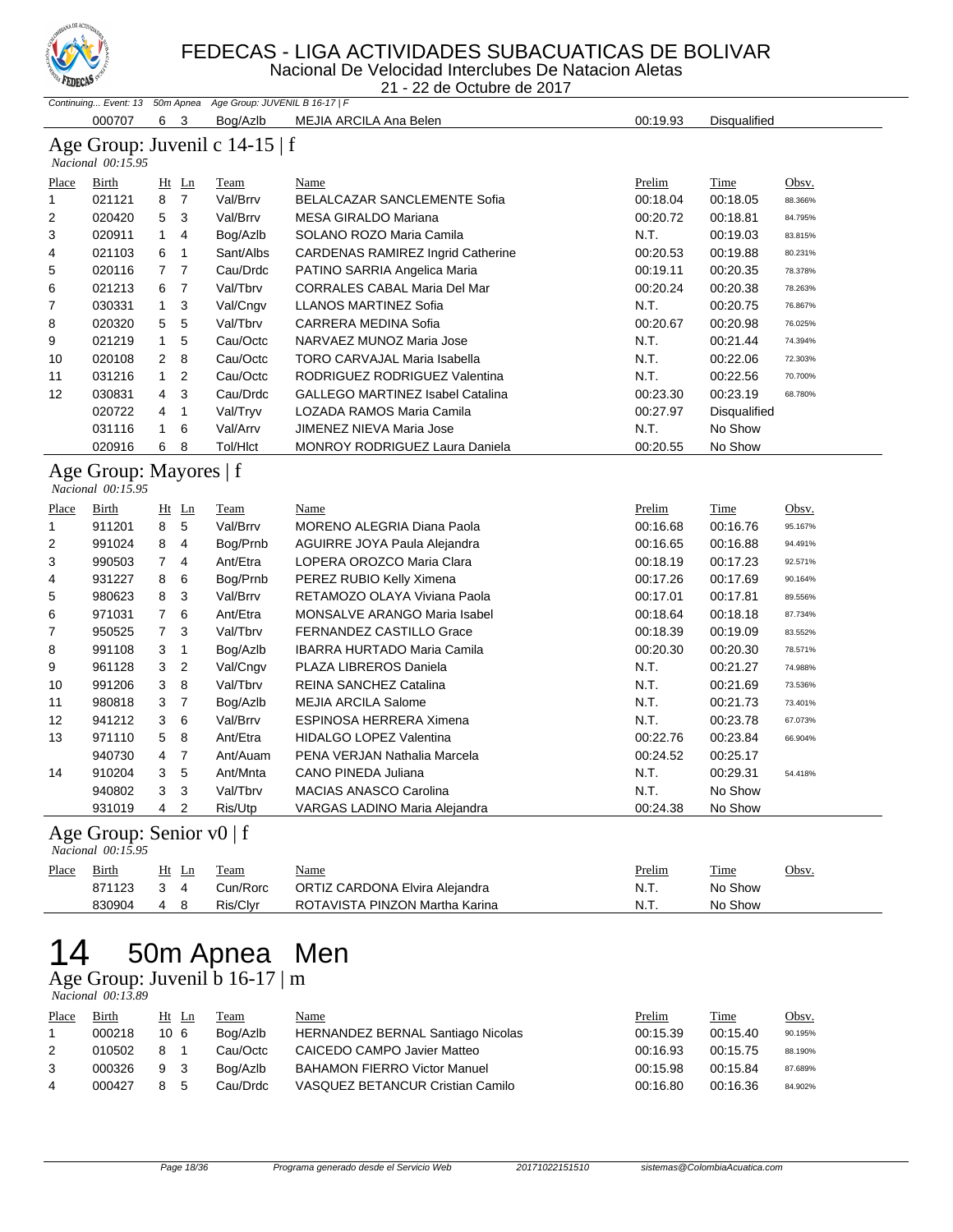

Nacional De Velocidad Interclubes De Natacion Aletas 21 - 22 de Octubre de 2017

|    | Continuing Event: 14 |                 | 50m Apnea      | Age Group: JUVENIL B 16-17   M |                                      |          |          |         |
|----|----------------------|-----------------|----------------|--------------------------------|--------------------------------------|----------|----------|---------|
| 5  | 010818               | 8               | - 6            | Bog/Azlb                       | CHARRIA SANCHEZ Andres Felipe        | 00:16.88 | 00:16.54 | 83.978% |
| 6  | 000707               | 10 <sub>8</sub> |                | Met/Posm                       | <b>VERA FONSECA Joseph David</b>     | 00:15.80 | 00:16.70 | 83.174% |
| 7  | 010529               | $\mathbf{2}$    | -1             | Bog/Prnb                       | <b>CASTRO CORTES Simon</b>           | N.T.     | 00:16.87 | 82.336% |
| 8  | 000617               | 9               | 8              | Val/Brrv                       | <b>COOPER SUAREZ Nicolas</b>         | 00:16.65 | 00:16.94 | 81.995% |
| 9  | 000924               | 8               | 7              | Bog/Akua                       | <b>CORONEL VEGA Juan Esteban</b>     | 00:16.93 | 00:16.96 | 81.899% |
| 10 | 010321               | 6               | 7              | Cau/Drdc                       | DORADO NAVIA Andres Esteban          | 00:18.13 | 00:17.30 | 80.289% |
| 11 | 011214               | 7 <sup>3</sup>  |                | Ant/Etra                       | <b>VILLA BUILES Jose David</b>       | 00:17.29 | 00:17.54 | 79.190% |
| 12 | 000401               | 7 <sup>2</sup>  |                | Val/Cngv                       | PACHECO GARCIA Santiago Jose         | 00:17.46 | 00:17.58 | 79.010% |
| 13 | 010228               |                 | - 6            | Val/Cngv                       | AVILES MERA Juan Esteban             | 00:17.37 | 00:17.70 | 78.475% |
| 14 | 000608               | 5               | 5              | Bog/Azlb                       | PENA PEDRAZA Santiago Jose           | 00:18.55 | 00:17.78 | 78.121% |
| 15 | 000627               | 6               | 4              | Bog/Azlb                       | <b>VEGA CONDE Daniel Felipe</b>      | 00:17.93 | 00:17.86 | 77.772% |
| 16 | 010623               | $\overline{2}$  | - 8            | Ris/Atlr                       | CANO CANO Diego Alejandro            | N.T.     | 00:18.40 | 75.489% |
| 17 | 010322               | 4               | 6              | Bog/Azlb                       | TRIANA CARRASCO Julian Santiago      | 00:20.50 | 00:18.93 | 73.376% |
| 18 | 010701               | 4               | 2              | Val/Narv                       | LARA SOTO Juan Esteban               | 00:20.50 | 00:19.46 | 71.377% |
| 19 | 010825               | $\mathbf 1$     | -5             | Sant/Albs                      | <b>HERRERA FLOREZ Joan Sebastian</b> | N.T.     | 00:19.81 | 70.116% |
| 20 | 000613               | $\overline{2}$  | $\overline{2}$ | Bog/Azlb                       | <b>TORRES NARVAEZ Manuel</b>         | N.T.     | 00:20.30 | 68.424% |
| 21 | 010922               | 4               | 1              | Cau/Drdc                       | MUNOZ OSPITIA David Santiago         | 00:20.78 | 00:20.67 | 67.199% |
|    | 000629               | 2               | 7              | Val/Brrv                       | PALOMINO FLECHAS Pablo Andres        | N.T.     | No Show  |         |
|    | 010701               | 1               | 4              | Val/Cngv                       | PECHENE TAFUR Daniel                 | N.T.     | No Show  |         |

Age Group: Juvenil c 14-15 | m  *Nacional 00:13.89* 

| Place | Birth  |                | $Ht$ Ln        | Team     | Name                                  | Prelim   | Time         | Obsv.   |
|-------|--------|----------------|----------------|----------|---------------------------------------|----------|--------------|---------|
| 1     | 020810 | 9              | 4              | Bog/Azlb | <b>MORENO PINEROS Juan Felipe</b>     | 00:15.87 | 00:15.56     | 89.267% |
| 2     | 030319 | $\mathbf{1}$   | 2              | Val/Cngv | <b>MOLANO TORRES Andres Felipe</b>    | N.T.     | 00:15.64     | 88.811% |
| 3     | 020830 | 9              | 2              | Val/Brrv | PAZ SEPULVEDA Juan Esteban            | 00:16.48 | 00:16.62     | 83.574% |
| 4     | 020412 | $\overline{7}$ | $\overline{4}$ | Cau/Octc | ROZO MOSQUERA Jose Manuel             | 00:17.13 | 00:16.63     | 83.524% |
| 5     | 020918 | 6              | $\mathbf 1$    | Bog/Akua | SALGADO CAMPOS Brayan                 | 00:18.15 | 00:16.94     | 81.995% |
| 6     | 030210 | 6              | 8              | Cau/Ttnc | SANCHEZ MUNOZ Elian David             | 00:18.42 | 00:17.41     | 79.782% |
| 7     | 030205 | 5              | 2              | Cau/Ttnc | LOPEZ SEPULVEDA Miguel Angel          | 00:19.12 | 00:17.65     | 78.697% |
| 8     | 020114 | 8              | 3              | Sana/Sai | <b>GONZALEZ CALDERON Juan Manuel</b>  | 00:16.86 | 00:17.66     | 78.652% |
| 9     | 031120 | $\overline{4}$ | 3              | Val/Brrv | PINO MOSQUERA Juan Pablo              | 00:20.16 | 00:17.69     | 78.519% |
| 10    | 020917 | 7              | 7              | Met/Posm | NOVOA GIRALDO Andres Felipe           | 00:17.73 | 00:17.82     | 77.946% |
| 11    | 030527 | $\overline{4}$ | 5              | Cau/Octc | <b>VELASCO HURTADO Adrian Esteban</b> | 00:20.02 | 00:18.08     | 76.825% |
| 12    | 020920 | 5              | 3              | Val/Cngv | CRUZ GALEANO Juan Camilo              | 00:18.55 | 00:18.19     | 76.361% |
| 13    | 030412 | 5              | 6              | Met/Posm | NINO CASTANEDA Camilo Andres          | 00:18.78 | 00:18.50     | 75.081% |
| 14    | 020111 | 5              | $\overline{4}$ | Cau/Swmc | CAICEDO MUNOZ Juan Sebastian          | 00:18.49 | 00:18.67     | 74.397% |
| 15    | 021006 | 5              | 7              | Bog/Azlb | VASQUEZ RIVERA Daniel Santiago        | 00:19.36 | 00:18.85     | 73.687% |
| 16    | 020624 | 5              | $\mathbf 1$    | Cau/Ttnc | <b>CASTRILLON VELEZ Jesus Andres</b>  | 00:19.40 | 00:18.98     | 73.182% |
| 17    | 030313 | 5              | 8              | Cau/Ttnc | <b>GOMEZ BECERRA Victor Manuel</b>    | 00:19.54 | 00:19.37     | 71.709% |
| 18    | 030214 | 1.             | 6              | Val/Narv | CARDONA POLANCO Nicolas               | N.T.     | 00:22.24     | 62.455% |
| 19    | 031018 | 4              | 8              | Bog/Akua | RIOS PENA Juan David                  | 00:23.72 | 00:22.25     | 62.427% |
|       | 020714 | 1.             | 3              | Val/Arrv | <b>GRANADA GOMEZ Santiago</b>         | N.T.     | Disqualified |         |
|       | 021122 | 4              | 7              | Sana/Sai | <b>MORENO FORBES Beeycker Adolfo</b>  | 00:20.62 | No Show      |         |
|       | 030621 | $\overline{4}$ | 4              | Ant/Etra | <b>RENDON GARCIA Juan Jose</b>        | 00:19.59 | No Show      |         |

## Age Group: Mayores | m

| Nacional 00:13.89 |  |
|-------------------|--|

| Place          | Birth  | Ht Ln           | Team     | Name                                 | Prelim   | Time     | Obsv.   |
|----------------|--------|-----------------|----------|--------------------------------------|----------|----------|---------|
| $\overline{1}$ | 900515 | 10 <sub>3</sub> | Val/Brrv | DUQUE JIMENEZ Juan David             | 00:15.14 | 00:14.47 | 95.992% |
| 2              | 940601 | $10 \, 4$       | Val/Brrv | PAZ SEPULVEDA Juan Sebastian         | 00:14.36 | 00:14.57 | 95.333% |
| 3              | 981227 | 10 <sub>7</sub> | Val/Cngv | OBANDO DORADO Juan Alexander         | 00:15.50 | 00:15.04 | 92.354% |
| 3              | 980712 | 10 <sub>5</sub> | Bog/Prnb | <b>TOVAR BOLANOS Marlon Vladimir</b> | 00:15.09 | 00:15.04 | 92.354% |
|                | 921113 | -5<br>9.        | Val/Endv | PAVA VELASQUEZ Breyner Alexander     | 00:15.90 | 00:15.32 |         |
| 5              | 940727 | $10^{2}$        | Val/Brrv | CARABALLO TAFUR Johan Esteban        | 00:15.45 | 00:15.34 | 90.548% |
| 6              | 890519 | 5               | Val/Brrv | <b>HERNANDEZ CANO Juan Jose</b>      | 00:15.43 | 00:15.43 | 90.019% |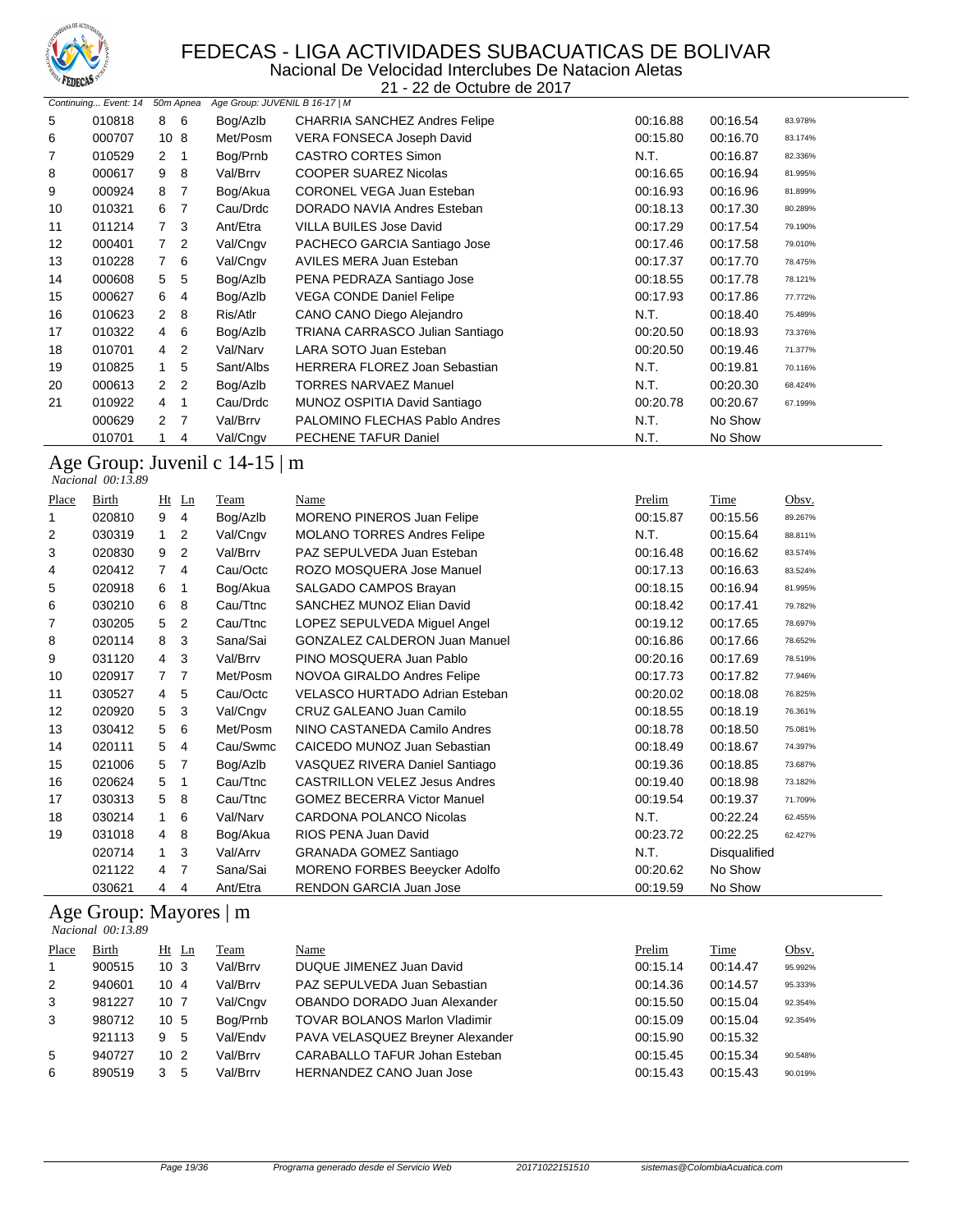

Nacional De Velocidad Interclubes De Natacion Aletas 21 - 22 de Octubre de 2017

| 990613 | 10 <sub>1</sub>     | Ant/Etra                                  | RODAS BETANCUR Santiago                    | 00:15.77               | 00:15.49     | 89.671% |
|--------|---------------------|-------------------------------------------|--------------------------------------------|------------------------|--------------|---------|
| 900830 | 8<br>8              | Sant/Uis                                  | LOPEZ AVILA Eduardo                        | 00:16.98               | 00:15.59     |         |
| 921022 | 3<br>6              | Val/Cngv                                  | CRUZ GALEANO Alejandro                     | N.T.                   | 00:15.72     | 88.359% |
| 991015 | 2<br>3              | Bog/Azlb                                  | ALONSO ROJAS Jonathan Esteban              | N.T.                   | 00:15.84     | 87.689% |
| 990626 | 5<br>$\overline{2}$ | Bog/Azlb                                  | SANTAMARIA RUIZ Santiago                   | N.T.                   | 00:15.91     | 87.304% |
| 991107 | 6<br>$\overline{2}$ | Bog/Azlb                                  | GOMEZ CASANOVA Juan Sebastian              | N.T.                   | 00:16.15     | 86.006% |
| 970713 | 3<br>1              | Bog/Azlb                                  | ALVAREZ NIEVES Santiago                    | N.T.                   | 00:16.35     | 84.954% |
| 970130 | 8<br>4              | Ant/Etra                                  | <b>RODAS BETANCUR Mateo</b>                | 00:16.75               | 00:16.43     | 84.540% |
| 980606 | 7<br>9              | Bog/Azlb                                  | <b>BARBOSA URREGO Nicolas Mauricio</b>     | 00:16.52               | 00:16.64     | 83.474% |
| 990707 | 6<br>6              | Tol/HIct                                  | YEPES TELLEZ Juan Felipe                   | 00:18.08               | 00:16.83     | 82.531% |
| 891015 | 8<br>2              | Bog/Uand                                  | CHAQUEA GARZON Jose Dario                  | 00:16.90               | 00:16.87     |         |
| 950121 | 2<br>3              | Ris/Utp                                   | <b>MARTINEZ MEJIA Henry</b>                | N.T.                   | 00:16.96     |         |
| 961123 | 9<br>1              | Bog/Azlb                                  | MARTINEZ POLO Dagoberto                    | 00:16.59               | 00:16.99     | 81.754% |
| 970405 | 9<br>6              | Ant/Etra                                  | <b>MERCADO DIAZ Darwin Raul</b>            | 00:16.32               | 00:16.99     | 81.754% |
| 920924 | 3<br>3              | Bog/Prnb                                  | <b>GAMBOA Camilo</b>                       | N.T.                   | 00:17.75     | 78.254% |
| 991221 | $\overline{7}$<br>8 | Tol/HIct                                  | VARON PENA Julian Mateo                    | 00:17.88               | 00:17.84     | 77.859% |
| 990615 | 2<br>4              | Tol/HIct                                  | VISASH ROMERO Mauricio Esteban             | N.T.                   | 00:17.88     | 77.685% |
| 990420 | 6<br>3              | Ant/Etra                                  | TRILLOS RODAS Juan Diego                   | 00:18.05               | 00:17.90     | 77.598% |
| 991202 | 6<br>5              | Bog/Azlb                                  | SAAVEDRA PEREZ Diego Andres                | 00:18.04               | 00:18.76     | 74.041% |
| 951226 | 7<br>$\mathbf{1}$   | Ant/Etra                                  | <b>FRANCO MONTOYA David</b>                | 00:17.81               | 00:19.31     | 71.932% |
| 980304 | 3<br>8              | Ant/Etra                                  | ALZATE LEDESMA Juan Esteban                | N.T.                   | 00:19.44     | 71.451% |
| 970319 | 7<br>3              | Ant/Itm                                   | OSORIO PATINO Jose David                   | N.T.                   | 00:19.74     |         |
| 991104 | 6<br>2              | Met/Posm                                  | CASTRILLON FLOREZ Julian David             | 00:18.10               | Disqualified |         |
|        |                     |                                           |                                            |                        |              |         |
| Birth  | Ht Ln               | Team                                      | Name                                       | Prelim                 | Time         | Obsv.   |
| 880307 | $\overline{7}$<br>5 | Cun/Rorc                                  | <b>MORENO GIRALDO Carlos Andres</b>        | 00:17.23               | 00:17.81     | 77.990% |
|        |                     | Continuing Event: 14<br>Nacional 00:13.89 | 50m Apnea<br>Age Group: Senior $v0 \mid m$ | Age Group: MAYORES   M |              |         |

# 100m Superficie/100m Surface Women

Age Group: Juvenil b 16-17 | f

| <i>Nacional</i> 00:39.54 |  |
|--------------------------|--|

| <b>Place</b> | Birth  |                 | $Ht$ Ln | <b>Team</b> | Name                                   | Prelim   | <b>Time</b> | Obsv.   |
|--------------|--------|-----------------|---------|-------------|----------------------------------------|----------|-------------|---------|
|              | 010825 | 10 <sub>7</sub> |         | Val/Cngv    | <b>RUIZ MALAMBO Mercedes</b>           | 00:41.54 | 00:41.58    | 95.094% |
| 2            | 010925 | 9               | 4       | Bog/Prnb    | AGUIRRE JOYA Maria Camila              | 00:43.35 | 00:44.94    | 87.984% |
| 3            | 000120 | 9               | 3       | Bog/Azlb    | <b>VARGAS CARDONA Geraldine</b>        | 00:44.26 | 00:45.10    | 87.672% |
| 4            | 010907 | 9               | 8       | Val/Cngv    | ECHEVERRI GIL Melany Tatiana           | 00:46.00 | 00:46.00    | 85.957% |
| 5            | 010213 | 9               |         | Bog/Azlb    | RUIZ PALACIOS Luna Alejandra           | 00:45.74 | 00:46.61    | 84.832% |
| 6            | 000707 | 8               | 5       | Bog/Azlb    | MEJIA ARCILA Ana Belen                 | 00:46.99 | 00:46.85    | 84.397% |
|              | 000619 | 8               | 3       | Bog/Bog     | PINILLA MARTINEZ Laura Valentina       | 00:47.45 | 00:46.88    |         |
| 7            | 010303 | $7^{\circ}$     | 5       | Ant/Etra    | RODRIGUEZ MOJICA Maria Paula           | 00:49.55 | 00:47.31    | 83.576% |
| 8            | 011107 | 9               | 7       | Bog/Azlb    | RODRIGUEZ RODRIGUEZ Sofia              | 00:45.59 | 00:48.00    | 82.375% |
| 9            | 000513 | $\overline{7}$  | 4       | Bog/Akua    | <b>BERMUDEZ SUAREZ Nicolle Daniela</b> | 00:49.38 | 00:48.39    | 81.711% |
| 10           | 001220 | 8               | 2       | Sant/Fors   | <b>GOMEZ RODRIGUEZ Laura Natalia</b>   | 00:47.84 | 00:48.56    | 81.425% |
| 11           | 001006 | 8               | 7       | Bog/Akua    | RIOS PENA Gabriela                     | 00:48.64 | 00:49.24    | 80.301% |
| 12           | 011029 | $7^{\circ}$     | 8       | Bog/Prnb    | SANCHEZ ROBAYO Estefania               | 00:52.72 | 00:50.12    | 78.891% |
| 13           | 000514 | $7^{\circ}$     | 1       | Sant/Albs   | <b>HERNANDEZ FLOREZ Leiryn Cecilia</b> | 00:52.40 | 00:50.13    | 78.875% |
| 14           | 000903 | 2               | 1       | Ris/Atlr    | DIAZ RIOS Laura Catalina               | N.T.     | 00:50.31    | 78.593% |
| 15           | 010504 | 8               | 8       | Ant/Etra    | TAMAYO CABALLERO Vanessa               | 00:48.97 | 00:51.12    | 77.347% |
| 16           | 000821 | $7^{\circ}$     | 7       | Ant/Etra    | CORREA HERRERA Maria Alejandra         | 00:51.87 | 00:51.65    | 76.554% |
| 17           | 010822 | $\mathbf{1}$    | 5       | Cau/Swmc    | CAICEDO CAMAYO Ana Isabel              | N.T.     | 00:52.06    | 75.951% |
| 18           | 010907 | 6               | 6       | Bog/Prnb    | <b>BUITRAGO LOZANO Nathalia Andrea</b> | 00:53.53 | 00:52.27    | 75.646% |
| 19           | 011030 | $\mathbf{1}$    | 3       | Sant/Albs   | VILLAMIZAR RAMIREZ Ana Sofia           | N.T.     | 00:54.56    | 72.471% |
| 20           | 010718 |                 | 4       | Ant/Etra    | <b>HINCAPIE RESTREPO Daniela</b>       | N.T.     | 00:54.98    | 71.917% |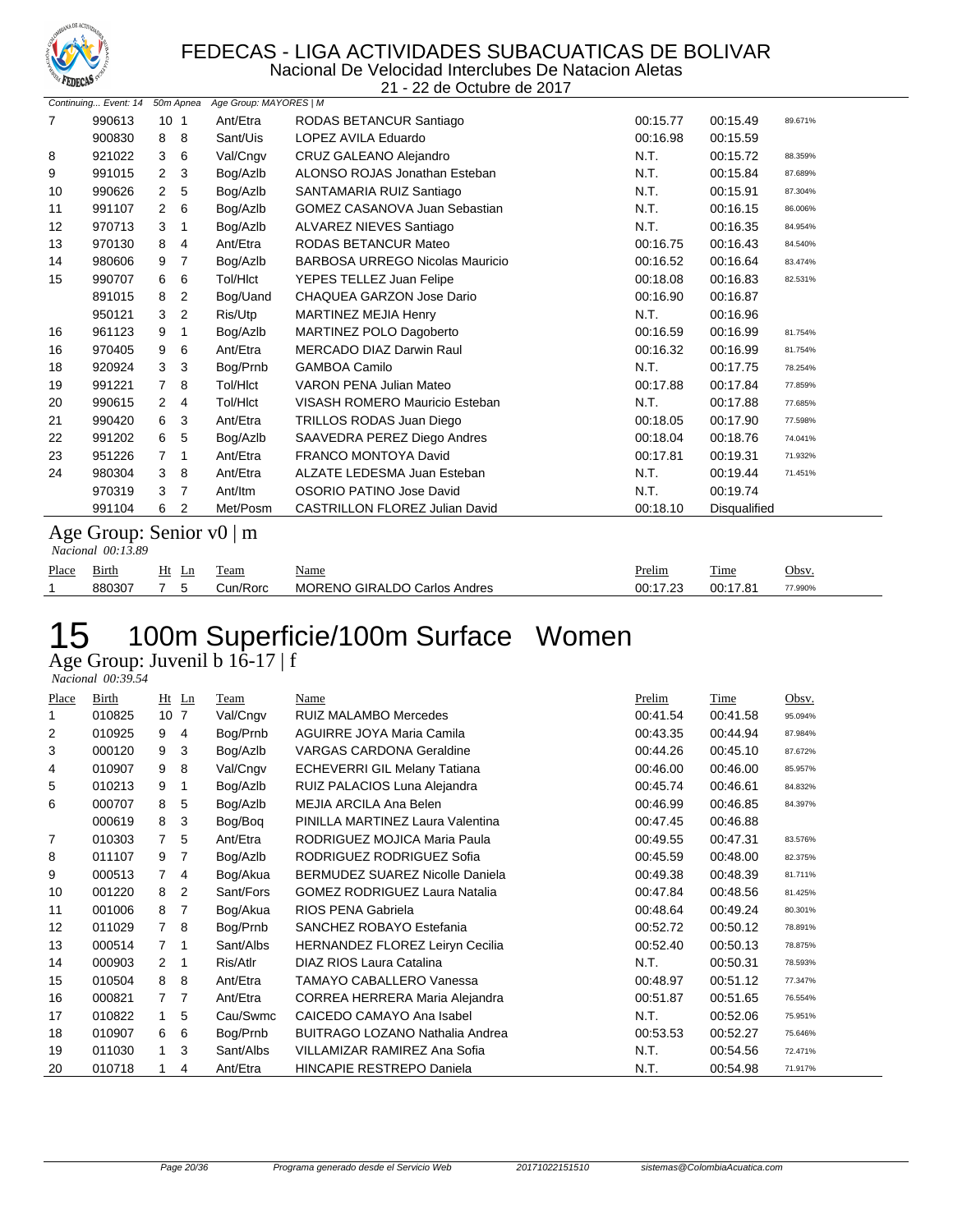

# 100m Superficie/100m Surface Women

Age Group: Juvenil c 14-15 | f

| Nacional 00:39.54 |  |
|-------------------|--|

| Place | Birth  |                 | $Ht$ Ln | Team     | Name                                    | Prelim   | Time     | Obsv.   |
|-------|--------|-----------------|---------|----------|-----------------------------------------|----------|----------|---------|
|       | 021121 | 10 <sub>1</sub> |         | Val/Brrv | BELALCAZAR SANCLEMENTE Sofia            | 00:42.60 | 00:44.54 | 88.774% |
| 2     | 020911 | 9               | - 2     | Bog/Azlb | SOLANO ROZO Maria Camila                | 00:44.84 | 00:45.37 | 87.150% |
| 3     | 030331 | 8               | -4      | Val/Cngv | LLANOS MARTINEZ Sofia                   | 00:46.17 | 00:46.90 | 84.307% |
| 4     | 021213 | 8               |         | Val/Tbrv | <b>CORRALES CABAL Maria Del Mar</b>     | 00:48.95 | 00:49.44 | 79.976% |
| 5     | 020108 | 6               | -3      | Cau/Octc | <b>TORO CARVAJAL Maria Isabella</b>     | 00:53.30 | 00:53.63 | 73.727% |
| 6     | 030831 | 6               |         | Cau/Drdc | <b>GALLEGO MARTINEZ Isabel Catalina</b> | 00:55.60 | 00:56.30 | 70.231% |
| 7     | 031216 | 5 <sub>4</sub>  |         | Cau/Octc | RODRIGUEZ RODRIGUEZ Valentina           | 00:58.26 | 00:56.80 | 69.613% |
| 8     | 020722 | 5               | - 3     | Val/Tryv | LOZADA RAMOS Maria Camila               | 00:59.53 | 01:01.87 | 63.908% |
| 9     | 031116 |                 | -6      | Val/Arrv | JIMENEZ NIEVA Maria Jose                | N.T.     | 01:02.65 | 63.113% |
| 10    | 020412 | 4               | -6      | Ant/Etra | VALBUENA GRANADA Maria Camila           | 01:06.14 | 01:03.65 | 62.121% |
|       | 020916 |                 | -6      | Tol/Hict | <b>MONROY RODRIGUEZ Laura Daniela</b>   | 00:50.68 | No Show  |         |

### Age Group: Juvenil d 12-13 | f

 *Nacional 00:39.54* 

| Place          | Birth  | Ht             | $_{\text{Ln}}$ | Team      | Name                              | Prelim   | Time     | Obsv.   |
|----------------|--------|----------------|----------------|-----------|-----------------------------------|----------|----------|---------|
| 1              | 040206 | 8              | 6              | Cau/Ttnc  | <b>GUZMAN ALBAN Gabriela</b>      | 00:47.61 | 00:46.15 | 85.677% |
| $\overline{2}$ | 041217 | $7^{\circ}$    | 3              | Val/Cngv  | ALVAREZ HOYOS Valentina           | 00:50.25 | 00:46.62 | 84.813% |
| 3              | 040110 | $1 \quad 7$    |                | Val/Tbrv  | AYALA CAMACHO Sofia               | N.T.     | 00:46.87 | 84.361% |
| 4              | 040212 | 7 <sup>2</sup> |                | Cau/Swmc  | ECHAVARRIA JIMENEZ Valeria        | 00:51.39 | 00:49.00 | 80.694% |
| 5              | 040204 | $1 \quad$      | 1              | Cau/Octc  | <b>MONTES MUNOZ Anny Milena</b>   | N.T.     | 00:50.03 | 79.033% |
| 6              | 041111 | 6              | $\overline{2}$ | Val/Tbrv  | REINA SANCHEZ Roxana              | 00:53.66 | 00:52.53 | 75.271% |
| 7              | 050822 | 5              | 5              | Sant/Fors | VALDIVIESO CALVETE Maria Camila   | 00:59.29 | 00:54.50 | 72.550% |
| 8              | 050727 | 5 <sub>2</sub> |                | Cau/Swmc  | CAICEDO MUNOZ Claudia Marcela     | 01:00.91 | 00:54.71 | 72.272% |
| 9              | 040507 | 6              | 8              | Ant/Etra  | SOTO ARROYAVE Laura Sofia         | 00:56.79 | 00:55.16 | 71.682% |
| 10             | 040103 | 1              | 2              | Cau/Octc  | ZAPATA VARGAS Juliette Catalina   | N.T.     | 00:57.87 | 68.326% |
| 11             | 041012 | 5 <sub>7</sub> |                | Ant/Etra  | JARAMILLO PUERTA Maria Del Mar    | 01:01.82 | 01:00.93 | 64.894% |
| 12             | 051010 | 4 1            |                | Val/Arrv  | RAMOS POLANCO Danielle Marie      | 01:13.75 | 01:04.59 | 61.217% |
| 13             | 040321 | 4 5            |                | Ant/Etra  | ARIAS GARAY Monica Del Pilar      | 01:05.08 | 01:06.26 | 59.674% |
| 14             | 050901 | 5              |                | Val/Brrv  | RESTREPO HENAO Mariana            | 01:01.82 | 01:07.08 | 58.945% |
|                | 041128 | 6.             | 5              | Val/Tbrv  | <b>BOCANEGRA VALENCIA Valeria</b> | 00:53.22 | No Show  |         |
|                | 040401 |                | 8              | Val/Cngv  | NIETO SAAVEDRA Ana Lucia          | N.T.     | No Show  |         |

#### Age Group: Mayores | f  *Nacional 00:39.54*

| Place | Birth  | $Ht$ Ln                          | Team      | <u>Name</u>                        | Prelim   | Time     | Obsv.   |
|-------|--------|----------------------------------|-----------|------------------------------------|----------|----------|---------|
| 1     | 991024 | 10 <sub>5</sub>                  | Bog/Prnb  | AGUIRRE JOYA Paula Alejandra       | 00:40.57 | 00:40.64 | 97.293% |
| 2     | 980623 | 10 3                             | Val/Brrv  | RETAMOZO OLAYA Viviana Paola       | 00:41.01 | 00:41.53 | 95.208% |
| 3     | 970409 | 10 <sub>2</sub>                  | Val/Cngv  | DIAGO MEJIA Valentina              | 00:41.19 | 00:41.73 | 94.752% |
| 4     | 990503 | 6<br>9                           | Ant/Etra  | LOPERA OROZCO Maria Clara          | 00:44.27 | 00:42.41 | 93.233% |
| 5     | 931227 | 10 <sub>6</sub>                  | Bog/Prnb  | PEREZ RUBIO Kelly Ximena           | 00:41.17 | 00:42.74 | 92.513% |
| 6     | 971031 | 5<br>9                           | Ant/Etra  | MONSALVE ARANGO Maria Isabel       | 00:43.83 | 00:44.61 | 88.635% |
| 7     | 910918 | 10 <sub>8</sub>                  | Bog/Akua  | BARBOSA MONRROY Lorena Maria       | 00:42.64 | 00:45.40 | 87.093% |
| 8     | 980428 | $2\quad 6$                       | Bog/Prnb  | MEDINA BELTRAN Juanita             | N.T.     | 00:47.67 | 82.945% |
| 9     | 991108 | $\overline{2}$<br>$\overline{2}$ | Bog/Azlb  | <b>IBARRA HURTADO Maria Camila</b> | 00:47.75 | 00:47.75 | 82.806% |
| 10    | 920903 | $\overline{2}$<br>4              | Sant/Fors | MARTINEZ ARIAS Aura Jucelly        | N.T.     | 00:48.07 | 82.255% |
| 11    | 991206 | 2 <sub>7</sub>                   | Val/Tbrv  | <b>REINA SANCHEZ Catalina</b>      | N.T.     | 00:50.18 | 78.796% |
|       | 890124 | 3<br>8                           | Ant/ltm   | DUQUE MUNERA Luisa Fernanda        | N.T.     | 00:53.44 |         |
| 12    | 961128 | 2 <sub>3</sub>                   | Val/Cngv  | PLAZA LIBREROS Daniela             | N.T.     | 00:53.50 | 73.907% |
|       | 940730 | 5<br>$\mathbf{2}$                | Ant/Auam  | PENA VERJAN Nathalia Marcela       | N.T.     | 00:58.69 |         |
|       | 931019 | 5 6                              | Ris/Utp   | VARGAS LADINO Maria Alejandra      | 01:00.59 | 01:00.54 |         |
|       | 950525 | 104                              | Val/Tbrv  | <b>FERNANDEZ CASTILLO Grace</b>    | 00:39.93 | No Show  |         |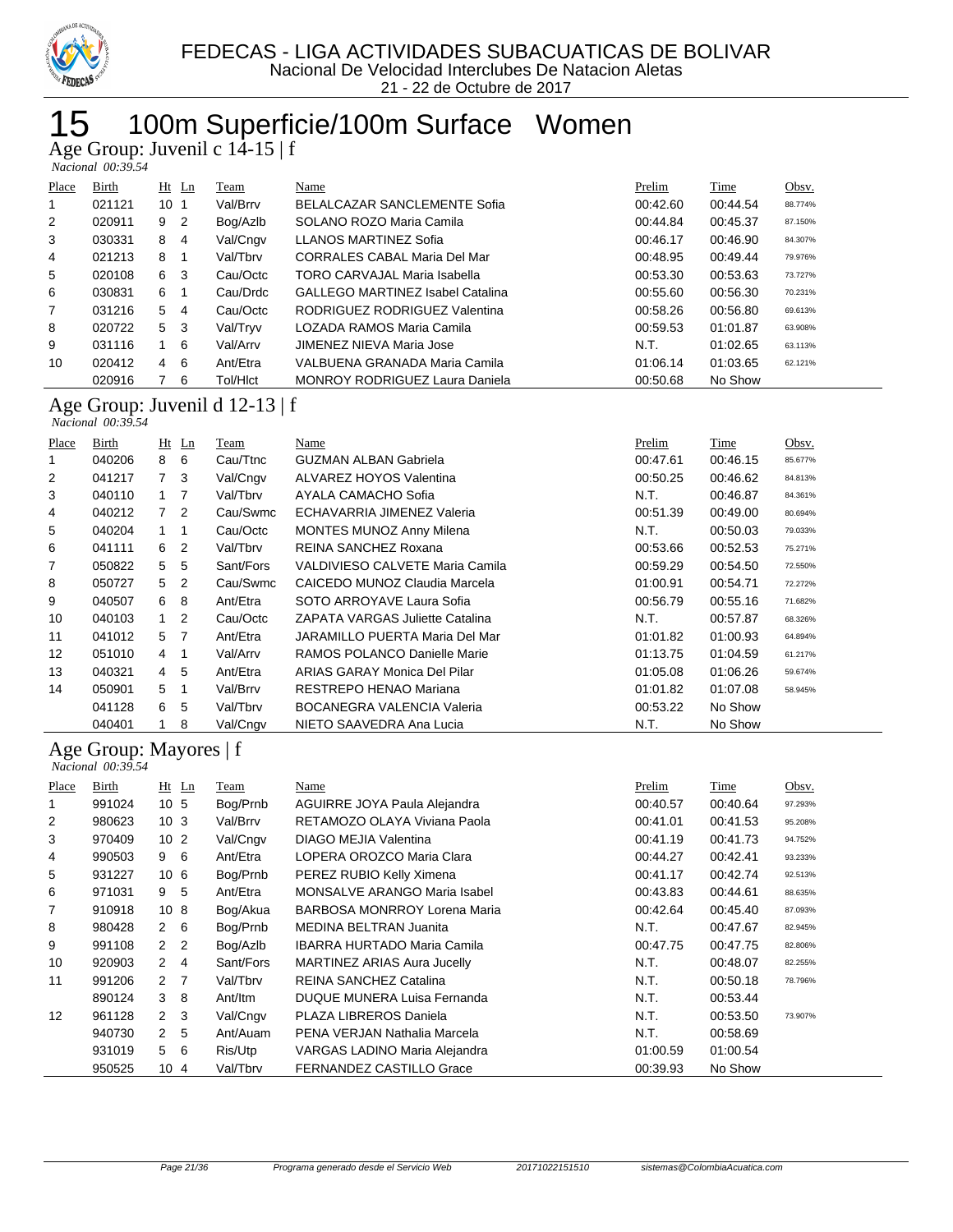

## 15 100m Superficie/100m Surface Women

Age Group: Senior v0 | f  *Nacional 00:39.54* 

| Place                                           | Birth                                           |                | Ht Ln          | Team     | Name                                         | Prelim   | Time     | Obsv.   |
|-------------------------------------------------|-------------------------------------------------|----------------|----------------|----------|----------------------------------------------|----------|----------|---------|
| 1                                               | 830904                                          | 4              | $\overline{7}$ | Ris/Clyr | ROTAVISTA PINZON Martha Karina               | 01:12.39 | 01:08.82 | 57.454% |
|                                                 | 500101                                          | 0              | 0              | Cun/Rorc | <b>CORTES CALDERON Nohora Patricia</b>       | N.T.     | No Show  |         |
|                                                 | 871123                                          | 6              |                | Cun/Rorc | ORTIZ CARDONA Elvira Alejandra               | 00:52.97 | No Show  |         |
|                                                 |                                                 |                |                |          |                                              |          |          |         |
|                                                 | Age Group: Senior v1   f<br>Nacional 00:39.54   |                |                |          |                                              |          |          |         |
| Place                                           | Birth                                           |                | Ht Ln          | Team     | Name                                         | Prelim   | Time     | Obsv.   |
| 1                                               | 781009                                          | 6              | $\overline{7}$ | Ris/Clyr | <b>GARCIA MEJIA Lida Sorany</b>              | 00:55.09 | 00:56.29 | 70.243% |
| 2                                               | 760330                                          | 3              | 1              | Ant/Mnta | <b>GOMEZ NARANJO Catalina</b>                | N.T.     | 00:57.02 | 69.344% |
| 3                                               | 800617                                          | 5              | 8              | Ant/Mnta | MAYA ARANGO Sandra Maria                     | 01:02.71 | 01:02.87 | 62.892% |
| 4                                               | 810828                                          | 4              | 3              | Cau/Swmc | <b>VELASCO GALLEGO Carmen Lucia</b>          | 01:05.59 | 01:04.69 | 61.122% |
| Age Group: Senior v2   f<br>Nacional $00:39.54$ |                                                 |                |                |          |                                              |          |          |         |
| Place                                           | Birth                                           | Ht             | Ln             | Team     | Name                                         | Prelim   | Time     | Obsv.   |
| 1                                               | 700927                                          | 4              | 4              | Bog/Akua | SUAREZ PORRAS Adriana                        | 01:04.82 | 01:03.65 | 62.121% |
| 2                                               | 691101                                          | 3              | $\overline{2}$ | Cun/Rorc | NOCUA PEREZ Carmen Rosa                      | N.T.     | 01:16.37 | 51.774% |
| 3                                               | 700304                                          | 4              | 8              | Bog/Akua | <b>VEGA GONZALEZ Liliana</b>                 | 01:20.23 | 01:17.75 | 50.855% |
| 4                                               | 701019                                          | 3              | $\overline{7}$ | Cau/Swmc | ARGUMERO CORTES Alexandra Maria              | N.T.     | 01:21.95 | 48.249% |
| 5                                               | 671010                                          | 3              | 6              | Cau/Swmc | MUNOZ VARGAS Nolma Vilmary                   | N.T.     | 01:26.93 | 45.485% |
|                                                 | 660801                                          | 3              | 3              | Bog/Sbcb | <b>CUESTAS MANJARRES Luz Marleny</b>         | N.T.     | No Show  |         |
|                                                 | Age Group: Senior $v3$   f<br>Nacional 00:39.54 |                |                |          |                                              |          |          |         |
| Place                                           | Birth                                           | Ht             | Ln             | Team     | Name                                         | Prelim   | Time     | Obsv.   |
| 1                                               | 610616                                          | $\overline{4}$ | 2              | Ant/Mnta | <b>GONZALEZ ATEHORTUA Emilse Del Socorro</b> | 01:07.41 | 01:24.51 | 46.787% |
|                                                 | Age Group: Senior v4   f<br>Nacional 00:39.54   |                |                |          |                                              |          |          |         |
| Place                                           | <b>Birth</b>                                    |                | Ht Ln          | Team     | Name                                         | Prelim   | Time     | Obsv.   |
| 1                                               | 470307                                          | 3              | 4              | Ant/Mnta | PINO GALEANO Sir Mery                        | 01:29.80 | 01:47.76 | 36.693% |
|                                                 |                                                 |                |                |          |                                              |          |          |         |

# 16 100m Superficie/100m Surface Men

Age Group: Juvenil b 16-17 | m  *Nacional 00:35.05* 

<u>Place Birth Ht Ln Team Name</u> Place Herbert Prelim Time Obsv. 000326 12 8 Bog/Azlb BAHAMON FIERRO Victor Manuel 00:38.09 00:38.16 91.850% 000427 11 7 Cau/Drdc VASQUEZ BETANCUR Cristian Camilo 00:39.65 00:39.38 89.005% 000608 11 1 Bog/Azlb PENA PEDRAZA Santiago Jose 00:39.78 00:39.74 88.198% 010818 9 5 Bog/Azlb CHARRIA SANCHEZ Andres Felipe 00:42.31 00:39.84 87.977% 000218 11 3 Bog/Azlb HERNANDEZ BERNAL Santiago Nicolas 00:38.28 00:40.28 87.016% 011116 9 1 Val/Mrlv GRANADOS PITO Jose Luis 00:42.48 00:41.80 83.852% 000617 10 7 Val/Brrv COOPER SUAREZ Nicolas 00:40.78 00:42.15 83.155% 000924 9 2 Bog/Akua CORONEL VEGA Juan Esteban 00:42.37 00:42.21 83.037% 010529 6 4 Bog/Prnb CASTRO CORTES Simon 00:48.80 00:43.41 80.742% 000401 8 4 Val/Cngv PACHECO GARCIA Santiago Jose 00:42.59 00:43.51 80.556% 010321 8 2 Cau/Drdc DORADO NAVIA Andres Esteban 00:43.54 00:44.15 79.388% 011214 8 7 Ant/Etra VILLA BUILES Jose David 00:43.56 00:44.38 78.977% 010228 8 1 Val/Cngv AVILES MERA Juan Esteban 00:43.92 00:44.48 78.799% 14 000627 8 6 Bog/Azlb VEGA CONDE Daniel Felipe 100:43.54 00:44.60 78.587% 010322 7 8 Bog/Azlb TRIANA CARRASCO Julian Santiago 00:48.64 00:47.72 73.449%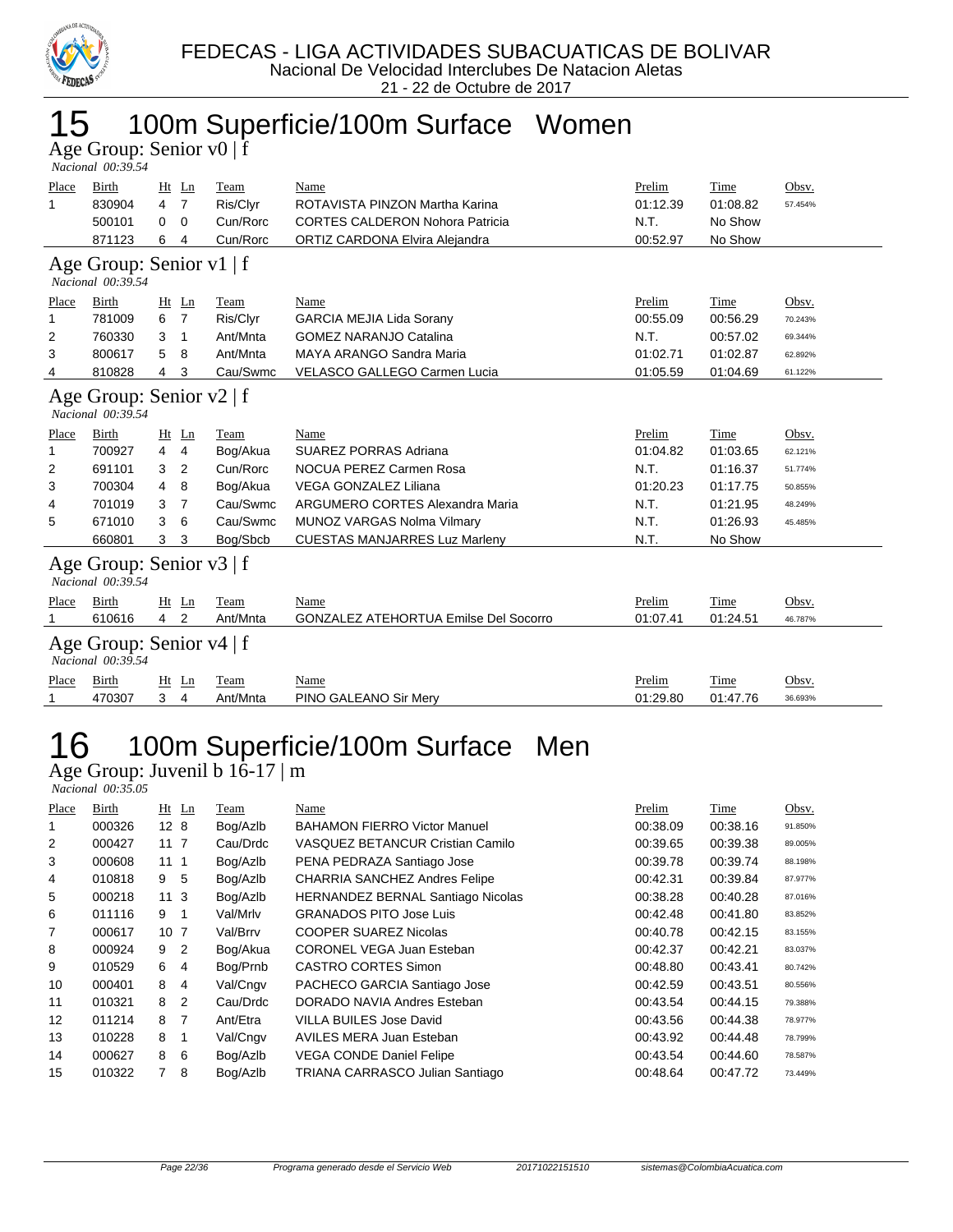

Nacional De Velocidad Interclubes De Natacion Aletas

|              | <b>ALLUE CIAN</b><br>21 - 22 de Octubre de 2017     |                     |                                |                                      |          |              |         |  |  |
|--------------|-----------------------------------------------------|---------------------|--------------------------------|--------------------------------------|----------|--------------|---------|--|--|
|              | Continuing Event: 16                                |                     | 100m Superficie/100m Surface   | Age Group: JUVENIL B 16-17   M       |          |              |         |  |  |
| 16           | 010701                                              | $\overline{2}$<br>8 | Val/Narv                       | LARA SOTO Juan Esteban               | N.T.     | 00:50.38     | 69.571% |  |  |
| 17           | 000723                                              | 2<br>7              | Ris/Atlr                       | LOPEZ VELEZ Alejandro                | N.T.     | 00:52.58     | 66.660% |  |  |
| 18           | 000613                                              | 5<br>7              | Bog/Azlb                       | <b>TORRES NARVAEZ Manuel</b>         | 00:58.98 | 00:52.79     | 66.395% |  |  |
|              | 001012                                              | 9<br>4              | Cau/Drdc                       | PANTOJA GARCIA Sebastian             | 00:41.79 | No Show      |         |  |  |
|              | 010701                                              | 2<br>$\mathbf{1}$   | Val/Cngv                       | PECHENE TAFUR Daniel                 | N.T.     | No Show      |         |  |  |
|              |                                                     |                     |                                |                                      |          |              |         |  |  |
|              | Age Group: Juvenil c 14-15   m<br>Nacional 00:35.05 |                     |                                |                                      |          |              |         |  |  |
| Place        | Birth                                               | $Ht$ Ln             | <b>Team</b>                    | Name                                 | Prelim   | Time         | Obsv.   |  |  |
| 1            | 030319                                              | 12 <sub>1</sub>     | Val/Cngv                       | <b>MOLANO TORRES Andres Felipe</b>   | 00:37.67 | 00:36.83     | 95.167% |  |  |
| 2            | 020810                                              | 10 <sub>2</sub>     | Bog/Azlb                       | <b>MORENO PINEROS Juan Felipe</b>    | 00:40.50 | 00:39.84     | 87.977% |  |  |
| 3            | 031010                                              | $\overline{2}$<br>1 | Val/Brrv                       | GIRALDO CESPEDEZ Juan Sebastian      | N.T.     | 00:40.58     | 86.373% |  |  |
| 4            | 020830                                              | 104                 | Val/Brrv                       | PAZ SEPULVEDA Juan Esteban           | 00:40.06 | 00:40.96     | 85.571% |  |  |
| 5            | 020412                                              | 3<br>9              | Cau/Octc                       | ROZO MOSQUERA Jose Manuel            | 00:42.31 | 00:41.59     | 84.275% |  |  |
| 6            | 020920                                              | 6<br>9              | Val/Cngv                       | CRUZ GALEANO Juan Camilo             | 00:42.34 | 00:41.82     | 83.812% |  |  |
| 7            | 020114                                              | 8<br>3              | Sana/Sai                       | <b>GONZALEZ CALDERON Juan Manuel</b> | 00:43.41 | 00:43.66     | 80.279% |  |  |
| 8            | 020917                                              | 8<br>8              | Met/Posm                       | NOVOA GIRALDO Andres Felipe          | 00:44.05 | 00:44.57     | 78.640% |  |  |
| 9            | 031120                                              | 7<br>7              | Val/Brrv                       | PINO MOSQUERA Juan Pablo             | 00:48.05 | 00:44.58     | 78.623% |  |  |
| 10           | 020111                                              | 7<br>2              | Cau/Swmc                       | CAICEDO MUNOZ Juan Sebastian         | 00:46.85 | 00:47.43     | 73.898% |  |  |
| 11           | 030621                                              | 6<br>8              | Ant/Etra                       | <b>RENDON GARCIA Juan Jose</b>       | 00:53.30 | 00:51.22     | 68.430% |  |  |
| 12           | 020624                                              | $\overline{7}$<br>3 | Cau/Ttnc                       | <b>CASTRILLON VELEZ Jesus Andres</b> | 00:45.79 | 00:51.97     | 67.443% |  |  |
| 13           | 021006                                              | 3<br>6              | Bog/Azlb                       | VASQUEZ RIVERA Daniel Santiago       | 00:50.35 | 00:52.69     | 66.521% |  |  |
|              | 030214                                              | 1<br>3              | Val/Narv                       | CARDONA POLANCO Nicolas              | N.T.     | 00:53.28     |         |  |  |
| 14           |                                                     |                     |                                |                                      |          |              | 65.785% |  |  |
| 15           | 031018                                              | 1<br>5              | Bog/Akua                       | RIOS PENA Juan David                 | 00:59.02 | 00:54.70     | 64.077% |  |  |
| 16           | 020606                                              | 1<br>4              | Ris/Atlr                       | FONSECA TORRES Camilo                | N.T.     | 00:55.02     | 63.704% |  |  |
| 17           | 030715                                              | 6<br>1              | Sana/Sai                       | BRAVO CABUYA David Santiago          | N.T.     | 00:58.16     | 60.265% |  |  |
|              | 030205                                              | $\overline{7}$<br>4 | Cau/Ttnc                       | LOPEZ SEPULVEDA Miguel Angel         | 00:44.24 | Disqualified |         |  |  |
|              | 021122                                              | $\mathbf{1}$<br>5   | Sana/Sai                       | MORENO FORBES Beeycker Adolfo        | N.T.     | No Show      |         |  |  |
|              | Nacional 00:35.05                                   |                     | Age Group: Juvenil d 12-13   m |                                      |          |              |         |  |  |
| Place        | Birth                                               | $Ht$ Ln             | Team                           | Name                                 | Prelim   | Time         | Obsv.   |  |  |
| 1            | 040506                                              | 6<br>6              | Bog/Azlb                       | LARA HAYEK David Alejandro           | 00:50.42 | 00:44.84     | 78.167% |  |  |
| 2            | 050418                                              | 7<br>6              | Cau/Ttnc                       | VELASCO CAMPO Juan Andres            | 00:51.15 | 00:46.52     | 75.344% |  |  |
| 3            | 041112                                              | 5<br>6              | Cau/Ttnc                       | MUNOZ ORTEGA Juan Felipe             | 00:50.04 | 00:47.94     | 73.112% |  |  |
| 4            | 040127                                              | 1<br>6              | Bog/Akua                       | CORONEL VEGA Jeronimo                | 00:52.74 | 00:48.03     | 72.975% |  |  |
|              | 040628                                              | 5<br>5              | Cau/Ttnc                       | COLLAZOS JIMENEZ Juan Sebastian      | 00:54.09 | 00:48.53     | 72.223% |  |  |
| 5            | 050409                                              | 5<br>6              | Sana/Sai                       | <b>FORBES PEREZ Jhon Amiel</b>       |          |              | 64.968% |  |  |
| 6            |                                                     | 1<br>1              |                                |                                      | 00:56.45 | 00:53.95     |         |  |  |
| 7            | 040516                                              |                     | Bog/Sbcb                       | RODRIGUEZ MORALES Juan Pablo         | N.T.     | 00:56.83     | 61.675% |  |  |
| 8            | 050729                                              | 5<br>2              | Sana/Sai                       | SUAREZ PEREZ Falcao Javith           | 00:58.23 | 00:56.94     | 61.556% |  |  |
| 9            | 050822                                              | 5<br>8              | Val/Mrlv                       | MURILLO PEREZ Pablo                  | 01:00.78 | 00:57.53     | 60.925% |  |  |
| 10           | 040209                                              | 7<br>1              | Cau/Octc                       | PINILLA AMAYA Juan David             | N.T.     | 01:00.79     | 57.658% |  |  |
| 11           | 040306                                              | 4<br>3              | Val/Mrlv                       | FRANCO MORALES Juan David            | 01:09.34 | 01:02.12     | 56.423% |  |  |
|              | Nacional 00:35.05                                   |                     | Age Group: Mayores   m         |                                      |          |              |         |  |  |
| <b>Place</b> | <b>Birth</b>                                        | <u>Ht Ln</u>        | <u>Team</u>                    | <b>Name</b>                          | Prelim   | Time         | Obsv.   |  |  |
| 1            | 900515                                              | 12 4                | Val/Brrv                       | DUQUE JIMENEZ Juan David             | 00:35.09 | 00:36.20     | 96.823% |  |  |
| 2            | 940105                                              | 12 6                | Val/Brrv                       | OCAMPO LOZADA Juan Fernando          | 00:35.93 | 00:36.23     | 96.743% |  |  |
| 3            | 960309                                              | 12 <sub>5</sub>     | Val/Brrv                       | RODRIGUEZ LOPEZ Juan Camilo          | 00:35.51 | 00:36.60     | 95.765% |  |  |
| 4            | 940601                                              | 12 <sub>3</sub>     | Val/Brrv                       | PAZ SEPULVEDA Juan Sebastian         | 00:35.53 | 00:37.00     | 94.730% |  |  |
| 5            | 940624                                              | 12 <sub>2</sub>     | Val/Tbrv                       | RODRIGUEZ GONZALEZ Juan Felipe       | 00:36.16 | 00:37.18     |         |  |  |
|              | 980712                                              | 12 7                |                                | TOVAR BOLANOS Marlon Vladimir        | 00:36.98 |              | 94.271% |  |  |
| 6            |                                                     |                     | Bog/Prnb                       |                                      |          | 00:37.96     | 92.334% |  |  |
| 7            | 890519                                              | $4\quad 8$          | Val/Brrv                       | HERNANDEZ CANO Juan Jose             | 00:38.50 | 00:38.50     | 91.039% |  |  |
| 8            | 891218                                              | 11 <sub>5</sub>     | Val/Tbrv                       | ROMERO RIVERA Leonidas Juan Pablo    | 00:38.28 | 00:38.66     | 90.662% |  |  |
| 9            | 981227                                              | 11 6                | Val/Cngv                       | OBANDO DORADO Juan Alexander         | 00:38.44 | 00:38.89     | 90.126% |  |  |
| 10           | 990613                                              | $11 \quad 2$        | Ant/Etra                       | RODAS BETANCUR Santiago              | 00:39.09 | 00:39.09     | 89.665% |  |  |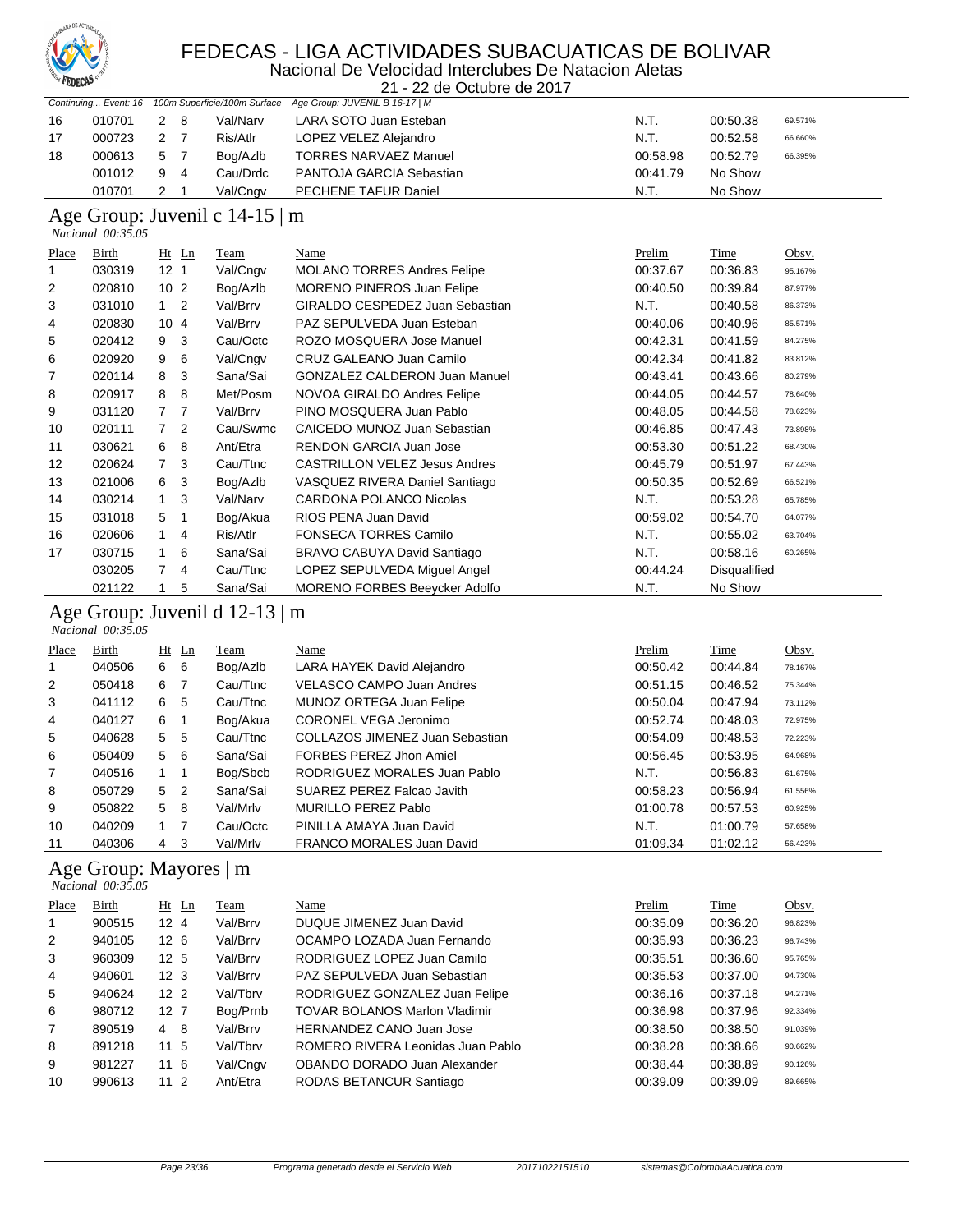

Nacional De Velocidad Interclubes De Natacion Aletas

| <b>A CUECURA</b><br>21 - 22 de Octubre de 2017 |                                                    |                      |                              |                                        |          |              |         |  |
|------------------------------------------------|----------------------------------------------------|----------------------|------------------------------|----------------------------------------|----------|--------------|---------|--|
|                                                | Continuing Event: 16                               |                      | 100m Superficie/100m Surface | Age Group: MAYORES   M                 |          |              |         |  |
| 11                                             | 991015                                             | $2\quad 6$           | Bog/Azlb                     | ALONSO ROJAS Jonathan Esteban          | N.T.     | 00:39.49     | 88.757% |  |
| 12                                             | 970713                                             | 10 <sub>6</sub>      | Bog/Azlb                     | ALVAREZ NIEVES Santiago                | 00:40.32 | 00:39.89     | 87.867% |  |
| 13                                             | 991107                                             | 2 <sub>2</sub>       | Bog/Azlb                     | <b>GOMEZ CASANOVA Juan Sebastian</b>   | N.T.     | 00:39.93     | 87.779% |  |
| 14                                             | 970908                                             | 114                  | Val/Tbrv                     | PATINO LOPEZ Juan David                | 00:38.12 | 00:40.10     | 87.406% |  |
| 15                                             | 970130                                             | 10 <sub>1</sub>      | Ant/Etra                     | RODAS BETANCUR Mateo                   | 00:40.86 | 00:40.24     | 87.102% |  |
| 16                                             | 970405                                             | 10 <sub>3</sub>      | Ant/Etra                     | MERCADO DIAZ Darwin Raul               | 00:40.32 | 00:40.35     | 86.865% |  |
|                                                | 900830                                             | 7 6                  | Sant/Uis                     | LOPEZ AVILA Eduardo                    | 00:46.24 | 00:40.45     |         |  |
| 17                                             | 980606                                             | 10 <sub>5</sub>      | Bog/Azlb                     | <b>BARBOSA URREGO Nicolas Mauricio</b> | 00:40.11 | 00:40.93     | 85.634% |  |
| 18                                             | 961123                                             | 118                  | Bog/Azlb                     | MARTINEZ POLO Dagoberto                | 00:39.96 | 00:41.32     | 84.826% |  |
| 19                                             | 921022                                             | 8<br>9               | Val/Cngv                     | CRUZ GALEANO Alejandro                 | 00:42.52 | 00:41.59     | 84.275% |  |
|                                                | 891015                                             | $\overline{4}$<br>3  | Bog/Uand                     | CHAQUEA GARZON Jose Dario              | N.T.     | 00:42.75     |         |  |
| 20                                             | 991221                                             | 5<br>8               | Tol/HIct                     | <b>VARON PENA Julian Mateo</b>         | 00:42.89 | 00:43.31     | 80.928% |  |
| 21                                             | 990615                                             | 2<br>3               | Tol/HIct                     | VISASH ROMERO Mauricio Esteban         | N.T.     | 00:44.72     | 78.377% |  |
|                                                | 950121                                             | 3<br>6               | Ris/Utp                      | <b>MARTINEZ MEJIA Henry</b>            | N.T.     | 00:45.29     |         |  |
| 22                                             | 990420                                             | $\overline{7}$<br>9  | Ant/Etra                     | TRILLOS RODAS Juan Diego               | 00:42.43 | 00:48.20     | 72.718% |  |
| 23                                             | 990217                                             | 2<br>4               | Ant/Etra                     | RAMIREZ AGUIAR Juan Pablo              | N.T.     | 00:53.34     | 65.711% |  |
|                                                | 970319                                             | 3<br>$\overline{7}$  | Ant/Itm                      | OSORIO PATINO Jose David               | N.T.     | 00:56.67     |         |  |
| 24                                             | 910607                                             | 3<br>5               | Bog/Sbcb                     | LINARES MARTINEZ Sergio Andres         | N.T.     | 01:00.69     | 57.753% |  |
| 25                                             | 990521                                             | 2<br>5               | Val/Narv                     | GIL VALENCIA Jorge Steven              | N.T.     | 01:17.72     | 45.098% |  |
|                                                | 980304                                             | 3<br>8               | Ant/Etra                     | ALZATE LEDESMA Juan Esteban            | N.T.     | Disqualified |         |  |
|                                                | 991104                                             | 7<br>5               | Met/Posm                     | <b>CASTRILLON FLOREZ Julian David</b>  | 00:45.77 | Disqualified |         |  |
|                                                | 930921                                             | 3<br>3               | Bog/Prnb                     | JIMENEZ RAMIREZ Alexander              | N.T.     | Disqualified |         |  |
|                                                | 960910                                             | 3<br>2               | Ant/Etra                     | RAMIREZ RESTREPO Alejandro             | N.T.     | Disqualified |         |  |
|                                                | 970407                                             | 3<br>$\mathbf{1}$    |                              | HERNANDEZ MILLAN Camilo                |          |              |         |  |
|                                                |                                                    |                      | Val/Brrv                     |                                        | N.T.     | No Show      |         |  |
|                                                | Age Group: Senior $v0 \mid m$                      |                      |                              |                                        |          |              |         |  |
|                                                | Nacional 00:35.05                                  |                      |                              |                                        |          |              |         |  |
| Place                                          | <b>Birth</b>                                       | Ht Ln                | <b>Team</b>                  | <b>Name</b>                            | Prelim   | Time         | Obsv.   |  |
| 1                                              | 880307                                             | 10 8                 | Cun/Rorc                     | MORENO GIRALDO Carlos Andres           | 00:41.69 | 00:45.66     | 76.763% |  |
| 2                                              | 871126                                             | $\overline{7}$<br>-1 | Ris/Atlr                     | GUAPACHA ZAPATA Reinel Antonio         | 00:48.40 | 00:48.01     | 73.006% |  |
|                                                | Age Group: Senior $v1 \mid m$<br>Nacional 00:35.05 |                      |                              |                                        |          |              |         |  |
| Place                                          | Birth                                              | $Ht$ Ln              | Team                         | Name                                   | Prelim   | <b>Time</b>  | Obsv.   |  |
| 1                                              | 790912                                             | 5<br>3               | Ant/Mnta                     | ORJUELA ALBA Jeison Andrei             | 00:55.76 | 00:52.12     | 67.249% |  |
| 2                                              | 740330                                             | 6<br>2               | Cun/Rorc                     | CASTELLANOS GUTIERREZ Juan Francisco   | 00:50.97 | 00:52.46     | 66.813% |  |
| 3                                              | 780715                                             | 7<br>4               | Cau/Swmc                     | PAZ PORTILLO Pablo Andres              | N.T.     | 00:57.88     | 60.556% |  |
| 4                                              | 820103                                             | 4<br>1               | Cau/Swmc                     | ORDONEZ SANCHEZ Jose Fernando          | N.T.     | 01:06.75     | 52.509% |  |
|                                                | Age Group: Senior v2   m<br>Nacional 00:35.05      |                      |                              |                                        |          |              |         |  |
| Place                                          | <b>Birth</b>                                       | $Ht$ Ln              | <b>Team</b>                  | <b>Name</b>                            | Prelim   | Time         | Obsv.   |  |
| $\mathbf 1$                                    | 640513                                             | 4<br>$\overline{4}$  | Cau/Swmc                     | CHILITO BELTRAN Harold                 | 01:01.54 | 01:02.82     | 55.794% |  |
| $\overline{c}$                                 | 640520                                             | $\overline{4}$<br>5  | Ant/Mnta                     | RAMIREZ GARCIA Mauricio                | 01:04.10 | 01:03.31     | 55.363% |  |
|                                                | Age Group: Senior $v3 \mid m$<br>Nacional 00:35.05 |                      |                              |                                        |          |              |         |  |
| Place                                          | <b>Birth</b>                                       | $Ht$ Ln              | <b>Team</b>                  | <b>Name</b>                            | Prelim   | <b>Time</b>  | Obsv.   |  |
| 1                                              | 610501                                             | 4 <sub>2</sub>       | Cau/Swmc                     | ORTEGA NARVAEZ Fredy                   | N.T.     | 02:30.81     | 23.241% |  |

## 4x100m Bialetas/Bifins Mixed 17 4x100m Bialet<br>Age Group: Juvenil b 16-17 | x

| Place | Birth<br>RX00033 | Ht Ln | Team<br>Bog/Azlb | Name<br>Bf Rodriguez Rodriguez Sofia<br>Bf Ruiz Palacios Luna Alejandra | Prelim<br>N.T. | T.1th.Relay<br>N.T. | T.Team<br>03:27.95 | Obsv.<br>0.000% |
|-------|------------------|-------|------------------|-------------------------------------------------------------------------|----------------|---------------------|--------------------|-----------------|
|       |                  |       |                  | Bm Pena Pedraza Santiago Jose                                           |                |                     |                    |                 |
|       |                  |       |                  | Bm Charria Sanchez Andres Felipe                                        |                |                     |                    |                 |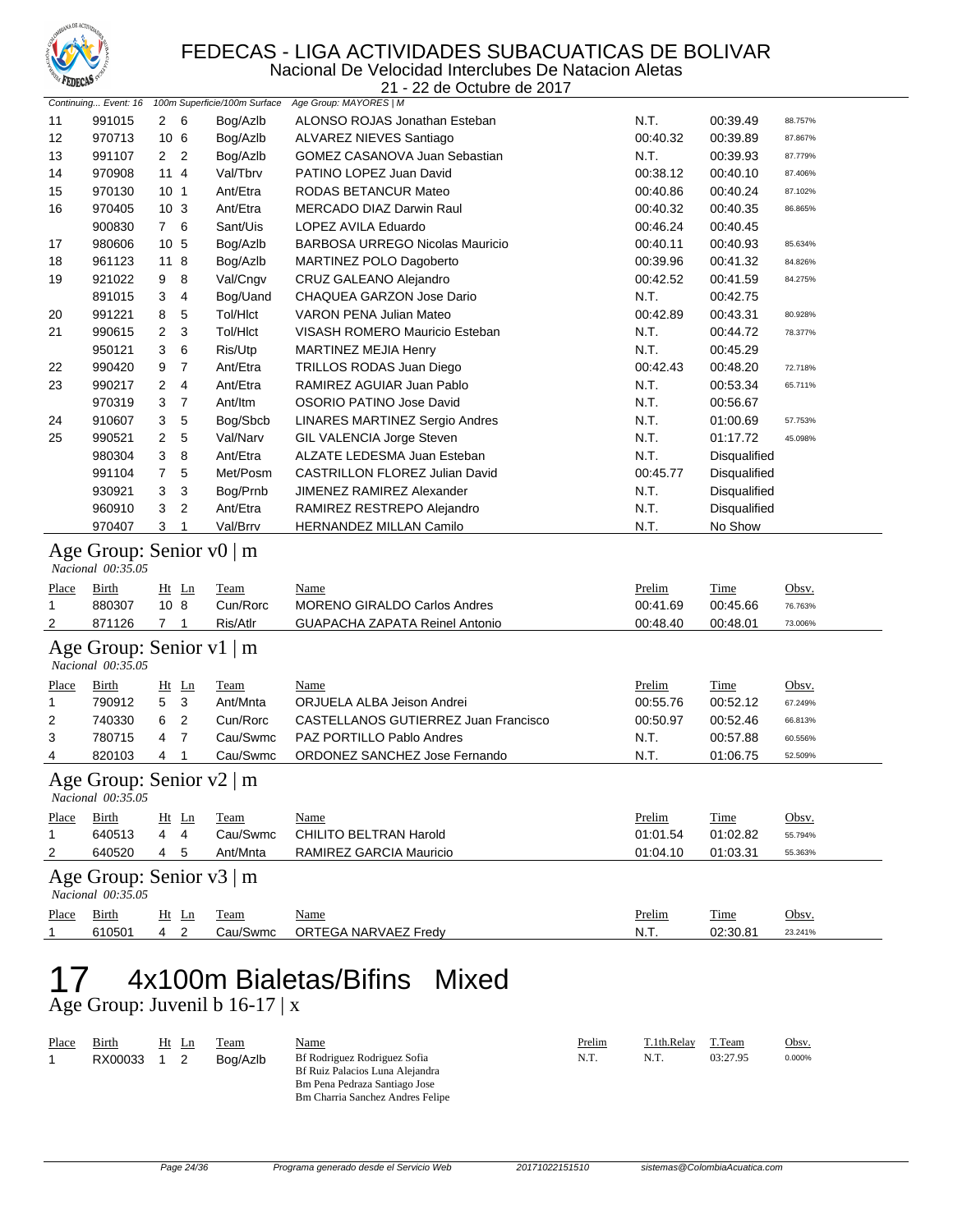

Nacional De Velocidad Interclubes De Natacion Aletas 21 - 22 de Octubre de 2017

|   |         |   |   |          | Continuing Event: 17 4x100m Bialetas/Bifins Age Group: JUVENIL B 16-17   X                                                               |      |      |          |        |
|---|---------|---|---|----------|------------------------------------------------------------------------------------------------------------------------------------------|------|------|----------|--------|
| 2 | RX00049 |   |   | Cau/Drdc | Bm Vasquez Betancur Cristian Camilo<br>Bm Pantoja Garcia Sebastian<br>Bf Ortega Segura Luisa Fernanda<br>Cf Patino Sarria Angelica Maria | N.T. | N.T. | 03:31.88 | 0.000% |
|   | RX00014 |   | 4 | Ant/Etra | Bf Rodriguez Mojica Maria Paula<br>Bf Tamayo Caballero Vanessa<br><b>Bm Villa Builes Jose David</b>                                      | N.T. | N.T. | No Show  |        |
|   | RX00036 |   |   | Bog/Azlb | Bf Rodriguez Rodriguez Sofia<br>Bf Ruiz Palacios Luna Alejandra<br>Bm Pena Pedraza Santiago Jose<br>Bm Charria Sanchez Andres Felipe     | N.T. | N.T. | No Show  |        |
|   | RX00043 | 2 | 3 | Met/Posm | Am Luis Fernando Cantillo Rodriguez<br>Af Pabon Leal Angelica Viviana<br>Am Rey Baquero Juan David<br>Af Ardila Gutierrez Maria Jose     | N.T. | N.T. | No Show  |        |
|   | RX00060 | 2 | 4 | Ant/Etra | Cm Rendon Garcia Juan Jose<br>Df Jaramillo Puerta Maria Del Mar<br>Df Soto Arroyave Laura Sofia<br>Am Ramirez Aguiar Juan Pablo          | N.T. | N.T. | No Show  |        |

## Age Group: Juvenil cd | x

| Place<br>1 | Birth<br>RX00019 | Ht | Ln<br>3 | Team<br>Cau/Octc | Name<br>Cm Rozo Mosquera Jose Manuel<br>Cf Toro Carvajal Maria Isabella<br>Cf Narvaez Munoz Maria Jose<br>Cm Velasco Hurtado Adrian Esteban | Prelim<br>N.T. | T.1th.Relay<br>N.T. | T.Team<br>03:42.05 | Obsv.<br>0.000% |
|------------|------------------|----|---------|------------------|---------------------------------------------------------------------------------------------------------------------------------------------|----------------|---------------------|--------------------|-----------------|
| 2          | RX00001          | 2  | - 7     | Val/Brrv         | Cm Giraldo Cespedez Juan Sebastian<br>Cf Belalcazar Sanclemente Sofia<br>Cf Mesa Giraldo Mariana<br>Cm Paz Sepulveda Juan Esteban           | N.T.           | N.T.                | 03:44.27           | 0.000%          |
| 3          | RX00053          |    | 5       | Cau/Ttnc         | Cm Lopez Sepulveda Miguel Angel<br>Df Vidal Narvaez Keilly Tatiana<br>Df Guzman Alban Gabriela<br>Cm Castrillon Velez Jesus Andres          | N.T.           | N.T.                | 03:47.92           | 0.000%          |
| 4          | RX00009          |    |         | Val/Brrv         | Dm Arango Cadavid Santiago<br>Df Restrepo Henao Mariana<br>Df Cairasco Bermeo Gabriela<br>Cm Pino Mosquera Juan Pablo                       | N.T.           | N.T.                | 04:25.50           | 0.000%          |

## Age Group: Mayores | x

| Place | Birth<br>RX00015 | Ht<br>2 | Ln<br>5 | Team<br>Ant/Etra | Name<br>Am Rodas Betancur Santiago<br>Af Lopera Orozco Maria Clara<br>Af Monsalve Arango Maria Isabel<br>Am Franco Montoya David | Prelim<br>N.T. | T.1th.Relay<br>N.T. | T.Team<br>03:18.12 | Obsv.<br>0.000% |
|-------|------------------|---------|---------|------------------|----------------------------------------------------------------------------------------------------------------------------------|----------------|---------------------|--------------------|-----------------|
| 2     | RX00020          |         | 6       | Bog/Prnb         | Af Perez Rubio Kelly Ximena<br>Am Gamboa Camilo<br>Af Aguirre Joya Paula Alejandra<br>Am Tovar Bolanos Marlon Vladimir           | N.T.           | N.T.                | 03:21.15           | 0.000%          |
| 3     | RX00042          | 2       | 8       | Bog/Azlb         | Am Lara Hayek Daniel Eduardo<br>Am Santamaria Ruiz Santiago<br>Af Tellez Devia Yenny Alexandra<br>Af Mejia Arcila Salome         | N.T.           | N.T.                | 03:29.18           | 0.000%          |
| 4     | RX00063          |         | 8       | Val/Tbrv         | Am Salazar Solarte Mateo<br>Af Fernandez Castillo Grace<br>Af Reina Sanchez Catalina<br>Am Mosquera Ibagon Juan Fernando         | N.T.           | N.T.                | 03:33.57           | 0.000%          |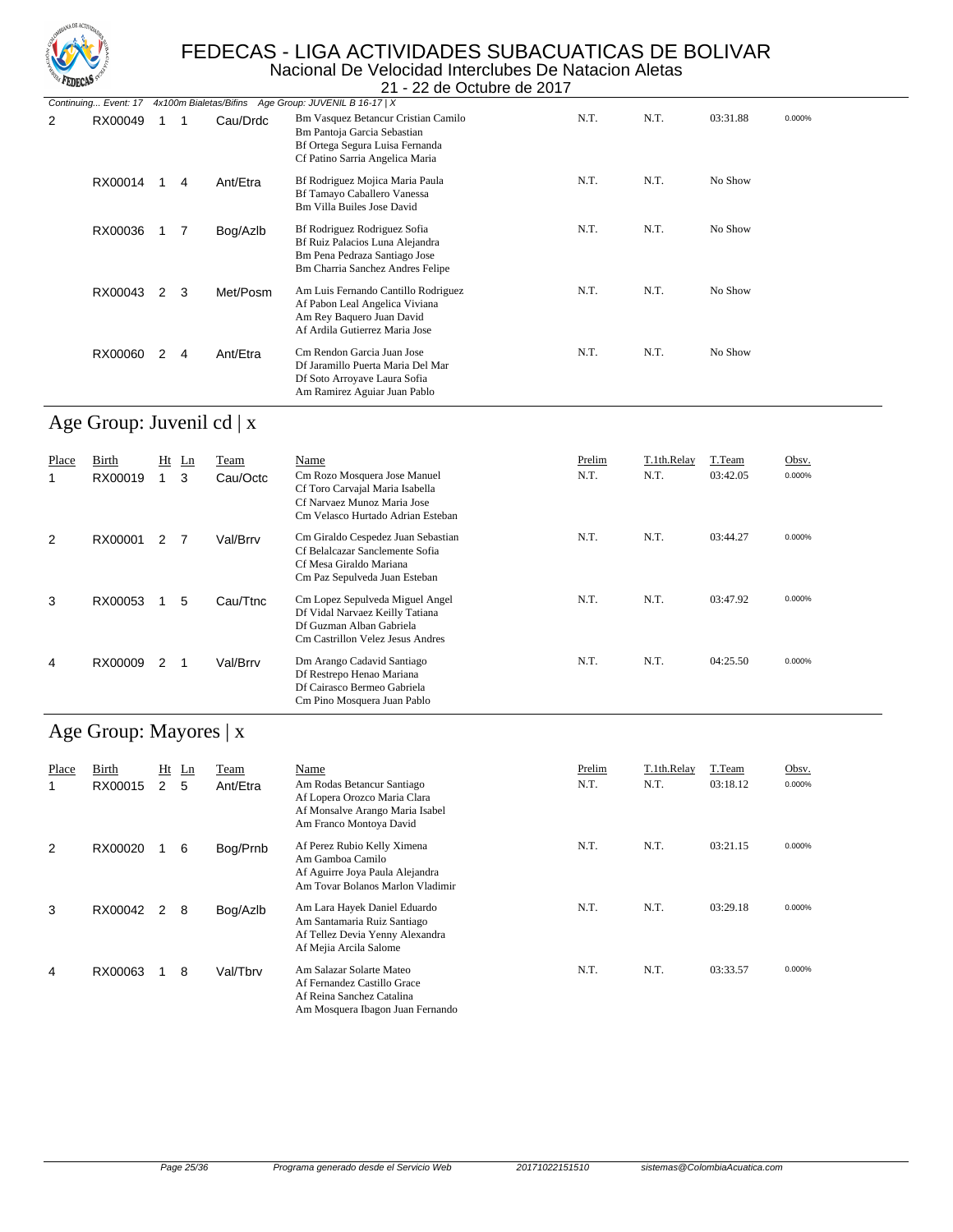

Continuing... Event: 17 4x100m Bialetas/Bifins Age Group: SENIOR V2-V4 | X

### Age Group: Senior v2-v4 | x

| Place | Birth<br>RX00023 | 2             | Ht Ln | <b>Team</b><br>Cau/Swmc | Name<br>V1f Velasco Gallego Carmen Lucia<br>V1m Ordonez Sanchez Jose Fernando<br>V2f Camayo Ledezma Blanca Elena<br>V1m Paz Portillo Pablo Andres | Prelim<br>N.T. | T.1th.Relay<br>N.T. | T.Team<br>04:29.00 | Obsv.<br>0.000% |
|-------|------------------|---------------|-------|-------------------------|---------------------------------------------------------------------------------------------------------------------------------------------------|----------------|---------------------|--------------------|-----------------|
| 2     | RX00057          | $\mathcal{P}$ | 6     | Val/Arrv                | V2f Cano Moya Sandra Liliana<br>Af Lema Tasama Aura Camila<br>Am Pantoja Astudillo Luis Alejandro<br>Am Romero Lopez Ronald Orlando               | N.T.           | N.T.                | 04:55.96           | 0.000%          |

# 50m Superficie/50m Surface Women

Age Group: Juvenil b 16-17 | f

 *Nacional 00:17.53* 

| Place | Birth  | Ht Ln           |              | Team      | Name                                   | Prelim   | Time                | Obsv.   |
|-------|--------|-----------------|--------------|-----------|----------------------------------------|----------|---------------------|---------|
| 1     | 010825 | 11 6            |              | Val/Cngv  | RUIZ MALAMBO Mercedes                  | 00:18.80 | 00:19.28            | 90.923% |
| 2     | 010925 | $11 \t7$        |              | Bog/Prnb  | AGUIRRE JOYA Maria Camila              | 00:19.24 | 00:19.75            | 88.759% |
| 3     | 011107 | 10 <sub>3</sub> |              | Bog/Azlb  | RODRIGUEZ RODRIGUEZ Sofia              | 00:19.79 | 00:19.93            | 87.958% |
| 4     | 000120 | 10 <sub>5</sub> |              | Bog/Azlb  | <b>VARGAS CARDONA Geraldine</b>        | 00:19.60 | 00:20.54            | 85.346% |
| 5     | 010213 | 10 <sub>2</sub> |              | Bog/Azlb  | RUIZ PALACIOS Luna Alejandra           | 00:20.43 | 00:20.91            | 83.835% |
| 6     | 000513 | 9               | 6            | Bog/Akua  | <b>BERMUDEZ SUAREZ Nicolle Daniela</b> | 00:21.54 | 00:21.19            | 82.728% |
| 7     | 010303 | 9               | 2            | Ant/Etra  | RODRIGUEZ MOJICA Maria Paula           | 00:21.91 | 00:21.29            | 82.339% |
| 8     | 010524 | 9               | 5            | Bog/Azlb  | ORTIZ BOHORQUEZ Laura Yazmin           | 00:21.22 | 00:21.41            | 81.878% |
| 9     | 001220 | 10 <sub>1</sub> |              | Sant/Fors | <b>GOMEZ RODRIGUEZ Laura Natalia</b>   | 00:21.12 | 00:21.61            | 81.120% |
| 10    | 010907 | 10 <sub>8</sub> |              | Val/Cngv  | <b>ECHEVERRI GIL Melany Tatiana</b>    | 00:21.16 | 00:21.78            | 80.487% |
|       | 000504 | 9               | $\mathbf{1}$ | Bog/Uros  | SANCHEZ CASTRO Valentina               | 00:22.20 | 00:21.94            |         |
| 11    | 001006 | 1.              | 7            | Bog/Akua  | RIOS PENA Gabriela                     | 00:21.99 | 00:22.13            | 79.214% |
| 12    | 000903 | 8               | 4            | Ris/Atlr  | DIAZ RIOS Laura Catalina               | 00:22.51 | 00:22.26            | 78.751% |
|       | 001010 | 2               | 7            | Sant/Stbg | LOPEZ GONZALEZ Camila Alexandra        | N.T.     | 00:22.69            |         |
| 13    | 010504 | 8               | 3            | Ant/Etra  | <b>TAMAYO CABALLERO Vanessa</b>        | 00:22.72 | 00:22.81            | 76.852% |
| 14    | 000821 | 8               | 2            | Ant/Etra  | CORREA HERRERA Maria Alejandra         | 00:23.15 | 00:22.87            | 76.651% |
| 15    | 000514 | $7^{\circ}$     | 1            | Sant/Albs | <b>HERNANDEZ FLOREZ Leiryn Cecilia</b> | 00:24.42 | 00:22.96            | 76.350% |
| 16    | 010907 | $7^{\circ}$     | 4            | Bog/Prnb  | <b>BUITRAGO LOZANO Nathalia Andrea</b> | 00:23.56 | 00:23.26            | 75.365% |
| 17    | 011029 | $7^{\circ}$     | 6            | Bog/Prnb  | SANCHEZ ROBAYO Estefania               | 00:24.00 | 00:23.42            | 74.851% |
| 18    | 011030 |                 | 4            | Sant/Albs | VILLAMIZAR RAMIREZ Ana Sofia           | N.T.     | 00:23.53            | 74.501% |
| 19    | 010822 | 2               | 8            | Cau/Swmc  | CAICEDO CAMAYO Ana Isabel              | N.T.     | 00:23.72            | 73.904% |
| 20    | 010718 | 2               | 1            | Ant/Etra  | <b>HINCAPIE RESTREPO Daniela</b>       | N.T.     | 00:24.12            | 72.678% |
|       | 000707 | 9               | 3            | Bog/Azlb  | MEJIA ARCILA Ana Belen                 | 00:21.25 | <b>Disqualified</b> | 83.596% |
|       | 001010 | 2               | 2            | Ant/ltm   | FELIZOLA MIT Stefania Giselle          | N.T.     | No Show             |         |

## Age Group: Juvenil c 14-15 | f

| <i>Nacional 00:17.53</i> |  |
|--------------------------|--|

| Place | <b>Birth</b> |             | $Ht$ Ln | Team      | Name                                     | Prelim   | Time     | Obsv.   |
|-------|--------------|-------------|---------|-----------|------------------------------------------|----------|----------|---------|
| -1    | 021121       | 118         |         | Val/Brrv  | <b>BELALCAZAR SANCLEMENTE Sofia</b>      | 00:19.38 | 00:19.43 | 90.221% |
| 2     | 020911       | 1.          | -5      | Bog/Azlb  | SOLANO ROZO Maria Camila                 | N.T.     | 00:20.89 | 83.916% |
| 3     | 030331       | 9           | 4       | Val/Cngv  | LLANOS MARTINEZ Sofia                    | 00:21.20 | 00:21.71 | 80.746% |
| 4     | 021103       | 8           | -5      | Sant/Albs | <b>CARDENAS RAMIREZ Ingrid Catherine</b> | 00:22.66 | 00:22.06 | 79.465% |
| 5     | 021213       | 8           | -7      | Val/Tbrv  | <b>CORRALES CABAL Maria Del Mar</b>      | 00:23.26 | 00:23.32 | 75.172% |
| 6     | 020108       | $7^{\circ}$ | -3      | Cau/Octc  | <b>TORO CARVAJAL Maria Isabella</b>      | 00:23.71 | 00:23.75 | 73.811% |
| 7     | 030831       | 6           | -5      | Cau/Drdc  | <b>GALLEGO MARTINEZ Isabel Catalina</b>  | 00:24.81 | 00:24.54 | 71.434% |
| 8     | 020722       | 5           | 4       | Val/Tryv  | LOZADA RAMOS Maria Camila                | 00:26.68 | 00:25.42 | 68.961% |
| 9     | 031216       | 6           | -3      | Cau/Octc  | RODRIGUEZ RODRIGUEZ Valentina            | 00:25.45 | 00:26.43 | 66.326% |
| 10    | 020412       | 5           | -3      | Ant/Etra  | VALBUENA GRANADA Maria Camila            | 00:28.11 | 00:27.56 | 63.607% |
| 11    | 031116       | 4           | 3       | Val/Arrv  | JIMENEZ NIEVA Maria Jose                 | 00:32.55 | 00:28.15 | 62.274% |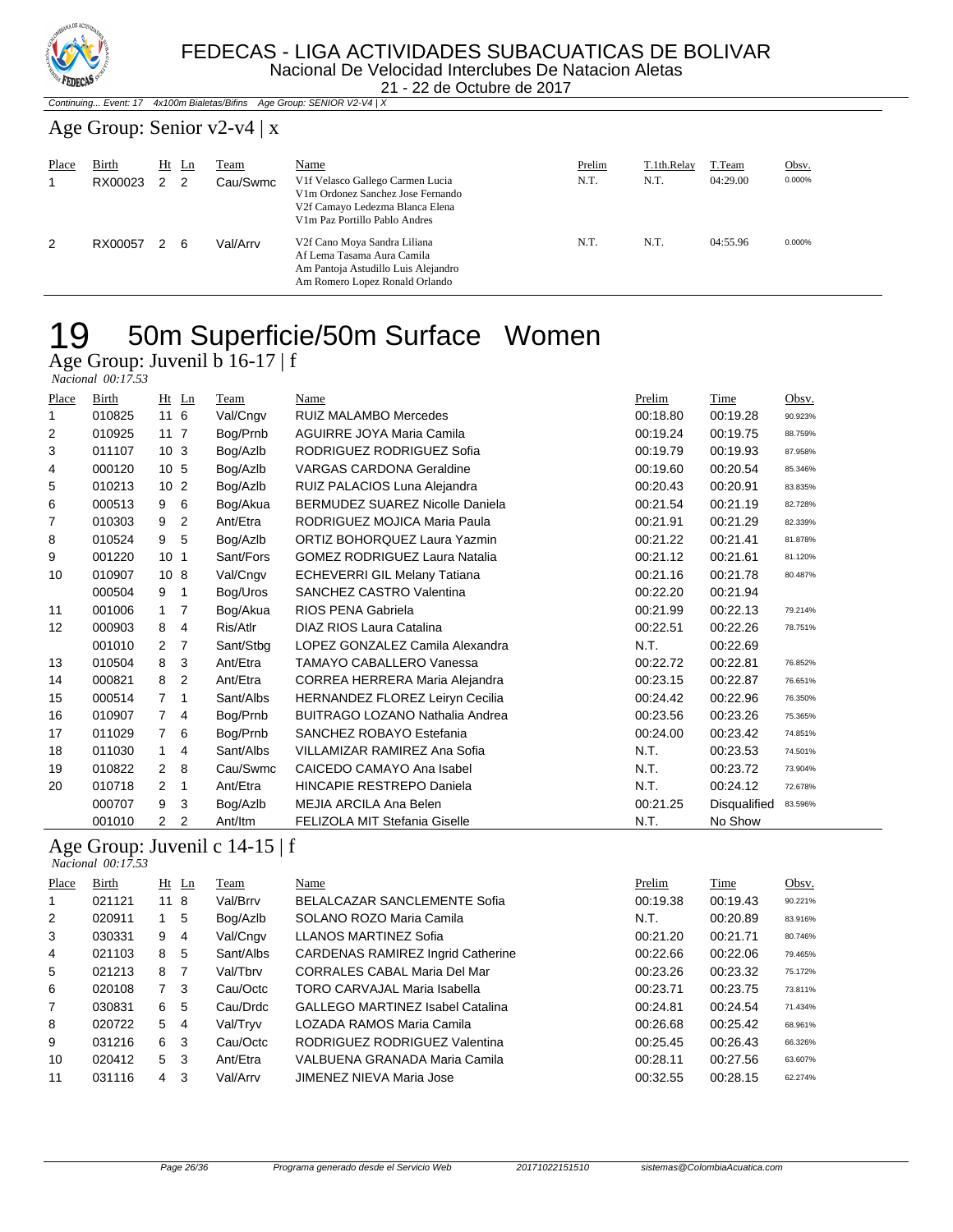

Nacional De Velocidad Interclubes De Natacion Aletas 21 - 22 de Octubre de 2017

|                   |                                               |                                  |                                | Continuing Event: 19 50m Superficie/50m Surface Age Group: JUVENIL C 14-15   F |               |             |                  |
|-------------------|-----------------------------------------------|----------------------------------|--------------------------------|--------------------------------------------------------------------------------|---------------|-------------|------------------|
|                   | 020916                                        | 9<br>8                           | Tol/HIct                       | <b>MONROY RODRIGUEZ Laura Daniela</b>                                          | 00:22.41      | No Show     |                  |
|                   | Nacional 00:17.53                             |                                  | Age Group: Juvenil d 12-13   f |                                                                                |               |             |                  |
| Place             | Birth                                         | Ht Ln                            | <b>Team</b>                    | Name                                                                           | Prelim        | <b>Time</b> | Obsv.            |
| 1                 | 040206                                        | 10 <sub>7</sub>                  | Cau/Ttnc                       | <b>GUZMAN ALBAN Gabriela</b>                                                   | 00:21.01      | 00:20.92    | 83.795%          |
|                   | 040110                                        | 9<br>$\overline{7}$              | Val/Tbrv                       | AYALA CAMACHO Sofia                                                            | 00:21.95      | 00:21.06    | 83.238%          |
|                   | 041217                                        | 6<br>8                           | Val/Cngv                       | ALVAREZ HOYOS Valentina                                                        | 00:23.03      | 00:21.23    | 82.572%          |
| 3<br>4            | 040204                                        | 8<br>$\overline{1}$              | Cau/Octc                       | MONTES MUNOZ Anny Milena                                                       | 00:23.37      | 00:21.88    | 80.119%          |
| 5                 | 040212                                        | 8<br>8                           | Cau/Swmc                       | ECHAVARRIA JIMENEZ Valeria                                                     | 00:23.40      | 00:22.31    | 78.575%          |
| 6                 | 041111                                        | $\overline{7}$<br>5              | Val/Tbrv                       | REINA SANCHEZ Roxana                                                           | 00:23.70      | 00:23.84    | 73.532%          |
| 6                 | 050822                                        | 6<br>7                           | Sant/Fors                      | VALDIVIESO CALVETE Maria Camila                                                | 00:26.16      | 00:23.84    | 73.532%          |
| 8                 | 050727                                        | 6<br>8                           | Cau/Swmc                       | CAICEDO MUNOZ Claudia Marcela                                                  | 00:26.45      | 00:24.71    | 70.943%          |
| 9                 | 040507                                        | 7<br>8                           | Ant/Etra                       | SOTO ARROYAVE Laura Sofia                                                      | 00:24.64      | 00:24.87    | 70.487%          |
| 10                | 041012                                        | 6<br>$\mathbf{1}$                | Ant/Etra                       | JARAMILLO PUERTA Maria Del Mar                                                 | 00:26.19      | 00:25.25    | 69.426%          |
| 11                | 051010                                        | 4<br>4                           | Val/Arrv                       | RAMOS POLANCO Danielle Marie                                                   | 00:30.04      | 00:25.75    | 68.078%          |
| 12                | 040103                                        | 6<br>6                           | Cau/Octc                       | ZAPATA VARGAS Juliette Catalina                                                | 00:25.45      | 00:25.96    | 67.527%          |
|                   |                                               |                                  |                                | RESTREPO HENAO Mariana                                                         |               |             |                  |
| 13                | 050901                                        | 5<br>$\overline{2}$<br>5         | Val/Brrv                       |                                                                                | 00:28.15      | 00:27.15    | 64.567%          |
| 14                | 040321                                        | 7                                | Ant/Etra                       | <b>ARIAS GARAY Monica Del Pilar</b>                                            | 00:29.05      | 00:30.35    | 57.759%          |
|                   | 041128                                        | 6<br>$\mathbf{1}$                | Val/Tbrv                       | <b>BOCANEGRA VALENCIA Valeria</b>                                              | N.T.          | No Show     |                  |
|                   | 051102                                        | 4<br>5                           | Val/Cngv                       | <b>GARZON CACERES Isabella</b>                                                 | 00:30.22      | No Show     |                  |
|                   | 040401                                        | $\mathbf 1$<br>3                 | Val/Cngv                       | NIETO SAAVEDRA Ana Lucia                                                       | N.T.          | No Show     |                  |
|                   | Age Group: Mayores   f<br>Nacional 00:17.53   |                                  |                                |                                                                                |               |             |                  |
| Place             | <b>Birth</b>                                  | $Ht$ Ln                          | <b>Team</b>                    | Name                                                                           | Prelim        | Time        | Obsv.            |
| 1                 | 991024                                        | 114                              | Bog/Prnb                       | AGUIRRE JOYA Paula Alejandra                                                   | 00:17.76      | 00:17.62    | 99.489%          |
| 2                 | 980623                                        | 11 <sub>3</sub>                  | Val/Brrv                       | RETAMOZO OLAYA Viviana Paola                                                   | 00:18.71      | 00:18.70    | 93.743%          |
| 3                 | 970409                                        | 11 <sub>2</sub>                  | Val/Cngv                       | DIAGO MEJIA Valentina                                                          | 00:19.05      | 00:18.80    | 93.245%          |
| 4                 | 931227                                        | $2 \quad 4$                      | Bog/Prnb                       | PEREZ RUBIO Kelly Ximena                                                       | N.T.          | 00:19.16    | 91.493%          |
| 5                 | 990503                                        | 10 <sub>4</sub>                  | Ant/Etra                       | LOPERA OROZCO Maria Clara                                                      | 00:19.53      | 00:19.25    | 91.065%          |
| 6                 | 910918                                        | 111                              | Bog/Akua                       | <b>BARBOSA MONRROY Lorena Maria</b>                                            | 00:19.33      | 00:19.76    | 88.715%          |
| 7                 | 971031                                        | 10 <sub>6</sub>                  | Ant/Etra                       | <b>MONSALVE ARANGO Maria Isabel</b>                                            | 00:20.35      | 00:20.48    | 85.596%          |
| 8                 | 991108                                        | 3<br>$\mathbf{2}$                | Bog/Azlb                       | IBARRA HURTADO Maria Camila                                                    | 00:21.72      | 00:21.72    | 80.709%          |
| 9                 | 920903                                        | 3<br>8                           | Sant/Fors                      | <b>MARTINEZ ARIAS Aura Jucelly</b>                                             | N.T.          | 00:22.16    | 79.106%          |
| 10                | 991206                                        | 6<br>2                           | Val/Tbrv                       | <b>REINA SANCHEZ Catalina</b>                                                  | N.T.          | 00:22.88    | 76.617%          |
| 11                | 961128                                        | $\overline{2}$<br>5              | Val/Cngv                       | PLAZA LIBREROS Daniela                                                         | N.T.          | 00:23.96    | 73.164%          |
|                   | 890124                                        | $\overline{7}$<br>3              | Ant/Itm                        | DUQUE MUNERA Luisa Fernanda                                                    | N.T.          | 00:24.22    |                  |
|                   | 931019                                        | 6<br>$\overline{2}$              | Ris/Utp                        | VARGAS LADINO Maria Alejandra                                                  | 00:26.02      | 00:26.70    |                  |
| 12                | 971110                                        | $\overline{2}$<br>$\overline{7}$ | Ant/Etra                       | <b>HIDALGO LOPEZ Valentina</b>                                                 | 00:24.20      | 00:29.02    | 60.407%          |
| 13                | 910204                                        | 3<br>$\overline{1}$              | Ant/Mnta                       | CANO PINEDA Juliana                                                            | N.T.          | 00:29.77    | 58.885%          |
|                   | 950525                                        | 11 5                             | Val/Tbrv                       | FERNANDEZ CASTILLO Grace                                                       | 00:17.92      | No Show     |                  |
|                   | Age Group: Senior v0   f<br>Nacional 00:17.53 |                                  |                                |                                                                                |               |             |                  |
|                   |                                               |                                  |                                |                                                                                |               |             |                  |
| <b>Place</b><br>1 | <b>Birth</b>                                  | Ht Ln                            | <b>Team</b>                    | <b>Name</b>                                                                    | <b>Prelim</b> | <b>Time</b> | Obsv.<br>60.974% |
|                   | 500101                                        | 0<br>0                           | Cun/Rorc                       | CORTES CALDERON Nohora Patricia                                                | N.T.          | 00:28.75    |                  |
| 2                 | 830904                                        | 5<br>$\mathbf{1}$                | Ris/Clyr                       | ROTAVISTA PINZON Martha Karina                                                 | 00:29.07      | 00:29.34    | 59.748%          |
|                   | 871123<br>Age Group: Senior v1   f            | 7<br>7                           | Cun/Rorc                       | ORTIZ CARDONA Elvira Alejandra                                                 | 00:24.23      | No Show     |                  |
|                   | Nacional 00:17.53                             |                                  |                                |                                                                                |               |             |                  |
| Place             | <b>Birth</b>                                  | $Ht$ Ln                          | <b>Team</b>                    | <b>Name</b>                                                                    | Prelim        | <b>Time</b> | Obsv.            |
| 1                 | 781009                                        | 6<br>4                           | Ris/Clyr                       | GARCIA MEJIA Lida Sorany                                                       | 00:24.80      | 00:25.57    | 68.557%          |
| 2                 | 760330                                        | 5<br>6                           | Ant/Mnta                       | <b>GOMEZ NARANJO Catalina</b>                                                  | 00:28.13      | 00:25.64    | 68.370%          |
| 3                 | 800617                                        | 5<br>5                           | Ant/Mnta                       | MAYA ARANGO Sandra Maria                                                       | 00:27.63      | 00:28.42    | 61.682%          |
| 4                 | 810828                                        | 3<br>2                           | Cau/Swmc                       | VELASCO GALLEGO Carmen Lucia                                                   | N.T.          | 00:28.56    | 61.380%          |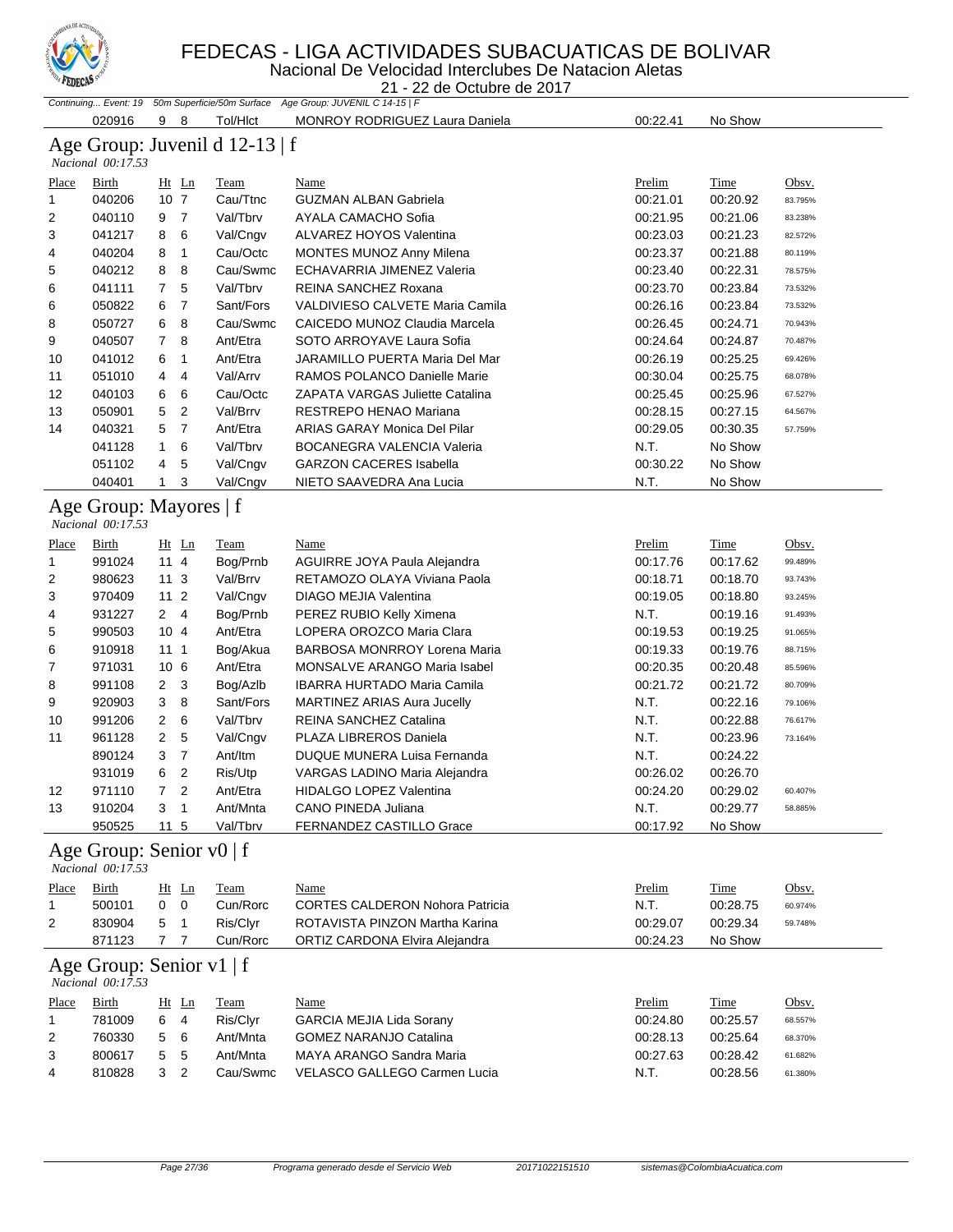

#### FEDECAS - LIGA ACTIVIDADES SUBACUATICAS DE BOLIVAR Nacional De Velocidad Interclubes De Natacion Aletas

21 - 22 de Octubre de 2017

Continuing... Event: 19 50m Superficie/50m Surface Age Group: SENIOR V2 | F

#### Age Group: Senior v2 | f  *Nacional 00:17.53*

|                                               | 100000000 00.17.99 |                |                |          |                                              |          |          |         |  |  |  |  |
|-----------------------------------------------|--------------------|----------------|----------------|----------|----------------------------------------------|----------|----------|---------|--|--|--|--|
| Place                                         | Birth              |                | $Ht$ Ln        | Team     | Name                                         | Prelim   | Time     | Obsv.   |  |  |  |  |
| 1                                             | 700927             | 5              | -8             | Bog/Akua | <b>SUAREZ PORRAS Adriana</b>                 | 00:29.36 | 00:29.19 | 60.055% |  |  |  |  |
| 2                                             | 660801             | 3              | -4             | Bog/Sbcb | <b>CUESTAS MANJARRES Luz Marleny</b>         | N.T.     | 00:32.59 | 53.790% |  |  |  |  |
| 3                                             | 691101             | 4              | $\overline{2}$ | Cun/Rorc | NOCUA PEREZ Carmen Rosa                      | 00:39.06 | 00:33.13 | 52.913% |  |  |  |  |
| 4                                             | 700304             | $\overline{4}$ | - 6            | Bog/Akua | VEGA GONZALEZ Liliana                        | 00:34.09 | 00:33.61 | 52.157% |  |  |  |  |
| 5                                             | 720603             | 3              | 6              | Cau/Swmc | CAMAYO LEDEZMA Blanca Elena                  | N.T.     | 00:34.14 | 51.347% |  |  |  |  |
| 6                                             | 701019             | 3              | -3             | Cau/Swmc | ARGUMERO CORTES Alexandra Maria              | N.T.     | 00:35.00 | 50.086% |  |  |  |  |
|                                               | 671010             | 3              | 5              | Cau/Swmc | MUNOZ VARGAS Nolma Vilmary                   | N.T.     | 00:37.33 | 46.960% |  |  |  |  |
| Age Group: Senior v3   f<br>Nacional 00:17.53 |                    |                |                |          |                                              |          |          |         |  |  |  |  |
| Place                                         | Birth              |                | $Ht$ Ln        | Team     | Name                                         | Prelim   | Time     | Obsv.   |  |  |  |  |
|                                               | 610616             | 4              |                | Ant/Mnta | <b>GONZALEZ ATEHORTUA Emilse Del Socorro</b> | 00:40.17 | 00:38.37 | 45.687% |  |  |  |  |
| Age Group: Senior $v4$   f                    |                    |                |                |          |                                              |          |          |         |  |  |  |  |

 *Nacional 00:17.53* 

| Place | - -<br>Bırth | Ht<br>Ln<br>__ | eam             | Name                  | Prelim   | Time     | Obsv.   |
|-------|--------------|----------------|-----------------|-----------------------|----------|----------|---------|
|       | 470307       |                | <b>\nt/Mnta</b> | PINO GALEANO Sir Merv | 00:43.87 | 00:35.81 | 48.953% |

# 20 50m Superficie/50m Surface Men

Age Group: Juvenil b 16-17 | m

 *Nacional 00:15.00* 

| Place | <b>Birth</b> |                  | $Ht$ Ln                  | Team     | Name                                     | Prelim   | Time         | Obsv.   |
|-------|--------------|------------------|--------------------------|----------|------------------------------------------|----------|--------------|---------|
|       | 000218       | 12 <sub>1</sub>  |                          | Bog/Azlb | <b>HERNANDEZ BERNAL Santiago Nicolas</b> | 00:16.73 | 00:17.35     | 86.455% |
| 2     | 000326       | 11 <sub>5</sub>  |                          | Bog/Azlb | <b>BAHAMON FIERRO Victor Manuel</b>      | 00:17.18 | 00:17.83     | 84.128% |
| 3     | 000427       | 11 6             |                          | Cau/Drdc | VASQUEZ BETANCUR Cristian Camilo         | 00:17.69 | 00:17.86     | 83.987% |
| 4     | 000617       | 11 <sub>2</sub>  |                          | Val/Brrv | <b>COOPER SUAREZ Nicolas</b>             | 00:17.80 | 00:17.92     | 83.705% |
| 5     | 010818       | 9                | $\overline{2}$           | Bog/Azlb | <b>CHARRIA SANCHEZ Andres Felipe</b>     | 00:18.93 | 00:17.93     | 83.659% |
| 6     | 000924       | 9                | - 7                      | Bog/Akua | <b>CORONEL VEGA Juan Esteban</b>         | 00:18.95 | 00:18.42     | 81.433% |
| 7     | 000401       | 9                | - 6                      | Val/Cngv | PACHECO GARCIA Santiago Jose             | 00:18.90 | 00:18.45     | 81.301% |
| 8     | 001012       | 11 <sub>7</sub>  |                          | Cau/Drdc | PANTOJA GARCIA Sebastian                 | 00:17.88 | 00:18.49     | 81.125% |
| 9     | 010228       | 8 3              |                          | Val/Cngv | AVILES MERA Juan Esteban                 | 00:19.76 | 00:19.24     | 77.963% |
| 10    | 000707       | 104              |                          | Met/Posm | VERA FONSECA Joseph David                | 00:18.27 | 00:19.31     | 77.680% |
| 11    | 011214       | 9                | 8                        | Ant/Etra | <b>VILLA BUILES Jose David</b>           | 00:19.31 | 00:19.81     | 75.719% |
| 12    | 000627       | $\overline{7}$   | $\overline{4}$           | Bog/Azlb | <b>VEGA CONDE Daniel Felipe</b>          | 00:20.18 | 00:19.85     | 75.567% |
| 13    | 010322       | $7^{\circ}$      | $\overline{2}$           | Bog/Azlb | TRIANA CARRASCO Julian Santiago          | 00:21.49 | 00:20.55     | 72.993% |
| 14    | 010529       | 8                | $\overline{1}$           | Bog/Prnb | <b>CASTRO CORTES Simon</b>               | 00:20.04 | 00:21.63     | 69.348% |
| 15    | 010701       | $2 \quad 8$      |                          | Val/Narv | LARA SOTO Juan Esteban                   | N.T.     | 00:22.03     | 68.089% |
| 16    | 000613       | $2 \overline{7}$ |                          | Bog/Azlb | <b>TORRES NARVAEZ Manuel</b>             | N.T.     | 00:23.11     | 64.907% |
|       | 001010       | $\mathbf{2}$     | $\overline{\phantom{1}}$ | Ant/Itm  | <b>IGLESIAS DIAZ Santiago</b>            | N.T.     | 00:23.56     |         |
|       | 011116       | 8                | $\overline{2}$           | Val/Mrlv | <b>GRANADOS PITO Jose Luis</b>           | 00:19.97 | Disqualified | 78.003% |
|       | 000608       | 10 <sub>3</sub>  |                          | Bog/Azlb | PENA PEDRAZA Santiago Jose               | 00:18.29 | Disqualified |         |
|       | 001223       | 6                | 3                        | Val/Mrlv | <b>TEJADA OLARTE Kevin Manuel</b>        | 00:22.29 | No Show      |         |

### Age Group: Juvenil c 14-15 | m

 *Nacional 00:15.00* 

| Place          | Birth  | Ht Ln    | Team     | Name                                 | Prelim   | Time     | <u>Obsv.</u> |
|----------------|--------|----------|----------|--------------------------------------|----------|----------|--------------|
|                | 030319 | 11 4     | Val/Cngv | <b>MOLANO TORRES Andres Felipe</b>   | 00:16.97 | 00:16.69 | 89.874%      |
| 2              | 020810 | 111      | Bog/Azlb | <b>MORENO PINEROS Juan Felipe</b>    | 00:17.89 | 00:16.76 | 89.499%      |
| 3              | 020412 | $10^{2}$ | Cau/Octc | ROZO MOSQUERA Jose Manuel            | 00:18.42 | 00:18.02 | 83.241%      |
| $\overline{4}$ | 020830 | 10 6     | Val/Brrv | PAZ SEPULVEDA Juan Esteban           | 00:18.29 | 00:18.40 | 81.522%      |
| 5              | 031010 |          | Val/Brrv | GIRALDO CESPEDEZ Juan Sebastian      | N.T.     | 00:18.47 | 81.213%      |
| 6              | 020114 | 9<br>4   | Sana/Sai | <b>GONZALEZ CALDERON Juan Manuel</b> | 00:18.68 | 00:18.78 | 79.872%      |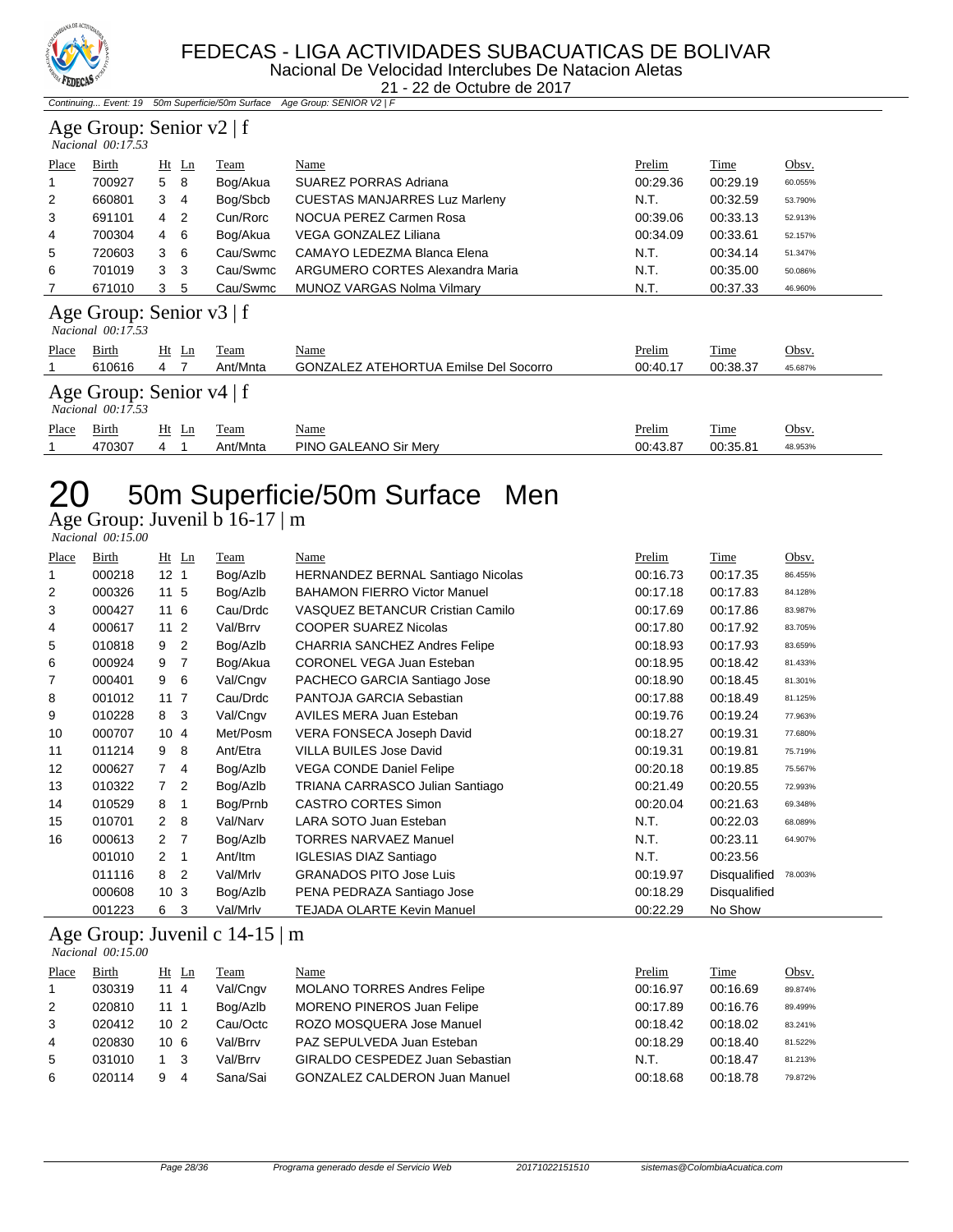

Nacional De Velocidad Interclubes De Natacion Aletas 21 - 22 de Octubre de 2017

|    | Continuing Event: 20                |             |                | 50m Superficie/50m Surface | Age Group: JUVENIL C 14-15   M       |          |          |         |  |  |  |  |
|----|-------------------------------------|-------------|----------------|----------------------------|--------------------------------------|----------|----------|---------|--|--|--|--|
| 7  | 030205                              |             | -3             | Cau/Ttnc                   | LOPEZ SEPULVEDA Miquel Angel         | 00:20.28 | 00:19.50 | 76.923% |  |  |  |  |
| 8  | 020920                              | $7^{\circ}$ | -5             | Val/Cngv                   | CRUZ GALEANO Juan Camilo             | 00:20.25 | 00:19.62 | 76.453% |  |  |  |  |
| 9  | 031120                              |             | 7 6            | Val/Brrv                   | PINO MOSQUERA Juan Pablo             | 00:20.99 | 00:19.96 | 75.150% |  |  |  |  |
| 10 | 021006                              |             | 7 <sub>7</sub> | Bog/Azlb                   | VASQUEZ RIVERA Daniel Santiago       | 00:21.50 | 00:21.24 | 70.621% |  |  |  |  |
| 11 | 030313                              | 6           | $\overline{2}$ | Cau/Ttnc                   | <b>GOMEZ BECERRA Victor Manuel</b>   | 00:22.56 | 00:21.29 | 70.456% |  |  |  |  |
| 12 | 020917                              | 8           | -6             | Met/Posm                   | NOVOA GIRALDO Andres Felipe          | 00:19.94 | 00:21.33 | 70.323% |  |  |  |  |
| 13 | 030621                              | 6           | - 6            | Ant/Etra                   | <b>RENDON GARCIA Juan Jose</b>       | 00:22.33 | 00:22.98 | 65.274% |  |  |  |  |
| 14 | 030214                              |             | $\overline{4}$ | Val/Narv                   | CARDONA POLANCO Nicolas              | N.T.     | 00:23.37 | 64.185% |  |  |  |  |
| 15 | 020714                              | 5           | $\overline{4}$ | Val/Arrv                   | <b>GRANADA GOMEZ Santiago</b>        | 00:26.00 | 00:24.56 | 61.075% |  |  |  |  |
| 16 | 030715                              |             | -5             | Sana/Sai                   | BRAVO CABUYA David Santiago          | N.T.     | 00:25.12 | 59.713% |  |  |  |  |
| 17 | 031018                              |             | 6              | Bog/Akua                   | RIOS PENA Juan David                 | N.T.     | 00:25.53 | 58.754% |  |  |  |  |
|    | 021122                              |             |                | Sana/Sai                   | <b>MORENO FORBES Beeycker Adolfo</b> | 00:21.78 | No Show  |         |  |  |  |  |
|    | Age Group: Juvenil d $12-13 \mid m$ |             |                |                            |                                      |          |          |         |  |  |  |  |

## *Nacional 00:15.00*

| Place          | Birth  |             | $Ht$ Ln        | Team     | Name                             | Prelim   | Time     | Obsv.   |  |  |  |  |  |
|----------------|--------|-------------|----------------|----------|----------------------------------|----------|----------|---------|--|--|--|--|--|
|                | 040506 | 6           | 5              | Bog/Azlb | LARA HAYEK David Alejandro       | 00:22.28 | 00:20.35 | 73.710% |  |  |  |  |  |
| $\overline{2}$ | 050418 | 6           |                | Cau/Ttnc | <b>VELASCO CAMPO Juan Andres</b> | 00:22.78 | 00:20.69 | 72.499% |  |  |  |  |  |
| 3              | 041112 |             | -8             | Cau/Ttnc | MUNOZ ORTEGA Juan Felipe         | 00:21.88 | 00:21.13 | 70.989% |  |  |  |  |  |
| 4              | 040127 | 6           | -4             | Bog/Akua | CORONEL VEGA Jeronimo            | 00:22.03 | 00:21.87 | 68.587% |  |  |  |  |  |
| 5              | 040413 | $1 \quad 7$ |                | Cau/Ttnc | MUNOZ PALACIOS Luis Miguel       | N.T.     | 00:22.55 | 66.519% |  |  |  |  |  |
| 6              | 050822 | 5           | -5             | Val/Mrlv | MURILLO PEREZ Pablo              | 00:26.38 | 00:25.43 | 58.985% |  |  |  |  |  |
| $\overline{7}$ | 050729 | 5           | $\overline{2}$ | Sana/Sai | SUAREZ PEREZ Falcao Javith       | 00:28.09 | 00:25.56 | 58.685% |  |  |  |  |  |
| 8              | 040306 | 5           | - 8            | Val/Mrlv | FRANCO MORALES Juan David        | 00:31.38 | 00:26.16 | 57.339% |  |  |  |  |  |
| 9              | 040516 |             |                | Bog/Sbcb | RODRIGUEZ MORALES Juan Pablo     | N.T.     | 00:26.91 | 55.741% |  |  |  |  |  |
| 10             | 040209 |             | $\overline{2}$ | Cau/Octc | PINILLA AMAYA Juan David         | N.T.     | 00:26.94 | 55.679% |  |  |  |  |  |
| 11             | 050615 |             | 8              | Val/Brrv | ARANGO CADAVID Santiago          | N.T.     | 00:29.19 | 51.387% |  |  |  |  |  |

#### Age Group: Mayores | m  *Nacional 00:15.00*

| Place | <b>Birth</b> | Ht              | Ln             | Team     | Name                                   | Prelim   | Time     | Obsv.   |
|-------|--------------|-----------------|----------------|----------|----------------------------------------|----------|----------|---------|
| 1     | 900515       | 12 <sub>6</sub> |                | Val/Brrv | DUQUE JIMENEZ Juan David               | 00:16.47 | 00:15.75 | 95.238% |
| 2     | 940601       | 12 <sub>4</sub> |                | Val/Brrv | PAZ SEPULVEDA Juan Sebastian           | 00:15.69 | 00:16.02 | 93.633% |
| 3     | 981227       | 12 <sub>2</sub> |                | Val/Cngv | OBANDO DORADO Juan Alexander           | 00:16.49 | 00:16.52 | 90.799% |
| 4     | 980712       | 3               | 8              | Bog/Prnb | <b>TOVAR BOLANOS Marlon Vladimir</b>   | N.T.     | 00:16.53 | 90.744% |
| 5     | 940727       | 128             |                | Val/Brrv | CARABALLO TAFUR Johan Esteban          | 00:16.96 | 00:16.75 | 89.552% |
| 6     | 960309       | 12 <sub>5</sub> |                | Val/Brrv | RODRIGUEZ LOPEZ Juan Camilo            | 00:16.00 | 00:16.77 | 89.445% |
| 7     | 940105       | 12 <sub>7</sub> |                | Val/Brrv | OCAMPO LOZADA Juan Fernando            | 00:16.56 | 00:16.84 | 89.074% |
| 7     | 940624       | 12 <sub>3</sub> |                | Val/Tbrv | RODRIGUEZ GONZALEZ Juan Felipe         | 00:16.32 | 00:16.84 | 89.074% |
|       | 921113       | 3               | 4              | Val/Endv | PAVA VELASQUEZ Breyner Alexander       | N.T.     | 00:16.92 |         |
| 9     | 890519       | 8               | $\overline{4}$ | Val/Brrv | <b>HERNANDEZ CANO Juan Jose</b>        | N.T.     | 00:17.05 | 87.977% |
| 10    | 970908       | 3               | $\overline{7}$ | Val/Tbrv | PATINO LOPEZ Juan David                | N.T.     | 00:17.15 | 87.464% |
| 11    | 990613       | 11              | 3              | Ant/Etra | RODAS BETANCUR Santiago                | 00:17.37 | 00:17.22 | 87.108% |
| 12    | 891218       | $\overline{4}$  | $\overline{7}$ | Val/Tbrv | ROMERO RIVERA Leonidas Juan Pablo      | N.T.     | 00:17.71 | 84.698% |
| 13    | 991107       | 2               | $\overline{2}$ | Bog/Azlb | GOMEZ CASANOVA Juan Sebastian          | N.T.     | 00:17.80 | 84.270% |
| 14    | 991015       | $\overline{2}$  | 6              | Bog/Azlb | ALONSO ROJAS Jonathan Esteban          | N.T.     | 00:17.83 | 84.128% |
|       | 900830       | 9               | 5              | Sant/Uis | LOPEZ AVILA Eduardo                    | 00:18.87 | 00:17.84 |         |
| 15    | 970713       | 3               | 2              | Bog/Azlb | ALVAREZ NIEVES Santiago                | N.T.     | 00:18.02 | 83.241% |
| 16    | 980606       | 11              | 8              | Bog/Azlb | <b>BARBOSA URREGO Nicolas Mauricio</b> | 00:18.22 | 00:18.03 | 83.195% |
| 17    | 921022       | 4               | 8              | Val/Cngv | <b>CRUZ GALEANO Alejandro</b>          | N.T.     | 00:18.19 | 82.463% |
| 18    | 930921       | 3               | 5              | Bog/Prnb | JIMENEZ RAMIREZ Alexander              | N.T.     | 00:18.25 | 82.192% |
| 19    | 970405       | 10              | 5              | Ant/Etra | <b>MERCADO DIAZ Darwin Raul</b>        | 00:18.28 | 00:18.47 | 81.213% |
| 20    | 990420       | 9               | 1              | Ant/Etra | TRILLOS RODAS Juan Diego               | 00:19.29 | 00:18.63 | 80.515% |
|       | 891015       | 10              | 1              | Bog/Uand | CHAQUEA GARZON Jose Dario              | 00:18.48 | 00:18.71 |         |
| 21    | 991221       | 9               | 3              | Tol/HIct | <b>VARON PENA Julian Mateo</b>         | 00:18.90 | 00:18.78 | 79.872% |
|       | 950121       | 3               | 3              | Ris/Utp  | <b>MARTINEZ MEJIA Henry</b>            | N.T.     | 00:19.15 |         |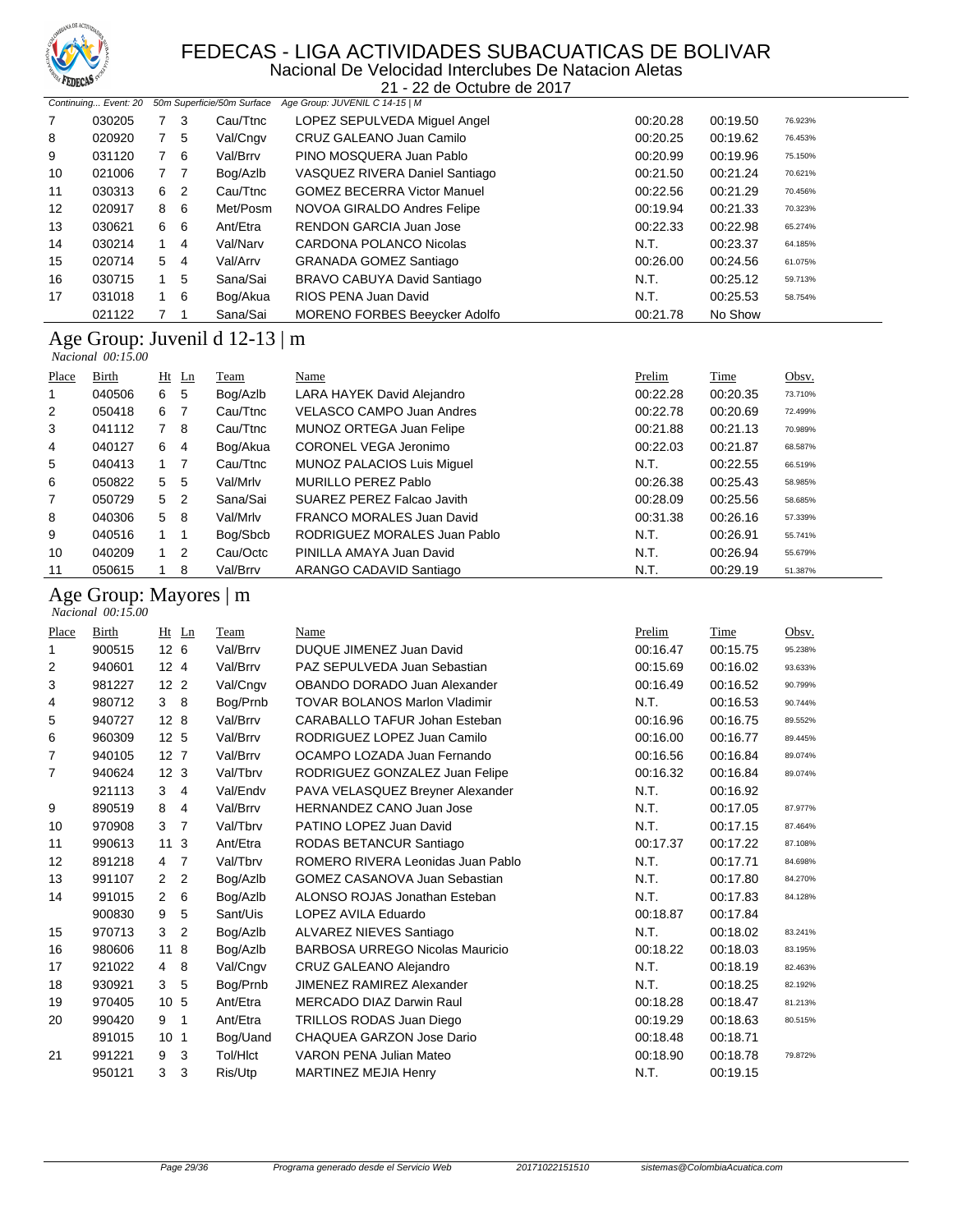

Nacional De Velocidad Interclubes De Natacion Aletas 21 - 22 de Octubre de 2017

| Continuing Event: 20 50m Superficie/50m Surface<br>Age Group: MAYORES   M |                                               |                     |          |                                       |          |              |         |  |  |  |  |  |
|---------------------------------------------------------------------------|-----------------------------------------------|---------------------|----------|---------------------------------------|----------|--------------|---------|--|--|--|--|--|
| 22                                                                        | 990707                                        | 5<br>8              | Tol/HIct | YEPES TELLEZ Juan Felipe              | 00:19.60 | 00:20.14     | 74.479% |  |  |  |  |  |
| 23                                                                        | 990615                                        | 3<br>2              | Tol/HIct | VISASH ROMERO Mauricio Esteban        | N.T.     | 00:20.25     | 74.074% |  |  |  |  |  |
| 24                                                                        | 991104                                        | 8<br>8              | Met/Posm | <b>CASTRILLON FLOREZ Julian David</b> | 00:20.12 | 00:20.68     | 72.534% |  |  |  |  |  |
| 25                                                                        | 980304                                        | 3<br>$\mathbf{1}$   | Ant/Etra | ALZATE LEDESMA Juan Esteban           | N.T.     | 00:21.68     | 69.188% |  |  |  |  |  |
| 26                                                                        | 960910                                        | 3<br>6              | Ant/Etra | RAMIREZ RESTREPO Alejandro            | N.T.     | 00:22.73     | 65.992% |  |  |  |  |  |
| 27                                                                        | 990217                                        | 2<br>4              | Ant/Etra | RAMIREZ AGUIAR Juan Pablo             | N.T.     | 00:23.63     | 63.479% |  |  |  |  |  |
| 28                                                                        | 910607                                        | 4<br>$\mathbf{1}$   | Bog/Sbcb | LINARES MARTINEZ Sergio Andres        | N.T.     | 00:25.48     | 58.870% |  |  |  |  |  |
| 29                                                                        | 990521                                        | 2<br>5              | Val/Narv | GIL VALENCIA Jorge Steven             | N.T.     | 00:31.20     | 48.077% |  |  |  |  |  |
|                                                                           | 961123                                        | 10 <sub>7</sub>     | Bog/Azlb | MARTINEZ POLO Dagoberto               | 00:18.45 | Disqualified |         |  |  |  |  |  |
| Age Group: Senior v0   m<br>Nacional 00:15.00                             |                                               |                     |          |                                       |          |              |         |  |  |  |  |  |
| Place                                                                     | <b>Birth</b>                                  | $Ht$ Ln             | Team     | Name                                  | Prelim   | Time         | Obsv.   |  |  |  |  |  |
| $\mathbf{1}$                                                              | 880307                                        | 10 <sub>8</sub>     | Cun/Rorc | <b>MORENO GIRALDO Carlos Andres</b>   | 00:18.62 | 00:19.31     | 77.680% |  |  |  |  |  |
| Age Group: Senior v1   m<br>Nacional 00:15.00                             |                                               |                     |          |                                       |          |              |         |  |  |  |  |  |
| Place                                                                     | <b>Birth</b>                                  | Ht Ln               | Team     | Name                                  | Prelim   | Time         | Obsv.   |  |  |  |  |  |
| 1                                                                         | 730603                                        | 8<br>$\overline{7}$ | Ant/Etra | CUARTAS ALVAREZ Oscar Diego           | 00:20.01 | 00:20.34     | 73.746% |  |  |  |  |  |
| 2                                                                         | 740330                                        | 6<br>$\overline{1}$ | Cun/Rorc | CASTELLANOS GUTIERREZ Juan Francisco  | 00:22.94 | 00:23.34     | 64.267% |  |  |  |  |  |
| 3                                                                         | 790912                                        | 6<br>8              | Ant/Mnta | ORJUELA ALBA Jeison Andrei            | 00:24.45 | 00:23.53     | 63.748% |  |  |  |  |  |
| 4                                                                         | 821218                                        | 5<br>3              | Ant/Mnta | ESTRADA MORENO Rodrigo Alberto        | 00:26.78 | 00:27.26     | 55.026% |  |  |  |  |  |
| 5                                                                         | 820103                                        | 4<br>$\overline{2}$ | Cau/Swmc | ORDONEZ SANCHEZ Jose Fernando         | N.T.     | 00:27.93     | 53.706% |  |  |  |  |  |
|                                                                           | 780715                                        | 4<br>6              | Cau/Swmc | PAZ PORTILLO Pablo Andres             | N.T.     | No Show      |         |  |  |  |  |  |
|                                                                           | Age Group: Senior v2   m<br>Nacional 00:15.00 |                     |          |                                       |          |              |         |  |  |  |  |  |
| Place                                                                     | <b>Birth</b>                                  | $Ht$ Ln             | Team     | Name                                  | Prelim   | Time         | Obsv.   |  |  |  |  |  |
| 1                                                                         | 640513                                        | 5<br>6              | Cau/Swmc | <b>CHILITO BELTRAN Harold</b>         | 00:27.14 | 00:27.40     | 54.745% |  |  |  |  |  |
| 2                                                                         | 640520                                        | 5<br>$\overline{7}$ | Ant/Mnta | RAMIREZ GARCIA Mauricio               | 00:28.32 | 00:27.66     | 54.230% |  |  |  |  |  |
| 3                                                                         | 710219                                        | 5<br>$\mathbf{1}$   | Cau/Swmc | CAICEDO ZUNIGA Carlos Felipe          | 00:29.09 | 00:27.88     | 53.802% |  |  |  |  |  |
| 4                                                                         | 670525                                        | 4<br>4              | Cau/Swmc | CAICEDO ZUNIGA Fernando Andres        | 00:34.01 | 00:34.76     | 43.153% |  |  |  |  |  |
|                                                                           | Age Group: Senior v3   m<br>Nacional 00:15.00 |                     |          |                                       |          |              |         |  |  |  |  |  |
| Place                                                                     | Birth                                         | $Ht$ Ln             | Team     | Name                                  | Prelim   | Time         | Obsv.   |  |  |  |  |  |
| 1                                                                         | 610501                                        | 3<br>4              | Cau/Swmc | ORTEGA NARVAEZ Fredy                  | N.T.     | 00:42.56     | 35.244% |  |  |  |  |  |
|                                                                           | Age Group: Senior v4   m<br>Nacional 00:15.00 |                     |          |                                       |          |              |         |  |  |  |  |  |
| Place                                                                     | Birth                                         | $Ht$ Ln             | Team     | Name                                  | Prelim   | Time         | Obsv.   |  |  |  |  |  |
| 1                                                                         | 520619                                        | $\overline{4}$<br>5 | Ant/Mnta | <b>GUEVARA DIAZ Carlos Osiris</b>     | 00:36.03 | 00:35.48     | 42.277% |  |  |  |  |  |

## 21 100m BiAletas/100m BiFins Women

Age Group: Juvenil b 16-17 | f

 *Nacional 00:49.37* 

| Place          | <b>Birth</b> |                 | $Ht$ Ln        | Team     | Name                                   | Prelim   | Time     | Obsv.   |
|----------------|--------------|-----------------|----------------|----------|----------------------------------------|----------|----------|---------|
| $\mathbf 1$    | 010504       | 10 <sub>2</sub> |                | Ant/Etra | TAMAYO CABALLERO Vanessa               | 00:55.06 | 00:55.20 | 89.438% |
| $\overline{2}$ | 011107       | 104             |                | Bog/Azlb | SAAVEDRA PEREZ Laura Valentina         | 00:54.58 | 00:55.36 | 89.180% |
| 3              | 010524       | 10 <sub>3</sub> |                | Bog/Azlb | ORTIZ BOHORQUEZ Laura Yazmin           | 00:54.91 | 00:55.37 | 89.164% |
| $\overline{4}$ | 011107       | 11 <sub>2</sub> |                | Bog/Azlb | RODRIGUEZ RODRIGUEZ Sofia              | 00:53.36 | 00:55.53 | 88.907% |
| 5              | 011215       | 9               | -5             | Cau/Octc | ARCILA VASQUEZ Diana Sofia             | 00:56.27 | 00:56.51 | 87.365% |
| 6              | 010213       | 11 8            |                | Bog/Azlb | RUIZ PALACIOS Luna Alejandra           | 00:53.91 | 00:56.66 | 87.134% |
| $\overline{7}$ | 000513       | 9               | $\overline{7}$ | Bog/Akua | <b>BERMUDEZ SUAREZ Nicolle Daniela</b> | 00:56.69 | 00:56.93 | 86.721% |
| 8              | 010404       | 9               | -2             | Cau/Drdc | ORTEGA SEGURA Luisa Fernanda           | 00:56.60 | 00:57.22 | 86.281% |
| 9              | 000513       | 9               | $\overline{4}$ | Bog/Azlb | <b>VEGA RIVEROS Daniela</b>            | 00:56.22 | 00:57.31 | 86.146% |
| 10             | 011029       | 8               | 4              | Bog/Prnb | SANCHEZ ROBAYO Estefania               | 00:57.60 | 00:57.57 | 85.756% |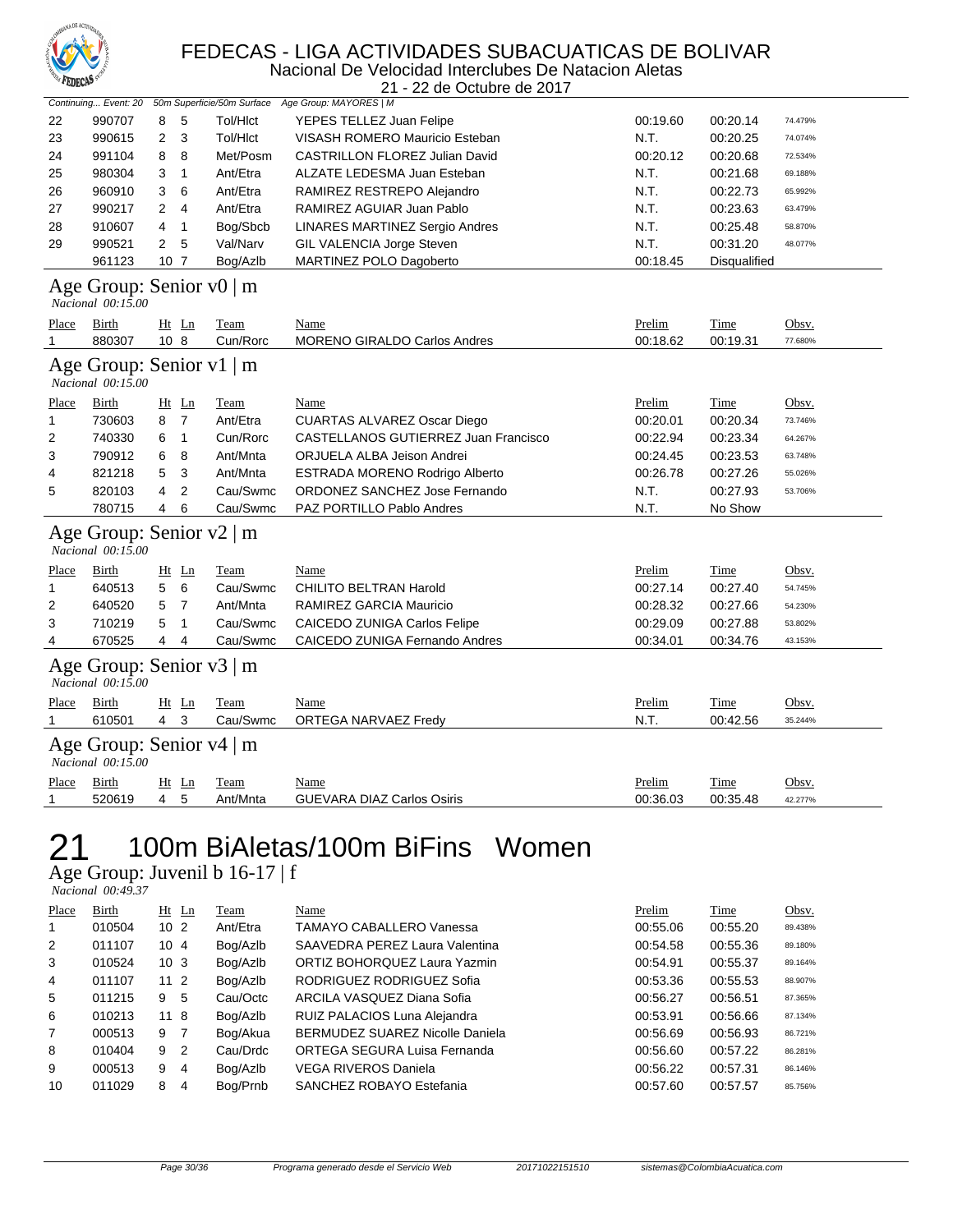

Nacional De Velocidad Interclubes De Natacion Aletas 21 - 22 de Octubre de 2017

|    | Continuing Event: 21 |   |             |           | 100m BiAletas/100m BiFins Age Group: JUVENIL B 16-17   F |          |          |         |
|----|----------------------|---|-------------|-----------|----------------------------------------------------------|----------|----------|---------|
| 11 | 010630               | 8 | -8          | Sant/Fors | PINZON REYES Jeimy Alexandra                             | 00:59.58 | 00:57.81 | 85.400% |
| 12 | 010530               | 9 |             | Sant/Albs | RODRIGUEZ GARCIA Anjeli Daniela                          | 00:57.22 | 00:57.99 | 85.135% |
|    | 000504               |   | 98          | Bog/Uros  | SANCHEZ CASTRO Valentina                                 | 00:57.31 | 00:58.68 |         |
| 13 | 011030               | 8 | - 6         | Sant/Albs | VILLAMIZAR RAMIREZ Ana Sofia                             | 00:58.34 | 00:58.93 | 83.777% |
| 14 | 001006               | 3 | - 8         | Bog/Akua  | RIOS PENA Gabriela                                       | N.T.     | 00:59.63 | 82.794% |
| 15 | 010907               |   | $2 \quad 3$ | Bog/Prnb  | <b>BUITRAGO LOZANO Nathalia Andrea</b>                   | N.T.     | 01:00.25 | 81.942% |
| 16 | 000525               | 3 |             | Ant/Etra  | VARELA GRANDA Juliana                                    | N.T.     | 01:03.92 | 77.237% |
| 17 | 010718               |   | -5          | Ant/Etra  | <b>HINCAPIE RESTREPO Daniela</b>                         | N.T.     | 01:06.59 | 74.140% |

### Age Group: Juvenil c 14-15 | f

 *Nacional 00:49.37* 

| Place          | Birth  |                  | $Ht$ Ln        | Team      | Name                                     | Prelim   | Time     | Obsv.   |
|----------------|--------|------------------|----------------|-----------|------------------------------------------|----------|----------|---------|
| 1              | 020320 | 10 <sub>1</sub>  |                | Val/Tbrv  | CARRERA MEDINA Sofia                     | 00:55.99 | 00:54.63 | 90.372% |
| 2              | 020420 | 10 <sub>6</sub>  |                | Val/Brrv  | <b>MESA GIRALDO Mariana</b>              | 00:54.97 | 00:54.87 | 89.976% |
| 3              | 020911 | $2 \overline{7}$ |                | Bog/Azlb  | SOLANO ROZO Maria Camila                 | N.T.     | 00:55.47 | 89.003% |
| 4              | 030331 | $2 \quad 1$      |                | Val/Cngv  | <b>LLANOS MARTINEZ Sofia</b>             | N.T.     | 00:58.92 | 83.792% |
| 5              | 020116 | 9                | - 6            | Cau/Drdc  | PATINO SARRIA Angelica Maria             | 00:56.33 | 00:59.60 | 82.836% |
| 6              | 021219 | $\overline{7}$   | $\overline{4}$ | Cau/Octc  | NARVAEZ MUNOZ Maria Jose                 | 00:59.84 | 01:00.28 | 81.901% |
| $\overline{7}$ | 030712 | 6                | 4              | Sant/Albs | RUEDA MANOSALVA Leidy Sofia              | 01:06.42 | 01:00.96 | 80.988% |
| 8              | 030831 | 7 6              |                | Cau/Drdc  | <b>GALLEGO MARTINEZ Isabel Catalina</b>  | 01:02.09 | 01:02.80 | 78.615% |
| 9              | 020412 | 2                | - 6            | Ant/Etra  | VALBUENA GRANADA Maria Camila            | N.T.     | 01:05.38 | 75.512% |
| 10             | 020825 | 2 <sub>2</sub>   |                | Bog/Sbcb  | ROJAS GUZMAN Zarahia                     | N.T.     | 01:06.13 | 74.656% |
| 11             | 030702 | $\mathbf{2}$     | - 8            | Met/Posm  | <b>GOMEZ CUELLAR Mabel</b>               | N.T.     | 01:06.97 | 73.720% |
| 12             | 030923 | 6                | -8             | Cau/Octc  | <b>GUTIERREZ GARZON Catalina</b>         | 01:13.63 | 01:10.90 | 69.633% |
|                | 021103 | 8                | -3             | Sant/Albs | <b>CARDENAS RAMIREZ Ingrid Catherine</b> | 00:58.13 | No Show  |         |

### Age Group: Juvenil d 12-13 | f

 *Nacional 00:49.37* 

| Place | Birth  |                | $Ht$ Ln | Team     | <u>Name</u>                    | Prelim   | <b>Time</b> | Obsv.   |
|-------|--------|----------------|---------|----------|--------------------------------|----------|-------------|---------|
| 1     | 040110 | 9              | 3       | Val/Tbrv | AYALA CAMACHO Sofia            | 00:56.28 | 00:55.09    | 89.617% |
| 2     | 040212 | 8              | -1      | Cau/Swmc | ECHAVARRIA JIMENEZ Valeria     | 00:59.09 | 00:57.43    | 85.966% |
| 3     | 040206 | 8              | 5       | Cau/Ttnc | <b>GUZMAN ALBAN Gabriela</b>   | 00:57.89 | 00:58.33    | 84.639% |
| 4     | 041217 | 1              | 6       | Val/Cngv | ALVAREZ HOYOS Valentina        | N.T.     | 00:58.51    | 84.379% |
| 5     | 040507 | 8 7            |         | Ant/Etra | SOTO ARROYAVE Laura Sofia      | 00:58.90 | 00:59.87    | 82.462% |
| 6     | 051207 | $7^{\circ}$    | 5       | Cau/Octc | MARTINEZ MUESES Maria Camila   | 01:01.16 | 01:01.85    | 79.822% |
| 7     | 040202 | 6              | 6       | Cau/Ttnc | VIDAL NARVAEZ Keilly Tatiana   | 01:09.63 | 01:03.36    | 77.920% |
| 8     | 041012 | 7 <sup>2</sup> |         | Ant/Etra | JARAMILLO PUERTA Maria Del Mar | 01:05.31 | 01:03.91    | 77.249% |
| 9     | 050727 | 6              | 5       | Cau/Swmc | CAICEDO MUNOZ Claudia Marcela  | 01:06.81 | 01:07.03    | 73.654% |
| 10    | 051125 | $1\quad 2$     |         | Ris/Atlr | <b>BLANDON MONTOYA Mariana</b> | N.T.     | 01:07.98    | 72.624% |
| 11    | 051010 | 6 7            |         | Val/Arrv | RAMOS POLANCO Danielle Marie   | 01:10.63 | 01:09.15    | 71.396% |
| 12    | 040720 | 1              | 3       | Val/Brrv | CAIRASCO BERMEO Gabriela       | N.T.     | 01:09.34    | 71.200% |
| 13    | 050901 | 5 <sup>3</sup> |         | Val/Brrv | RESTREPO HENAO Mariana         | 01:15.31 | 01:11.09    | 69.447% |
| 14    | 040321 | 1              | 4       | Ant/Etra | ARIAS GARAY Monica Del Pilar   | N.T.     | 01:15.49    | 65.399% |
|       | 051102 | 5              | 5       | Val/Cngv | <b>GARZON CACERES Isabella</b> | 01:14.95 | No Show     |         |
|       | 040401 |                | 5       | Val/Cngv | NIETO SAAVEDRA Ana Lucia       | N.T.     | No Show     |         |

#### Age Group: Mayores | f  *Nacional 00:49.37*

| Place          | <b>Birth</b> |   | $Ht$ Ln | Team     | Name                                  | Prelim   | Time     | Obsv.   |
|----------------|--------------|---|---------|----------|---------------------------------------|----------|----------|---------|
| $\overline{1}$ | 911201       |   | 114     | Val/Brrv | <b>MORENO ALEGRIA Diana Paola</b>     | 00:49.56 | 00:50.24 | 98.268% |
| 2              | 920628       | 3 | 4       | Val/Brrv | MEJIA BRAVO Cindy Julieth             | N.T.     | 00:50.41 | 97.937% |
| 3              | 990223       |   | 11 5    | Bog/Azlb | TELLEZ DEVIA Yenny Alexandra          | 00:49.86 | 00:51.15 | 96.520% |
| $\overline{4}$ | 990503       |   | 113     | Ant/Etra | LOPERA OROZCO Maria Clara             | 00:51.47 | 00:51.31 | 96.219% |
| 5              | 970305       |   | 11 6    | Val/Brrv | <b>RINCON REYES Arantxa Valentina</b> | 00:51.76 | 00:52.87 | 93.380% |
| 6              | 971031       |   | 11 7    | Ant/Etra | <b>MONSALVE ARANGO Maria Isabel</b>   | 00:53.47 | 00:53.24 | 92.731% |
| 7              | 990909       | 3 | - 7     | Bog/Azlb | MORA CAMACHO Michel Ximena            | N.T.     | 00:53.84 | 91.698% |
| 8              | 890312       |   | 11 1    | Bol/Agcb | ALEGRIA ORTEGA Angela Patricia        | 00:53.83 | 00:53.89 | 91.613% |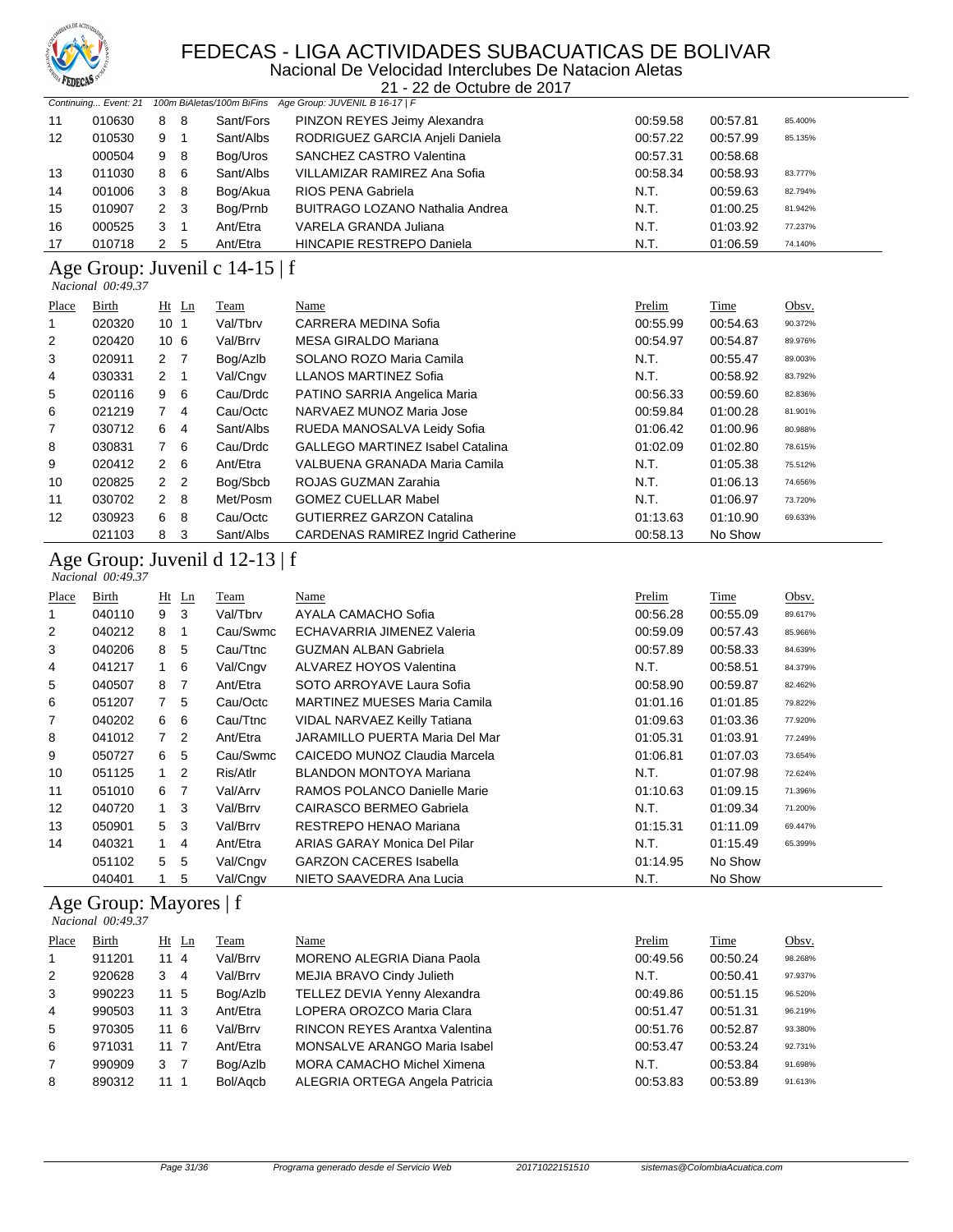

Nacional De Velocidad Interclubes De Natacion Aletas 21 - 22 de Octubre de 2017

|              | Continuing Event: 21                            |                 |                | 100m BiAletas/100m BiFins | Age Group: MAYORES   F                 |          |             |         |
|--------------|-------------------------------------------------|-----------------|----------------|---------------------------|----------------------------------------|----------|-------------|---------|
| 9            | 980428                                          | 8               | $\overline{2}$ | Bog/Prnb                  | MEDINA BELTRAN Juanita                 | 00:58.49 | 00:55.59    | 88.811% |
| 10           | 950525                                          | 3               | 6              | Val/Tbrv                  | <b>FERNANDEZ CASTILLO Grace</b>        | N.T.     | 00:56.19    | 87.863% |
| 11           | 910918                                          | 10 <sub>5</sub> |                | Bog/Akua                  | BARBOSA MONRROY Lorena Maria           | 00:54.73 | 00:56.99    | 86.629% |
| 12           | 920312                                          | 10 <sub>8</sub> |                | Met/Posm                  | PABON LEAL Angelica Viviana            | 00:56.07 | 00:57.06    | 86.523% |
| 13           | 980818                                          | 10 <sub>7</sub> |                | Bog/Azlb                  | <b>MEJIA ARCILA Salome</b>             | 00:55.70 | 00:57.14    | 86.402% |
| 14           | 991206                                          | 7               | 3              | Val/Tbrv                  | REINA SANCHEZ Catalina                 | 01:01.50 | 00:58.50    | 84.393% |
| 15           | 941212                                          | 3               | 5              | Val/Brrv                  | ESPINOSA HERRERA Ximena                | N.T.     | 00:58.53    | 84.350% |
| 16           | 950217                                          | 3               | 3              | Val/Arrv                  | LEMA TASAMA Aura Camila                | N.T.     | 01:10.40    | 70.128% |
|              | 931019                                          | 7               | $\overline{7}$ | Ris/Utp                   | VARGAS LADINO Maria Alejandra          | 01:05.33 | 01:10.96    |         |
| 17           | 910204                                          | 4               | 8              | Ant/Mnta                  | CANO PINEDA Juliana                    | N.T.     | 01:15.00    | 65.827% |
| 18           | 990106                                          | 3               | 2              | Met/Posm                  | ARDILA GUTIERREZ Maria Jose            | N.T.     | 01:17.51    | 63.695% |
|              | Age Group: Senior v0   f<br>Nacional 00:49.37   |                 |                |                           |                                        |          |             |         |
| Place        | Birth                                           |                 | $Ht$ Ln        | <b>Team</b>               | Name                                   | Prelim   | <b>Time</b> | Obsv.   |
| 1            | 500101                                          | 0               | $\mathbf 0$    | Cun/Rorc                  | <b>CORTES CALDERON Nohora Patricia</b> | N.T.     | 01:03.72    | 77.480% |
| 2            | 840826                                          | 6               | 2              | Ris/Atlr                  | BANOL RODRIGUEZ Yency Alejandra        | 01:09.86 | 01:08.83    | 71.727% |
| 3            | 830904                                          | 5               | $\overline{2}$ | Ris/Clyr                  | ROTAVISTA PINZON Martha Karina         | 01:21.02 | 01:17.24    | 63.918% |
|              | Age Group: Senior v1   f<br>Nacional 00:49.37   |                 |                |                           |                                        |          |             |         |
| Place        | Birth                                           |                 | Ht Ln          | <b>Team</b>               | Name                                   | Prelim   | <b>Time</b> | Obsv.   |
| 1            | 760330                                          | 7 <sub>1</sub>  |                | Ant/Mnta                  | <b>GOMEZ NARANJO Catalina</b>          | 01:05.93 | 01:04.87    | 76.106% |
| 2            | 800617                                          | $7^{\circ}$     | 8              | Ant/Mnta                  | MAYA ARANGO Sandra Maria               | 01:06.29 | 01:08.03    | 72.571% |
| 3            | 810828                                          | 6               | 1              | Cau/Swmc                  | VELASCO GALLEGO Carmen Lucia           | 01:12.07 | 01:12.71    | 67.900% |
| 4            | 730405                                          | 4               | 1              | Cau/Octc                  | OSSA MONTENEGRO Janeth Elena           | N.T.     | 01:20.95    | 60.988% |
| 5            | 811129                                          | 5               | 1              | Ant/Mnta                  | PUERTA P Juliana                       | 01:28.75 | 01:25.67    | 57.628% |
|              | Age Group: Senior v2   f<br>Nacional 00:49.37   |                 |                |                           |                                        |          |             |         |
| Place        | Birth                                           |                 | $Ht$ Ln        | Team                      | Name                                   | Prelim   | <b>Time</b> | Obsv.   |
| 1            | 700927                                          | 6               | 3              | Bog/Akua                  | SUAREZ PORRAS Adriana                  | 01:07.83 | 01:07.57    | 73.065% |
| 2            | 660801                                          | 4               | 5              | Bog/Sbcb                  | <b>CUESTAS MANJARRES Luz Marleny</b>   | N.T.     | 01:10.70    | 69.830% |
| 3            | 700401                                          | 4               | 6              | Val/Arrv                  | CANO MOYA Sandra Liliana               | N.T.     | 01:16.53    | 64.511% |
| 4            | 700304                                          | 5               | 6              | Bog/Akua                  | <b>VEGA GONZALEZ Liliana</b>           | 01:15.56 | 01:17.38    | 63.802% |
| 5            | 691101                                          | 5               | 4              | Cun/Rorc                  | NOCUA PEREZ Carmen Rosa                | 01:14.60 | 01:19.47    | 62.124% |
| 6            | 720603                                          | 4               | $\overline{7}$ | Cau/Swmc                  | CAMAYO LEDEZMA Blanca Elena            | N.T.     | 01:19.53    | 62.077% |
| 7            | 671010                                          | 4               | 3              | Cau/Swmc                  | MUNOZ VARGAS Nolma Vilmary             | N.T.     | 01:29.50    | 55.162% |
|              | 701019                                          | 4               | $\overline{2}$ | Cau/Swmc                  | ARGUMERO CORTES Alexandra Maria        | N.T.     | No Show     |         |
|              | Age Group: Senior v3   f<br>Nacional 00:49.37   |                 |                |                           |                                        |          |             |         |
| Place        | <b>Birth</b>                                    |                 | $Ht$ Ln        | Team                      | <b>Name</b>                            | Prelim   | <b>Time</b> | Obsv.   |
| $\mathbf{1}$ | 610616                                          | 5 <sub>7</sub>  |                | Ant/Mnta                  | GONZALEZ ATEHORTUA Emilse Del Socorro  | 01:26.50 | 01:23.63    | 59.034% |
|              | Age Group: Senior $v4$   f<br>Nacional 00:49.37 |                 |                |                           |                                        |          |             |         |
| Place        | <b>Birth</b>                                    |                 | Ht Ln          | <b>Team</b>               | <b>Name</b>                            | Prelim   | <b>Time</b> | Obsv.   |
| 1            | 470307                                          | 58              |                | Ant/Mnta                  | PINO GALEANO Sir Mery                  | 01:29.17 | 01:24.78    | 58.233% |
|              |                                                 |                 |                |                           |                                        |          |             |         |

# 22 100m BiAletas/100m BiFins Men

Age Group: Juvenil b 16-17 | m  *Nacional 00:43.82* 

| Place | Birth  | Ht Ln           | Team     | Name                        | Prelim   | Time     | Obsv.   |
|-------|--------|-----------------|----------|-----------------------------|----------|----------|---------|
|       | 010502 | 13 R            | Cau/Octc | CAICEDO CAMPO Javier Matteo | 00:45.73 | 00:47.48 | 92.291% |
|       | 001012 | 12 <sub>2</sub> | Cau/Drdc | PANTOJA GARCIA Sebastian    | 00:48.12 | 00:49.47 | 88.579% |
|       | 011214 | 10<br>4         | Ant/Etra | VILLA BUILES Jose David     | 00:51.75 | 00:49.51 | 88.507% |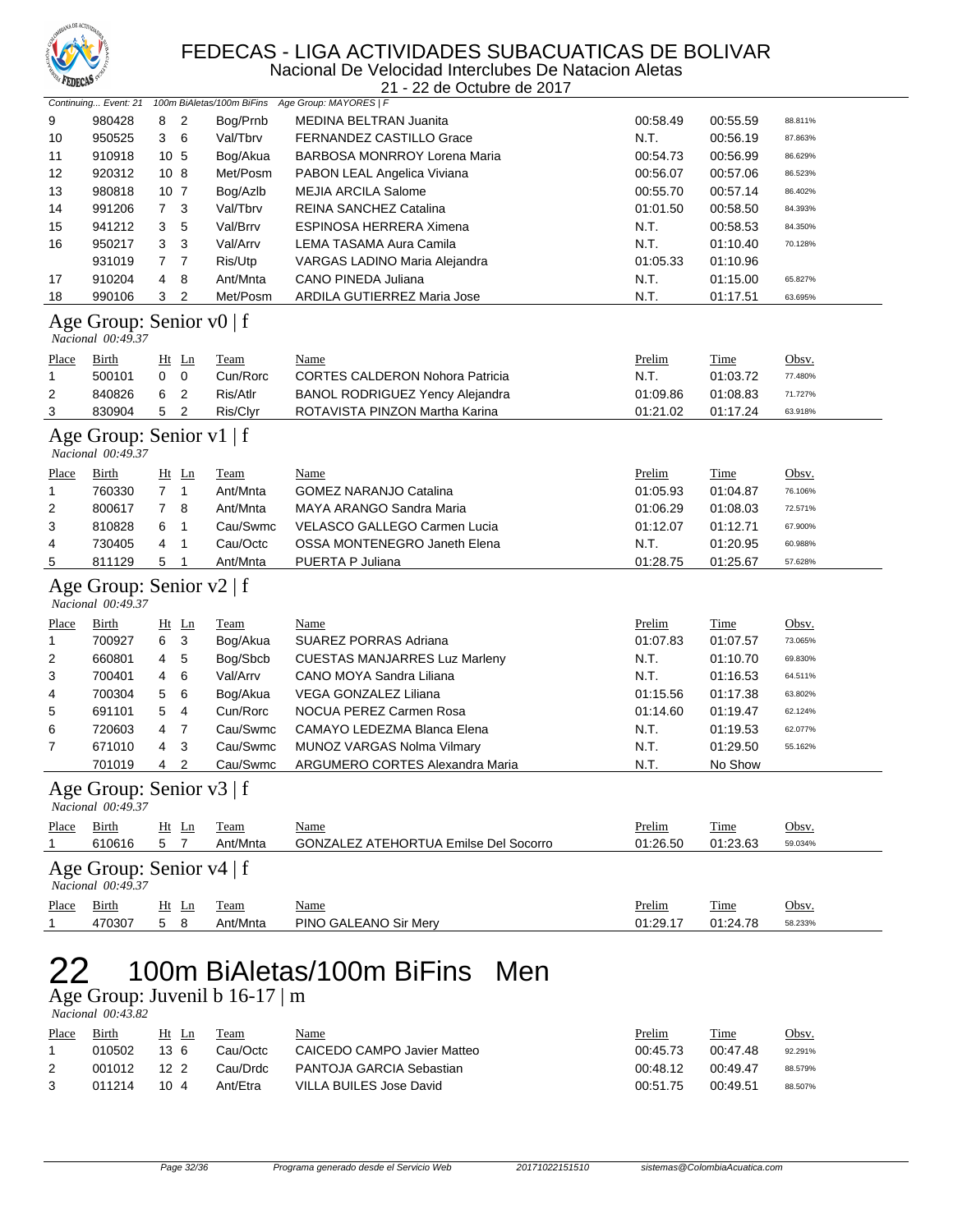

Nacional De Velocidad Interclubes De Natacion Aletas 21 - 22 de Octubre de 2017

|                   | Continuing Event: 22 |                 |                 | 100m BiAletas/100m BiFins | Age Group: JUVENIL B 16-17   M       |          |          |         |
|-------------------|----------------------|-----------------|-----------------|---------------------------|--------------------------------------|----------|----------|---------|
| 4                 | 010818               |                 | 2 6             | Bog/Azlb                  | <b>CHARRIA SANCHEZ Andres Felipe</b> | N.T.     | 00:49.58 | 88.382% |
| 5                 | 010623               | 10 <sub>1</sub> |                 | Ris/Atlr                  | CANO CANO Diego Alejandro            | 00:53.01 | 00:50.33 | 87.065% |
| 6                 | 000401               |                 | 10 <sub>6</sub> | Val/Cngv                  | PACHECO GARCIA Santiago Jose         | 00:52.55 | 00:52.26 | 83.850% |
| 7                 | 000629               |                 | 10 <sub>7</sub> | Val/Brrv                  | PALOMINO FLECHAS Pablo Andres        | 00:52.77 | 00:52.41 | 83.610% |
| 8                 | 010825               | 9               | $\overline{4}$  | Sant/Albs                 | <b>HERRERA FLOREZ Joan Sebastian</b> | 00:53.50 | 00:52.73 | 83.103% |
| 9                 | 010701               | 9               |                 | Val/Narv                  | LARA SOTO Juan Esteban               | 00:55.75 | 00:53.13 | 82.477% |
| 10                | 010321               |                 | 10 <sub>3</sub> | Cau/Drdc                  | DORADO NAVIA Andres Esteban          | 00:52.34 | 00:53.72 | 81.571% |
| 11                | 000608               | $2^{\circ}$     | -4              | Bog/Azlb                  | PENA PEDRAZA Santiago Jose           | N.T.     | 00:55.35 | 79.169% |
| $12 \overline{ }$ | 011116               | 2               | -2              | Val/Mrlv                  | <b>GRANADOS PITO Jose Luis</b>       | N.T.     | 00:55.67 | 78.714% |
| 13                | 000723               | 8               | 8               | Ris/Atlr                  | LOPEZ VELEZ Alejandro                | 00:58.51 | 00:56.19 | 77.985% |
| 14                | 000613               | 8               | -7              | Bog/Azlb                  | <b>TORRES NARVAEZ Manuel</b>         | 00:58.16 | 00:56.71 | 77.270% |
| 15                | 010922               | 9               | 3               | Cau/Drdc                  | MUNOZ OSPITIA David Santiago         | 00:54.41 | 00:57.13 | 76.702% |
|                   | 001010               | 2               | -3              | Ant/ltm                   | TAPASCO BEDOYA Yony Ferney           | N.T.     | 00:57.63 |         |
|                   | 001010               | $\mathbf{2}$    | 5               | Ant/ltm                   | <b>IGLESIAS DIAZ Santiago</b>        | N.T.     | 00:59.83 |         |
| 16                | 001223               | 6               | 4               | Val/Mrlv                  | TEJADA OLARTE Kevin Manuel           | 01:04.95 | 01:05.78 | 66.616% |
|                   |                      |                 |                 |                           |                                      |          |          |         |

#### Age Group: Juvenil c 14-15 | m  *Nacional 00:43.82*

| Place | Birth  | $Ht$ Ln              | Team     | Name                                 | Prelim   | Time     | Obsv.   |
|-------|--------|----------------------|----------|--------------------------------------|----------|----------|---------|
| 1     | 030527 | 11 <sub>2</sub>      | Cau/Octc | VELASCO HURTADO Adrian Esteban       | 00:51.10 | 00:49.40 | 88.704% |
| 2     | 020624 | 10 <sub>5</sub>      | Cau/Ttnc | <b>CASTRILLON VELEZ Jesus Andres</b> | 00:52.04 | 00:49.75 | 88.080% |
| 3     | 020918 | 13 <sub>1</sub>      | Bog/Akua | SALGADO CAMPOS Brayan                | 00:46.40 | 00:50.58 | 86.635% |
| 4     | 030210 | $2 \overline{7}$     | Cau/Ttnc | SANCHEZ MUNOZ Elian David            | N.T.     | 00:51.66 | 84.824% |
| 5     | 030412 | $11 \t7$             | Met/Posm | NINO CASTANEDA Camilo Andres         | 00:51.12 | 00:51.93 | 84.383% |
| 6     | 020724 | 118                  | Bog/Akua | RODRIGUEZ CAGUENAS Cristian Camilo   | 00:51.16 | 00:51.96 | 84.334% |
| 7     | 021006 | 10 <sub>2</sub>      | Bog/Azlb | VASQUEZ RIVERA Daniel Santiago       | 00:52.62 | 00:52.31 | 83.770% |
| 8     | 030313 | - 6<br>9             | Cau/Ttnc | <b>GOMEZ BECERRA Victor Manuel</b>   | 00:55.11 | 00:54.31 | 80.685% |
| 9     | 020714 | 7 <sub>5</sub>       | Val/Arrv | <b>GRANADA GOMEZ Santiago</b>        | 00:59.26 | 00:56.47 | 77.599% |
| 10    | 020606 | 7 <sup>2</sup>       | Ris/Atlr | <b>FONSECA TORRES Camilo</b>         | 01:02.17 | 00:57.77 | 75.853% |
| 11    | 030621 | -3<br>$\overline{7}$ | Ant/Etra | RENDON GARCIA Juan Jose              | 00:59.34 | 01:00.51 | 72.418% |
| 12    | 030715 | 2<br>$\overline{1}$  | Sana/Sai | BRAVO CABUYA David Santiago          | N.T.     | 01:02.53 | 70.078% |
| 13    | 031018 | $2 \quad 8$          | Bog/Akua | RIOS PENA Juan David                 | N.T.     | 01:05.94 | 66.454% |

### Age Group: Juvenil d 12-13 | m

 *Nacional 00:43.82* 

| Place          | Birth  |                | $Ht$ Ln        | Team      | Name                              | Prelim   | Time     | Obsv.   |
|----------------|--------|----------------|----------------|-----------|-----------------------------------|----------|----------|---------|
|                | 040506 | 9              | 2              | Bog/Azlb  | LARA HAYEK David Alejandro        | 00:55.40 | 00:53.65 | 81.678% |
| $\overline{2}$ | 041112 | 8              | 1              | Cau/Ttnc  | MUNOZ ORTEGA Juan Felipe          | 00:58.27 | 00:55.80 | 78.530% |
| 3              | 050418 | 9              | 7              | Cau/Ttnc  | <b>VELASCO CAMPO Juan Andres</b>  | 00:55.50 | 00:56.06 | 78.166% |
| 4              | 040628 | 8              | 5              | Cau/Ttnc  | COLLAZOS JIMENEZ Juan Sebastian   | 00:57.38 | 00:56.36 | 77.750% |
| 5              | 040516 | 7              | 4              | Bog/Sbcb  | RODRIGUEZ MORALES Juan Pablo      | 00:59.14 | 00:57.01 | 76.864% |
| 6              | 040909 | 7              | 6              | Cau/Octc  | BRAVO CANENCIO Juan Camilo        | 01:00.54 | 00:57.90 | 75.682% |
| 7              | 041005 | $\overline{1}$ | 6              | Cau/Octc  | PITO ALVAREZ Juan Sebastian       | N.T.     | 00:58.63 | 74.740% |
| 8              | 040413 | $\mathbf{1}$   | 5              | Cau/Ttnc  | MUNOZ PALACIOS Luis Miguel        | N.T.     | 01:00.54 | 72.382% |
| 9              | 050922 | 1              | 1              | Sant/Albs | VALENCIA ORTIZ Mauricio Sebastian | N.T.     | 01:01.81 | 70.895% |
| 10             | 050409 | 6              | 2              | Sana/Sai  | <b>FORBES PEREZ Jhon Amiel</b>    | 01:08.15 | 01:01.83 | 70.872% |
| 11             | 051025 | 6              | 3              | Cau/Octc  | <b>GARCES CAMPO Andres Felipe</b> | 01:05.18 | 01:02.32 | 70.315% |
| 12             | 050822 | 7              | -1             | Val/Mrlv  | <b>MURILLO PEREZ Pablo</b>        | 01:03.63 | 01:03.33 | 69.193% |
| 13             | 050126 | 1.             | 2              | Cau/Octc  | ORDONEZ MUNOZ Julian David        | N.T.     | 01:03.49 | 69.019% |
| 14             | 040306 | 6              | 6              | Val/Mrlv  | <b>FRANCO MORALES Juan David</b>  | 01:08.08 | 01:04.20 | 68.255% |
| 15             | 050615 | 1              | $\overline{7}$ | Val/Brrv  | ARANGO CADAVID Santiago           | N.T.     | 01:07.40 | 65.015% |
| 16             | 040209 | 1.             | 4              | Cau/Octc  | PINILLA AMAYA Juan David          | N.T.     | 01:09.56 | 62.996% |
| 17             | 040712 | 1              | 3              | Tol/Hict  | <b>MORALES MORALES Juan Jose</b>  | N.T.     | 01:10.22 | 62.404% |
| 18             | 040913 | 6              | $\overline{7}$ | Tol/Hlct  | OSORIO BELTRAN Juan Esteban       | 01:11.35 | 01:10.58 | 62.086% |
| 19             | 050729 | 5              | 4              | Sana/Sai  | SUAREZ PEREZ Falcao Javith        | 01:22.47 | 01:11.31 | 61.450% |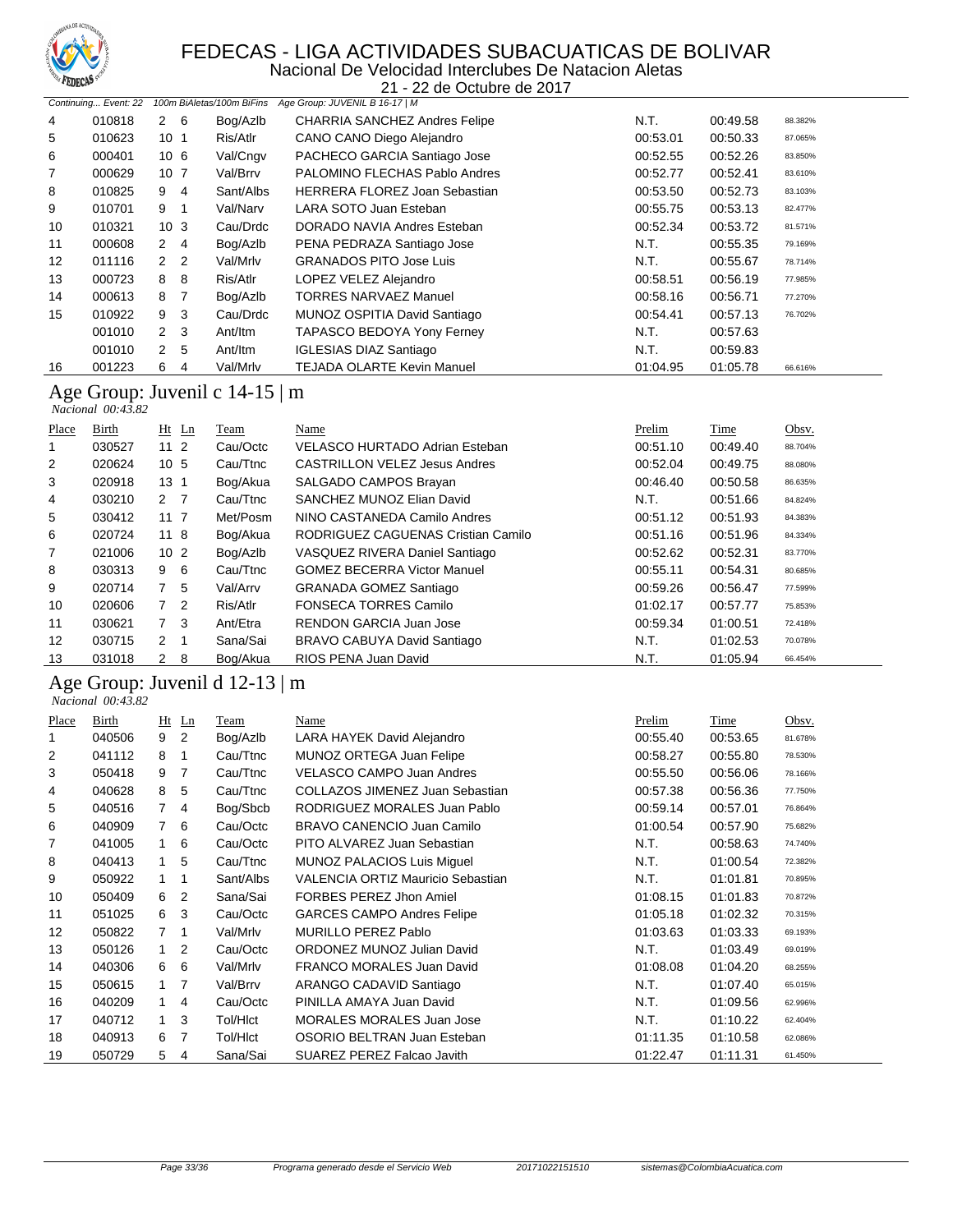

|       | Age Group: Mayores   m<br>Nacional 00:43.82 |                      |           |                                  |          |              |         |
|-------|---------------------------------------------|----------------------|-----------|----------------------------------|----------|--------------|---------|
| Place | Birth                                       | Ht Ln                | Team      | Name                             | Prelim   | <b>Time</b>  | Obsv.   |
| 1     | 981018                                      | 13 <sub>3</sub>      | Val/Tbrv  | <b>SALAZAR SOLARTE Mateo</b>     | 00:45.16 | 00:45.47     | 96.371% |
| 2     | 970117                                      | 13 5                 | Bog/Azlb  | LARA HAYEK Daniel Eduardo        | 00:44.93 | 00:46.01     | 95.240% |
| 3     | 951224                                      | 13 4                 | Val/Brrv  | RAMIREZ AGUDELO Frank Steven     | 00:44.30 | 00:46.21     | 94.828% |
| 4     | 920924                                      | 13 7                 | Bog/Prnb  | <b>GAMBOA Camilo</b>             | 00:46.28 | 00:46.93     | 93.373% |
| 5     | 990205                                      | 13 8                 | Val/Brrv  | DUARTE ORTIZ Juan Jose           | 00:46.64 | 00:47.03     | 93.175% |
| 6     | 981021                                      | 12 <sub>1</sub>      | Met/Posm  | LUIS FERNANDO Cantillo Rodriguez | 00:48.42 | 00:47.18     | 92.878% |
| 7     | 970130                                      | $\overline{4}$<br>8  | Ant/Etra  | RODAS BETANCUR Mateo             | N.T.     | 00:47.28     | 92.682% |
| 8     | 970713                                      | $\mathbf{3}$<br>3    | Bog/Azlb  | ALVAREZ NIEVES Santiago          | N.T.     | 00:47.53     | 92.194% |
| 9     | 990613                                      | 12 <sub>3</sub>      | Ant/Etra  | RODAS BETANCUR Santiago          | 00:47.85 | 00:47.78     | 91.712% |
| 10    | 981229                                      | 12 <sub>8</sub>      | Val/Tbrv  | MOSQUERA IBAGON Juan Fernando    | 00:48.94 | 00:47.96     | 91.368% |
| 11    | 990707                                      | 114                  | Tol/HIct  | YEPES TELLEZ Juan Felipe         | 00:49.19 | 00:48.41     | 90.518% |
| 12    | 991015                                      | 3 <sup>1</sup><br>8  | Bog/Azlb  | ALONSO ROJAS Jonathan Esteban    | N.T.     | 00:48.90     | 89.611% |
|       | 921113                                      | 12 <sub>4</sub>      | Val/Endv  | PAVA VELASQUEZ Breyner Alexander | 00:47.31 | 00:49.10     |         |
| 13    | 991221                                      | 11 <sub>5</sub>      | Tol/HIct  | <b>VARON PENA Julian Mateo</b>   | 00:49.73 | 00:49.34     | 88.812% |
| 14    | 991202                                      | 12 <sub>5</sub>      | Bog/Azlb  | SAAVEDRA PEREZ Diego Andres      | 00:47.46 | 00:49.43     | 88.651% |
| 15    | 990626                                      | 12 <sub>7</sub>      | Bog/Azlb  | SANTAMARIA RUIZ Santiago         | 00:48.38 | 00:49.68     | 88.205% |
| 16    | 951226                                      | 126                  | Ant/Etra  | FRANCO MONTOYA David             | 00:47.95 | 00:50.91     | 86.073% |
| 17    | 990420                                      | 111                  | Ant/Etra  | TRILLOS RODAS Juan Diego         | 00:51.13 | 00:51.30     | 85.419% |
| 18    | 960516                                      | 11 <sub>3</sub>      | Met/Posm  | REY BAQUERO Juan David           | 00:51.01 | 00:51.37     | 85.303% |
| 19    | 970709                                      | 5<br>3               | Met/Posm  | PARDO DIAZ Juan Jose             | N.T.     | 00:52.35     | 83.706% |
| 20    | 960910                                      | 4<br>$\mathbf{1}$    | Ant/Etra  | RAMIREZ RESTREPO Alejandro       | N.T.     | 00:52.62     | 83.276% |
| 21    | 980304                                      | 2<br>3               | Ant/Etra  | ALZATE LEDESMA Juan Esteban      | N.T.     | 00:53.32     | 82.183% |
| 22    | 971205                                      | 3<br>6               | Sant/H20s | CEPEDA AGUILAR Branan Stiven     | N.T.     | 00:54.15     | 80.923% |
|       | 970319                                      | 3<br>$\overline{4}$  | Ant/Itm   | OSORIO PATINO Jose David         | N.T.     | 00:54.18     |         |
| 23    | 930511                                      | 9<br>5               | Met/Posm  | MOLINA RAMOS Jose Daniel         | 00:53.81 | 00:54.20     | 80.849% |
| 24    | 980524                                      | 8<br>10 <sup>°</sup> | Val/Mrlv  | MUNOZ PALACIO Diego Fernando     | 00:53.38 | 00:54.22     | 80.819% |
| 25    | 990217                                      | $\overline{7}$<br>3  | Ant/Etra  | RAMIREZ AGUIAR Juan Pablo        | N.T.     | 00:54.75     | 80.037% |
| 26    | 990521                                      | $\mathbf{1}$<br>3    | Val/Narv  | GIL VALENCIA Jorge Steven        | N.T.     | 01:08.38     | 64.083% |
| 27    | 941007                                      | $\overline{7}$<br>4  | Val/Arrv  | ROMERO LOPEZ Ronald Orlando      | N.T.     | 01:16.42     | 57.341% |
|       | 900830                                      | 5<br>4               | Sant/Uis  | LOPEZ AVILA Eduardo              | N.T.     | Disqualified | 85.253% |
|       | 940315                                      | $\overline{2}$<br>4  | Val/Arrv  | PANTOJA ASTUDILLO Luis Alejandro | N.T.     | Disqualified | 76.368% |
|       | 910607                                      | 3<br>4               | Bog/Sbcb  | LINARES MARTINEZ Sergio Andres   | N.T.     | No Show      |         |
|       | 930918                                      | 4<br>6               | Bra/Lebl  | MIGUEL TELLES Edson              | N.T.     | No Show      |         |

| Place | Birth  | Ht<br>-Ln | Team     | <u>Name</u>                       | Prelim   | <b>Time</b> | <u>Obsv.</u> |
|-------|--------|-----------|----------|-----------------------------------|----------|-------------|--------------|
|       | 870727 | 132       | Bol/Aacb | <b>GALOFRE MONTES Julio Cesar</b> | 00:46.00 | 00:46.22    | 94.807%      |
| 2     | 880602 | 4<br>4    | Bra/Lebl | FRAZAO Bruno                      | N.T.     | 00:50.83    | 86.209%      |
|       | 871126 | 9<br>- 8  | Ris/Atlr | GUAPACHA ZAPATA Reinel Antonio    | 00:55.93 | 00:53.72    | 81.571%      |
| 4     | 850526 | 8<br>5    | Met/Posm | HERRERA RAMIREZ Oscar Edson       | N.T.     | 00:58.77    | 74.562%      |

## Age Group: Senior v1 | m

|       | Nacional 00:43.82 |   |       |          |                                      |          |          |         |  |  |  |
|-------|-------------------|---|-------|----------|--------------------------------------|----------|----------|---------|--|--|--|
| Place | Birth             |   | Ht Ln | Team     | Name                                 | Prelim   | Time     | Obsv.   |  |  |  |
|       | 780715            | 8 | - 6   | Cau/Swmc | PAZ PORTILLO Pablo Andres            | 00:57.81 | 00:56.78 | 77.175% |  |  |  |
| 2     | 821218            | 8 | - 3   | Ant/Mnta | ESTRADA MORENO Rodrigo Alberto       | 00:57.58 | 00:57.09 | 76.756% |  |  |  |
| 3     | 740330            | 8 | 4     | Cun/Rorc | CASTELLANOS GUTIERREZ Juan Francisco | 00:56.55 | 00:57.48 | 76.235% |  |  |  |
| 4     | 740703            | 5 | -2    | Val/Tbrv | REINA CLAVIJO Yesid                  | N.T.     | 00:57.99 | 75.565% |  |  |  |
| 5     | 790912            | 5 |       | Ant/Mnta | ORJUELA ALBA Jeison Andrei           | N.T.     | 01:00.11 | 72.900% |  |  |  |
| 6     | 820103            | 5 |       | Cau/Swmc | ORDONEZ SANCHEZ Jose Fernando        | N.T.     | 01:00.78 | 72.096% |  |  |  |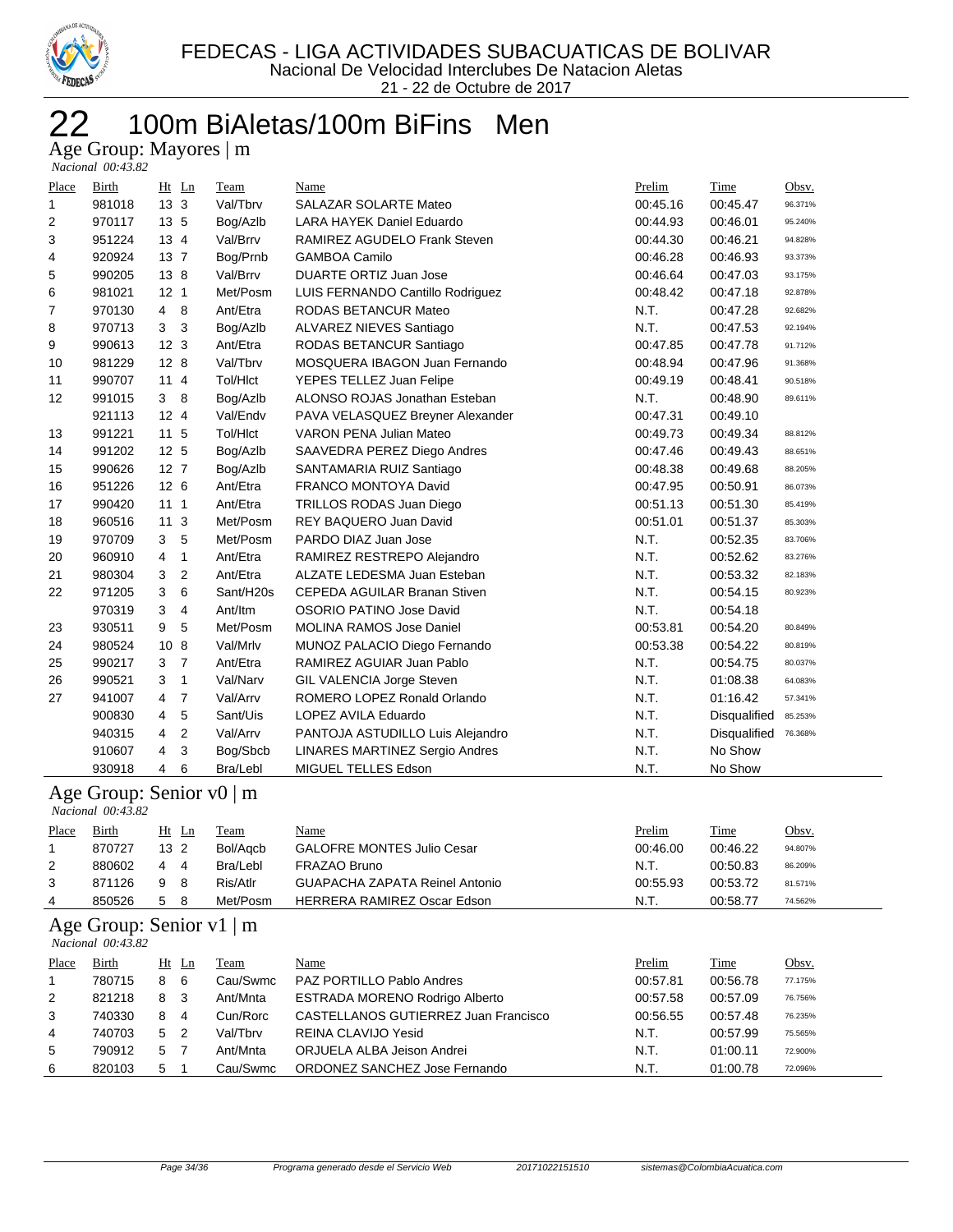

# 22 100m BiAletas/100m BiFins Men

Age Group: Senior v2 | m

|                                                    | Nacional 00:43.82                                  |                |         |          |                                     |          |             |         |
|----------------------------------------------------|----------------------------------------------------|----------------|---------|----------|-------------------------------------|----------|-------------|---------|
| Place                                              | Birth                                              |                | $Ht$ Ln | Team     | Name                                | Prelim   | <b>Time</b> | Obsv.   |
|                                                    | 690424                                             | 5 <sub>3</sub> |         | Cau/Octc | <b>OVALLE AMARILLO Ricardo</b>      | N.T.     | 00:56.28    | 77.861% |
| 2                                                  | 640520                                             | 77             |         | Ant/Mnta | RAMIREZ GARCIA Mauricio             | 01:02.66 | 01:03.28    | 69.248% |
| 3                                                  | 640513                                             | 6              | 5       | Cau/Swmc | <b>CHILITO BELTRAN Harold</b>       | 01:05.02 | 01:06.23    | 66.163% |
| 4                                                  | 670525                                             | 6              |         | Cau/Swmc | CAICEDO ZUNIGA Fernando Andres      | 01:16.73 | 01:17.28    | 56.703% |
|                                                    | 710219                                             | 7 8            |         | Cau/Swmc | <b>CAICEDO ZUNIGA Carlos Felipe</b> | 01:04.30 | No Show     |         |
|                                                    | 721011                                             | 5              | - 6     | Cau/Octc | <b>VARGAS URICOECHEA Hernando</b>   | N.T.     | No Show     |         |
|                                                    | Age Group: Senior $v3 \mid m$<br>Nacional 00:43.82 |                |         |          |                                     |          |             |         |
| Place                                              | Birth                                              |                | $Ht$ Ln | Team     | Name                                | Prelim   | Time        | Obsv.   |
|                                                    | 610501                                             | 5              | -5      | Cau/Swmc | ORTEGA NARVAEZ Fredy                | N.T.     | 01:34.63    | 46.307% |
| Age Group: Senior $v4 \mid m$<br>Nacional 00:43.82 |                                                    |                |         |          |                                     |          |             |         |
| Place                                              | Birth                                              |                | $Ht$ Ln | Team     | Name                                | Prelim   | Time        | Obsv.   |

1 520619 6 8 Ant/Mnta GUEVARA DIAZ Carlos Osiris 01:20.94 01:20.06 54.734%

# 23 4x100m Superficie/Surface Women

Age Group: Juvenil b 16-17 | f

|              | Nacional 02:40.87                                        |              |              |                  |                                                                                                                                          |                |                     |                    |                  |  |
|--------------|----------------------------------------------------------|--------------|--------------|------------------|------------------------------------------------------------------------------------------------------------------------------------------|----------------|---------------------|--------------------|------------------|--|
| Place        | Birth<br>RF00039                                         | $\mathbf{1}$ | $Ht$ Ln<br>3 | Team<br>Bog/Azlb | Name<br>Bf Vargas Cardona Geraldine<br>Bf Mejia Arcila Ana Belen<br>Bf Vega Riveros Daniela<br>Bf Ruiz Palacios Luna Alejandra           | Prelim<br>N.T. | T.1th.Relay<br>N.T. | T.Team<br>03:08.96 | Obsv.<br>85.134% |  |
| 2            | RF00016                                                  |              | 4            | Ant/Etra         | Bf Correa Herrera Maria Alejandra<br>Bf Hincapie Restrepo Daniela<br>Bf Tamayo Caballero Vanessa<br>Bf Rodriguez Mojica Maria Paula      | N.T.           | N.T.                | 03:21.72           | 79.749%          |  |
|              | Age Group: Juvenil c $14-15 \mid f$<br>Nacional 02:40.87 |              |              |                  |                                                                                                                                          |                |                     |                    |                  |  |
| <b>Place</b> | <b>Birth</b>                                             | Ht           | Ln           | Team             | Name                                                                                                                                     | Prelim         | T.1th.Relay         | T.Team             | Obsv.            |  |
|              | RF00066                                                  | 1            | 2            | Val/Tbrv         | Df Ayala Camacho Sofia<br>Cf Carrera Medina Sofia<br>Df Reina Sanchez Roxana<br>Cf Corrales Cabal Maria Del Mar                          | N.T.           | N.T.                | 03:26.97           | 77.726%          |  |
| 2            | RF00059                                                  |              | 6            | Ant/Etra         | Cf Valbuena Granada Maria Camila<br>Df Jaramillo Puerta Maria Del Mar<br>Df Arias Garay Monica Del Pilar<br>Df Soto Arroyave Laura Sofia | N.T.           | N.T.                | 04:10.34           | 64.261%          |  |
|              | Age Group: Senior $v2 \mid f$<br>$Nacional$ 02:40.87     |              |              |                  |                                                                                                                                          |                |                     |                    |                  |  |

| Nacional 02:40.87 |         |       |  |          |                                                                                                                                              |        |             |          |         |  |
|-------------------|---------|-------|--|----------|----------------------------------------------------------------------------------------------------------------------------------------------|--------|-------------|----------|---------|--|
| Place             | Birth   | Ht Ln |  | Team     | <u>Name</u>                                                                                                                                  | Prelim | T.1th.Relay | T.Team   | Obsv.   |  |
|                   | RF00025 |       |  | Cau/Swmc | V2f Munoz Vargas Nolma Vilmary<br>V2f Argumero Cortes Alexandra Maria<br>V1f Velasco Gallego Carmen Lucia<br>V2f Camayo Ledezma Blanca Elena | N.T.   | N.T.        | 05:17.90 | 50.604% |  |